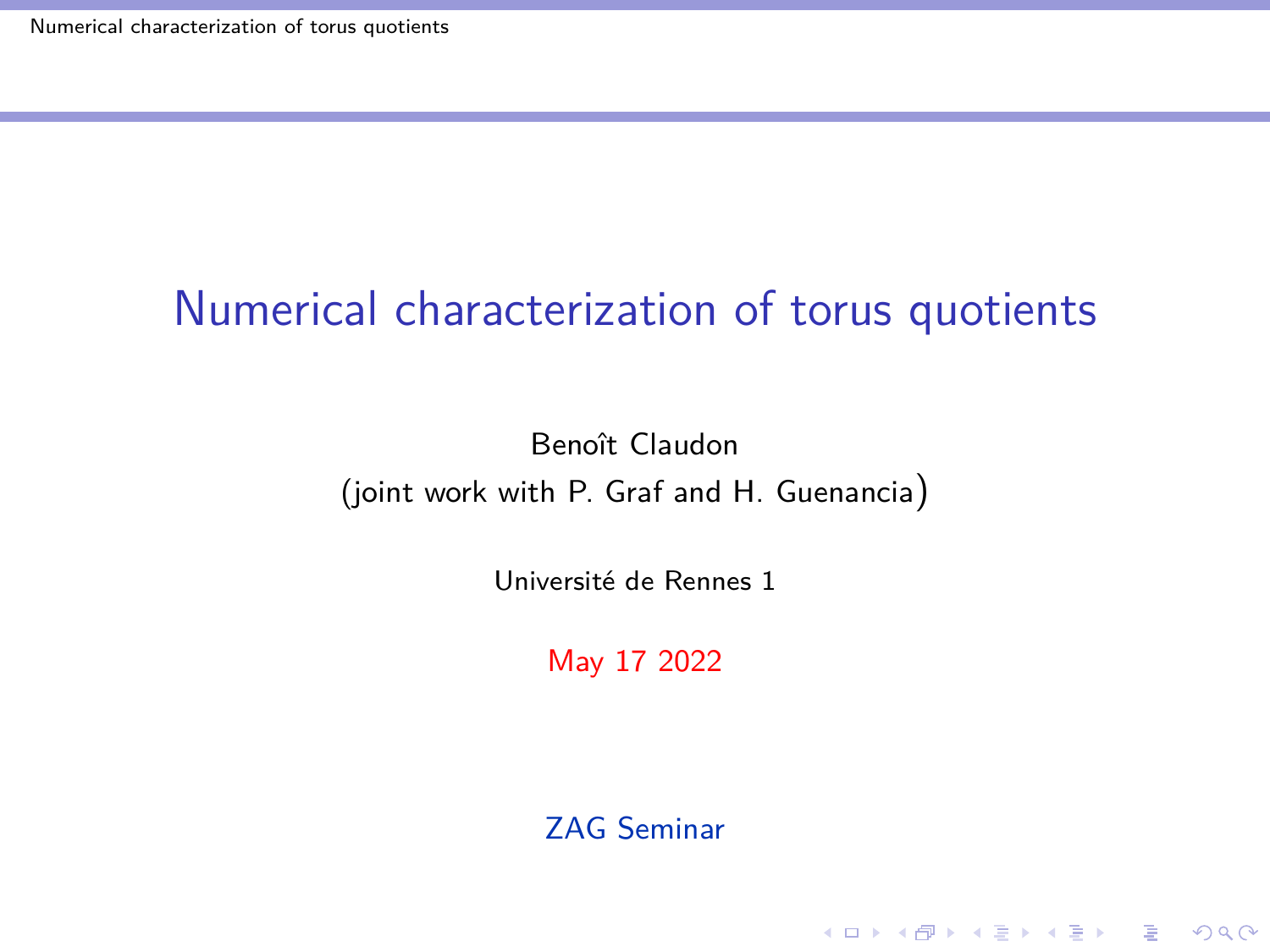Plan of the talk

[The smooth case](#page-2-0)

[Chern classes](#page-14-0)

[Torus quotients](#page-29-0)

[Strategy of proof](#page-31-0)

[Elements of proof](#page-41-0)

K ロ ▶ K @ ▶ K 할 ▶ K 할 ▶ 이 할 → 9 Q @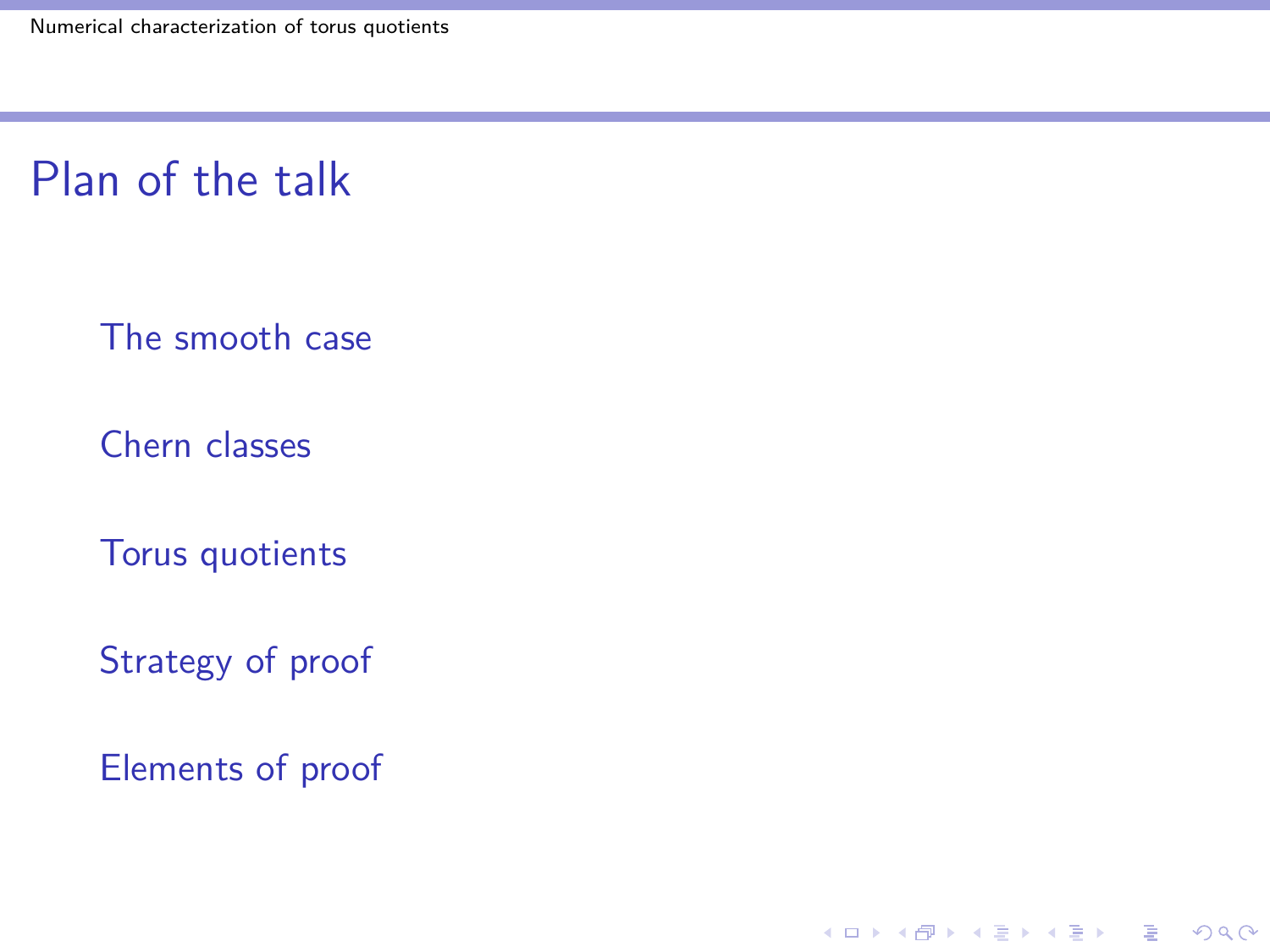<span id="page-2-0"></span>Let T be a complex torus and  $G \curvearrowright T$  be a finite group acting on T. We assume first that G acts freely.

**KORK ERKER ADAM ADA**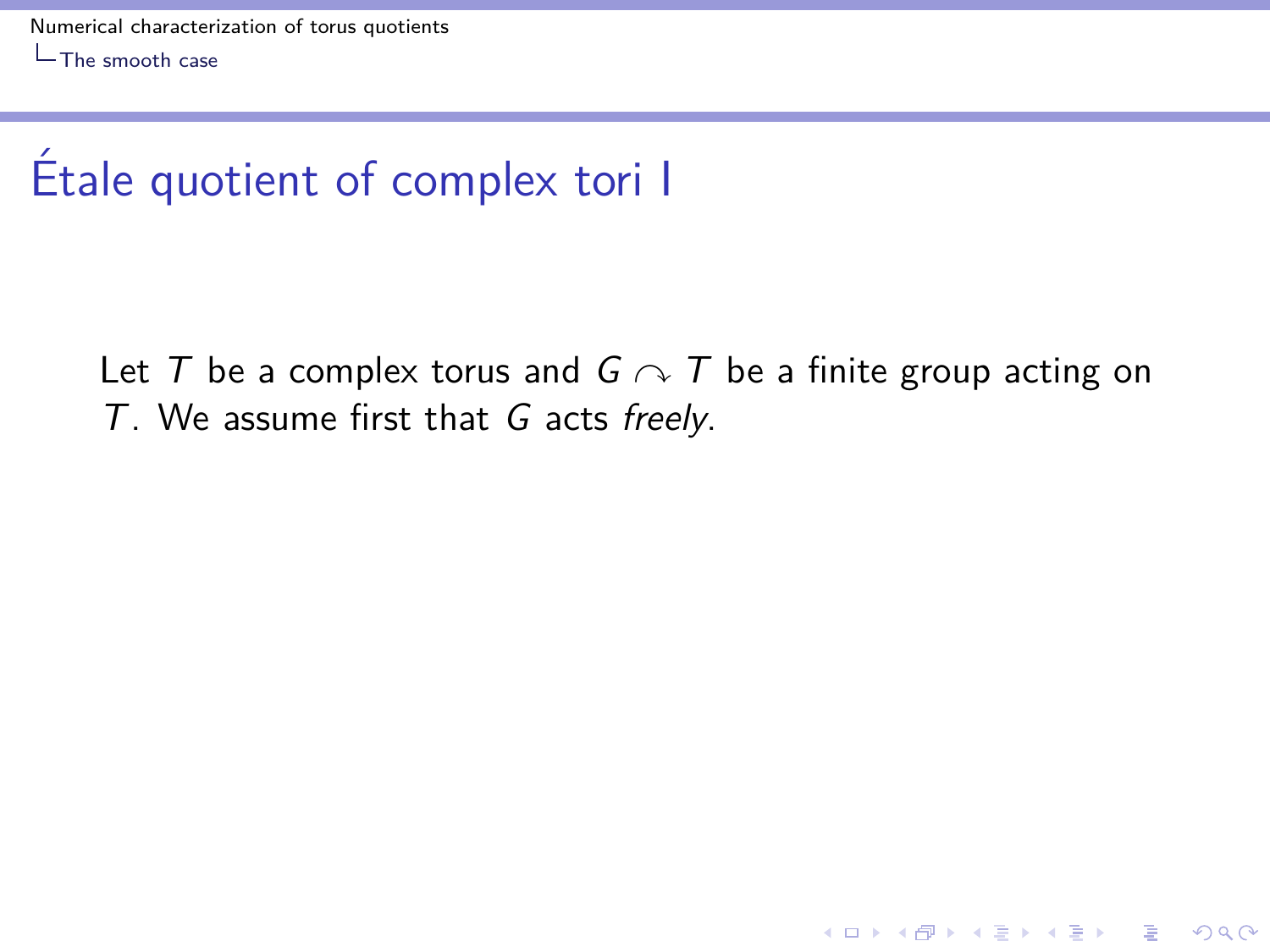Let T be a complex torus and  $G \curvearrowright T$  be a finite group acting on T. We assume first that G acts freely.

#### Chern classes

Let  $X := T/G$  be the quotient manifold (compact and Kähler). We clearly have:

$$
c_i(X)=0\in H^{2i}(X,\mathbb{R}),\quad \forall\,i\geq 1.
$$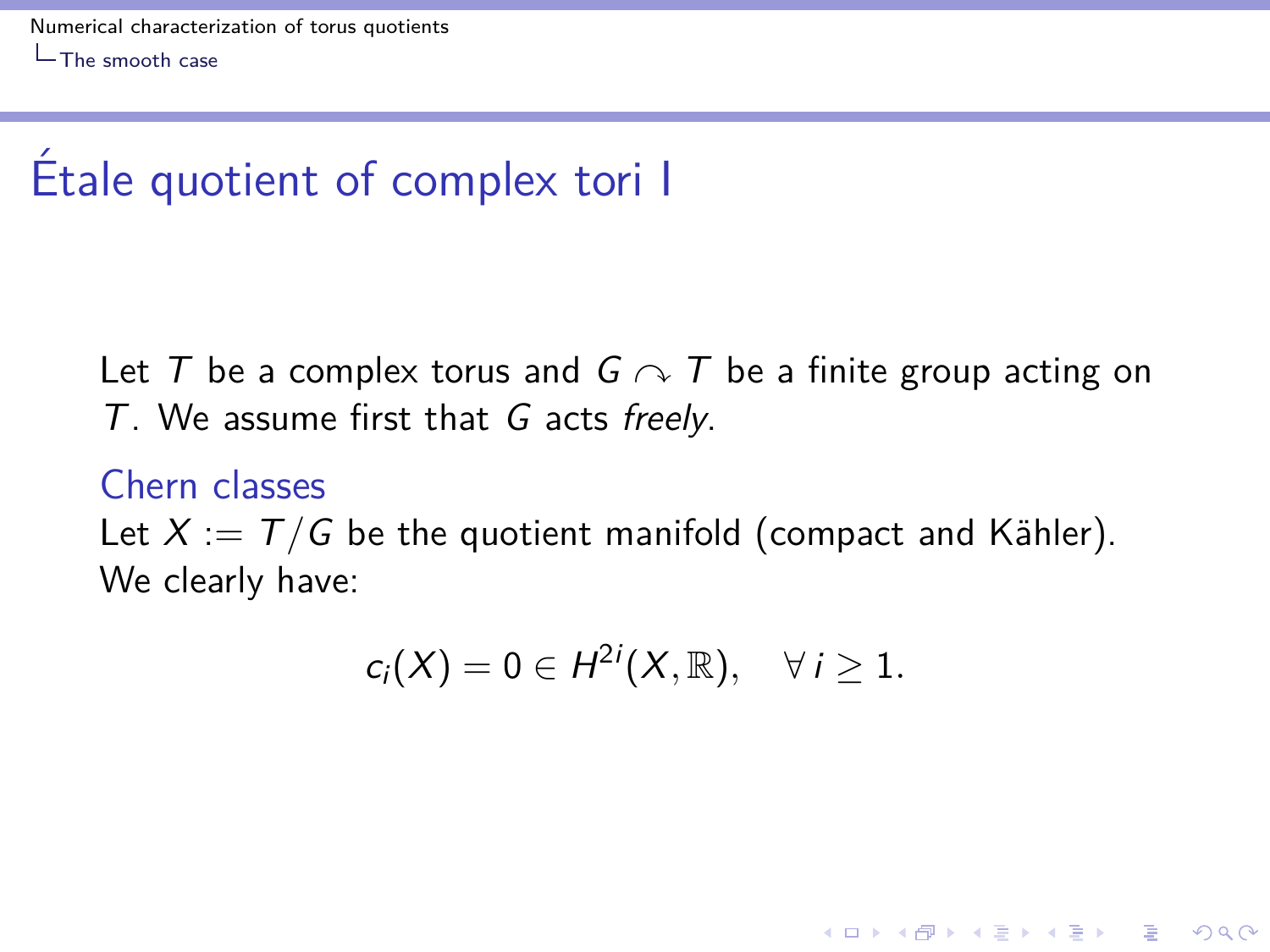Let X be a compact Kähler manifold  $(n := \dim X)$ .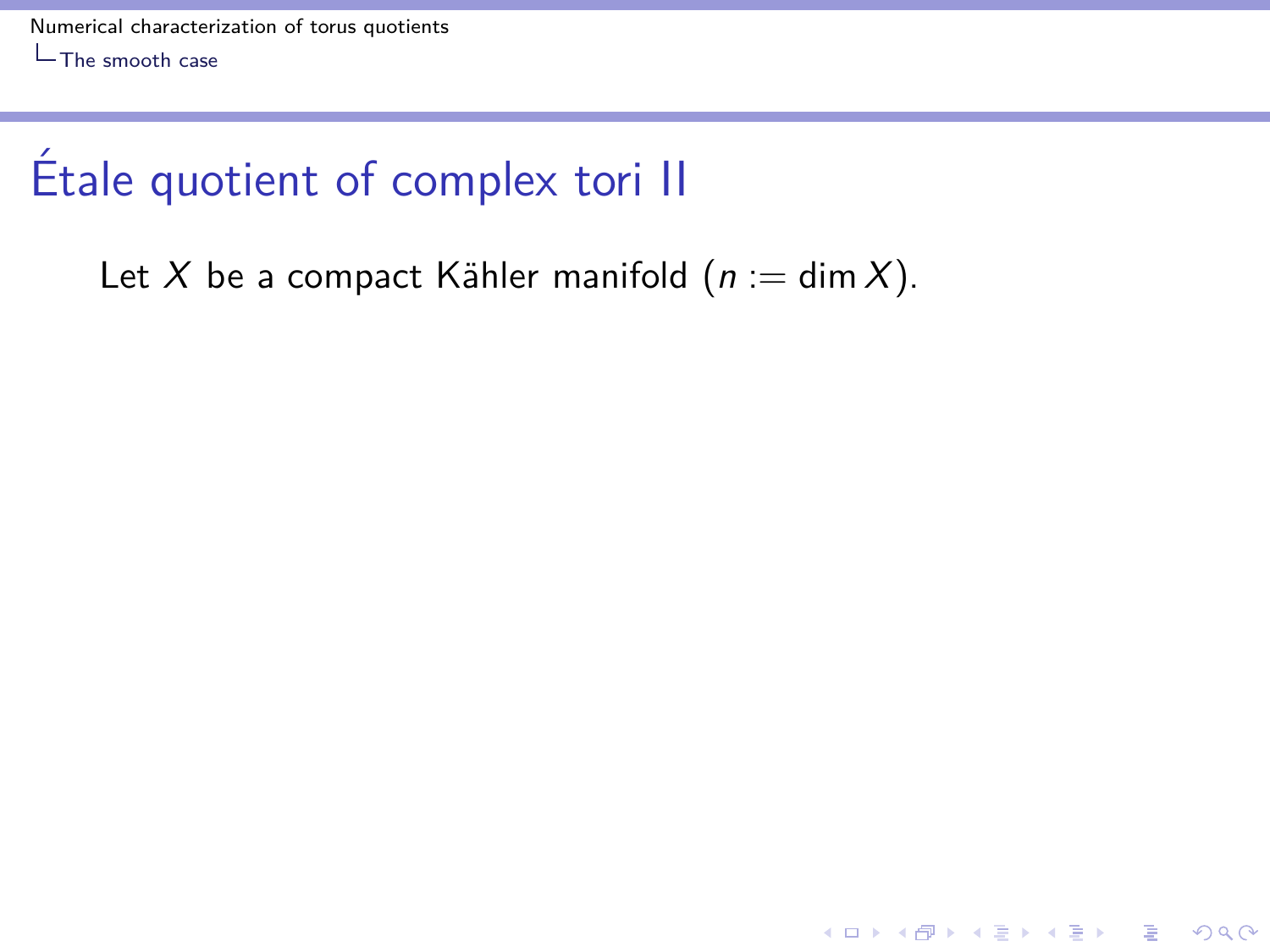Let X be a compact Kähler manifold  $(n := \dim X)$ .

 $\blacktriangleright$  if  $c_1(X) = 0 \in H^2(X, \mathbb{R})$ , then there exists  $\omega$  Kähler metric such that  $\text{Ric}(\omega) = 0$ .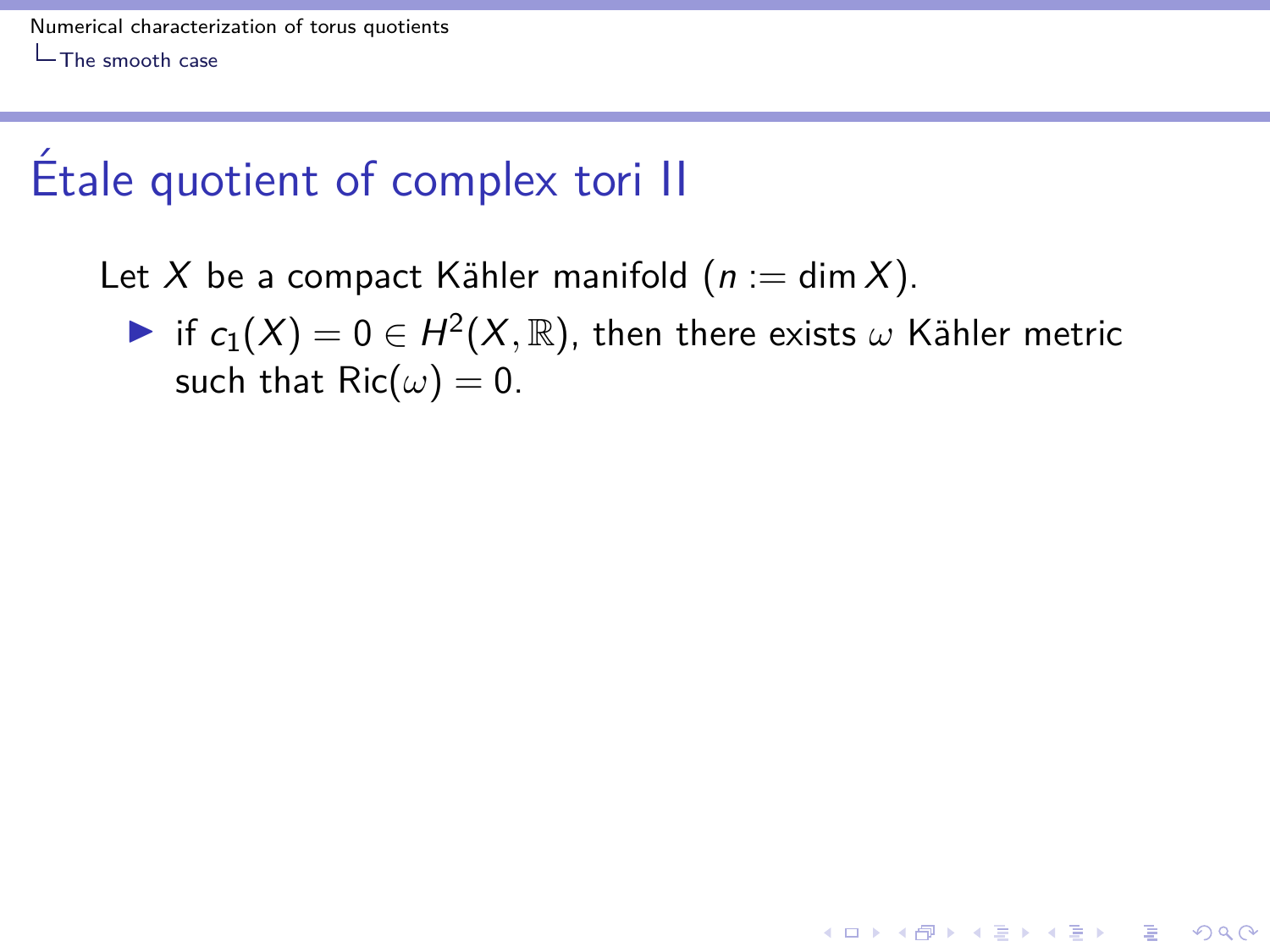Let X be a compact Kähler manifold  $(n := \dim X)$ .

- $\blacktriangleright$  if  $c_1(X) = 0 \in H^2(X, \mathbb{R})$ , then there exists  $\omega$  Kähler metric such that  $\text{Ric}(\omega) = 0$ .
- I Using the K¨ahler–Einstein condition for *ω*:

$$
\int_X \left(2nc_2(X,\omega)-(n-1)c_1(X,\omega)^2\right)\wedge\omega^{n-2}\asymp \int_X \|\Theta^\circ(\mathcal{T}_X,\omega)\|^2\geq 0.
$$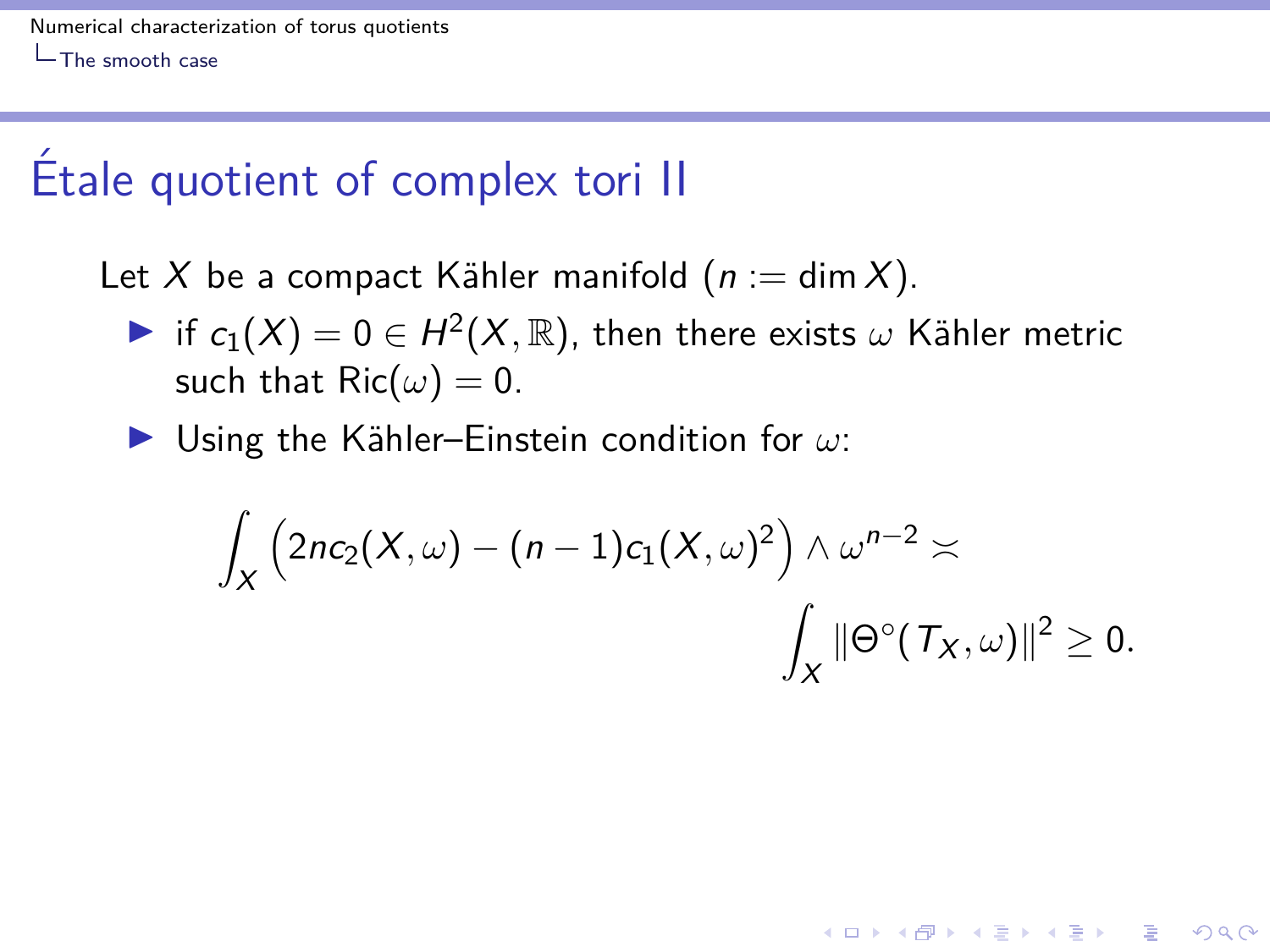Let X be a compact Kähler manifold  $(n := \dim X)$ .

- $\blacktriangleright$  if  $c_1(X) = 0 \in H^2(X, \mathbb{R})$ , then there exists  $\omega$  Kähler metric such that  $\text{Ric}(\omega) = 0$ .
- I Using the K¨ahler–Einstein condition for *ω*:

$$
\int_X \left(2nc_2(X,\omega)-(n-1)c_1(X,\omega)^2\right) \wedge \omega^{n-2} \asymp
$$

$$
\int_X \|\Theta^\circ(\mathcal{T}_X,\omega)\|^2 \ge 0.
$$

**KORKAR KERKER SAGA** 

#### Conclusion

If  $c_1(X)=0$  and  $c_2(X)\wedge [\omega]^2=0$  then  $X=\mathcal{T}/\mathcal{G}$  with  $\mathcal T$  and  $\mathcal G$ as above.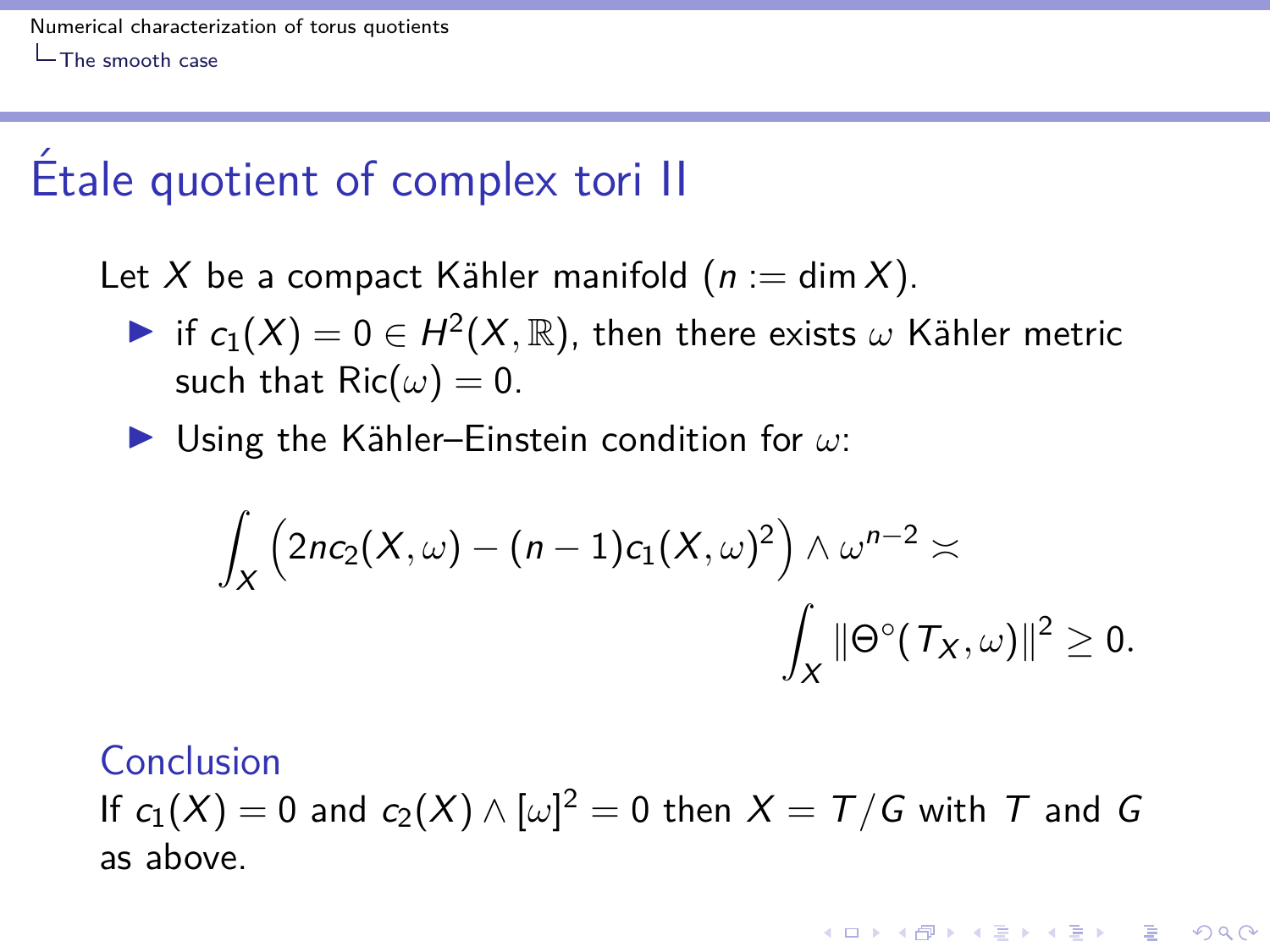If we drop the assumption that G acts freely on  $T$ , we are led to consider singular spaces.

**KORK ERKER ADAM ADA** 

### Difficulties?

1. Identify a "natural" class of singularities.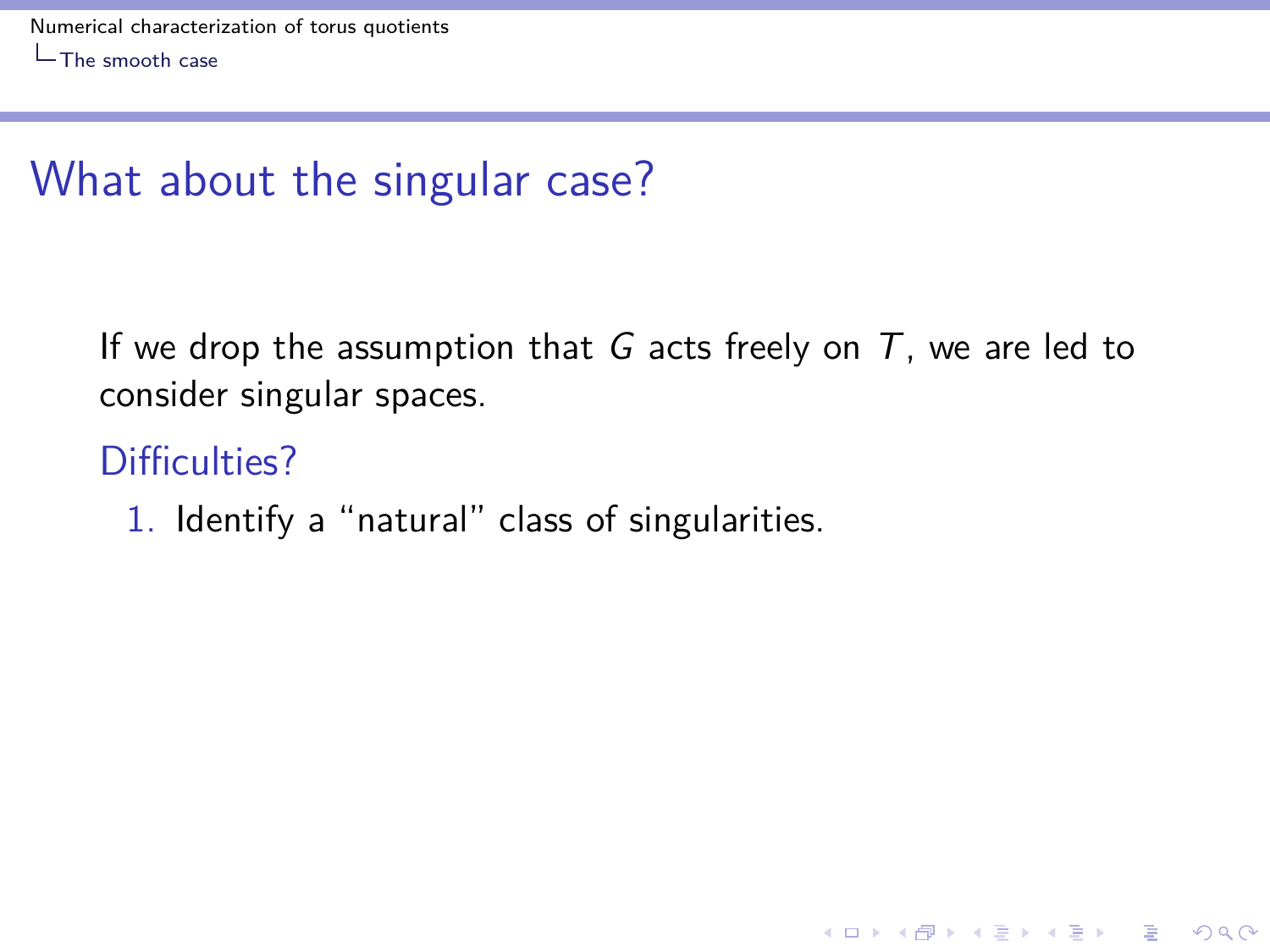If we drop the assumption that G acts freely on  $T$ , we are led to consider singular spaces.

**KORK ERKER ADAM ADA** 

### Difficulties?

1. Identify a "natural" class of singularities. klt!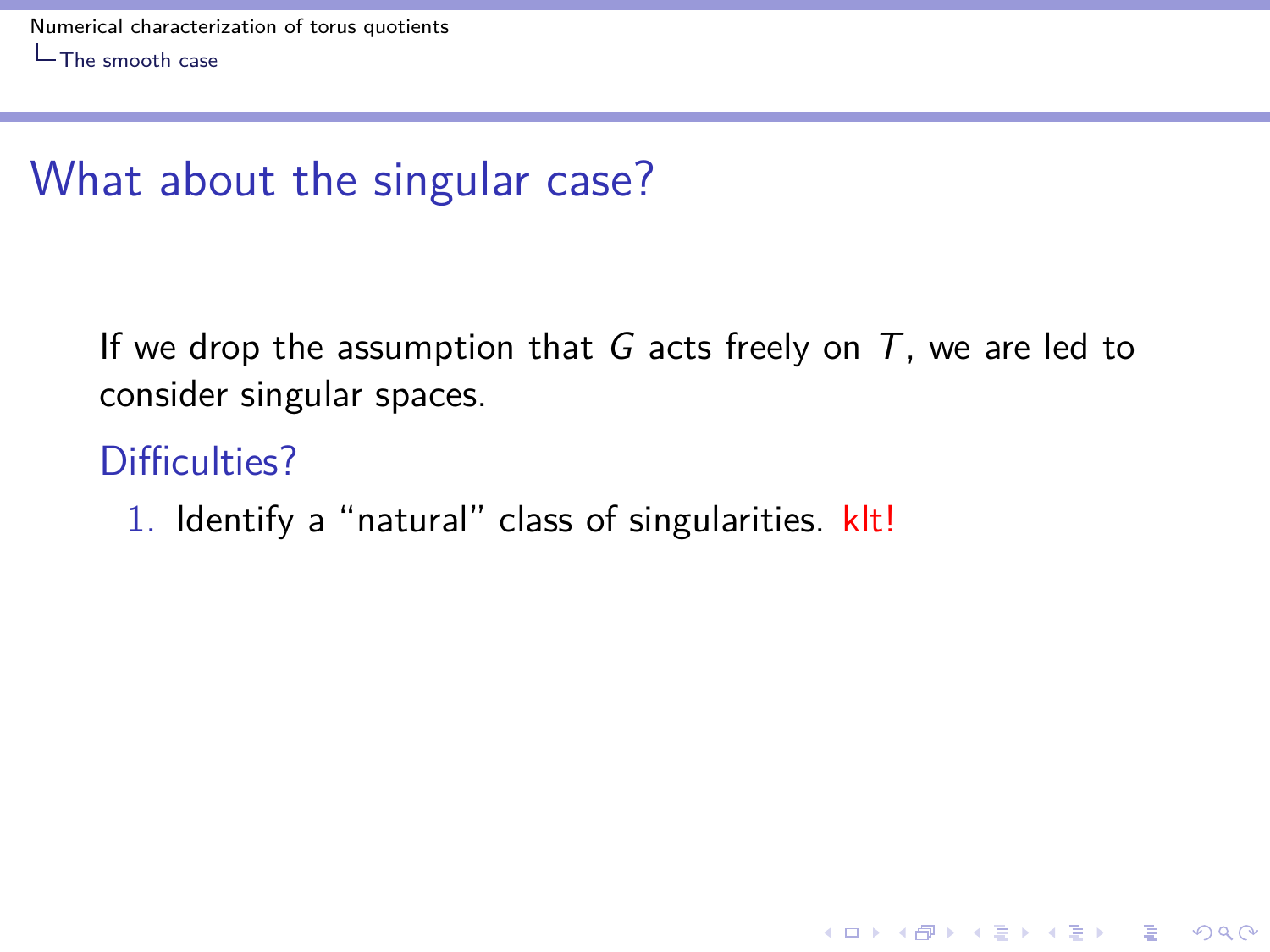If we drop the assumption that G acts freely on  $T$ , we are led to consider singular spaces.

K ロ ▶ K 個 ▶ K 할 ▶ K 할 ▶ 이 할 → 이익 @

### Difficulties?

- 1. Identify a "natural" class of singularities. klt!
- 2. Kähler metrics in the singular setting.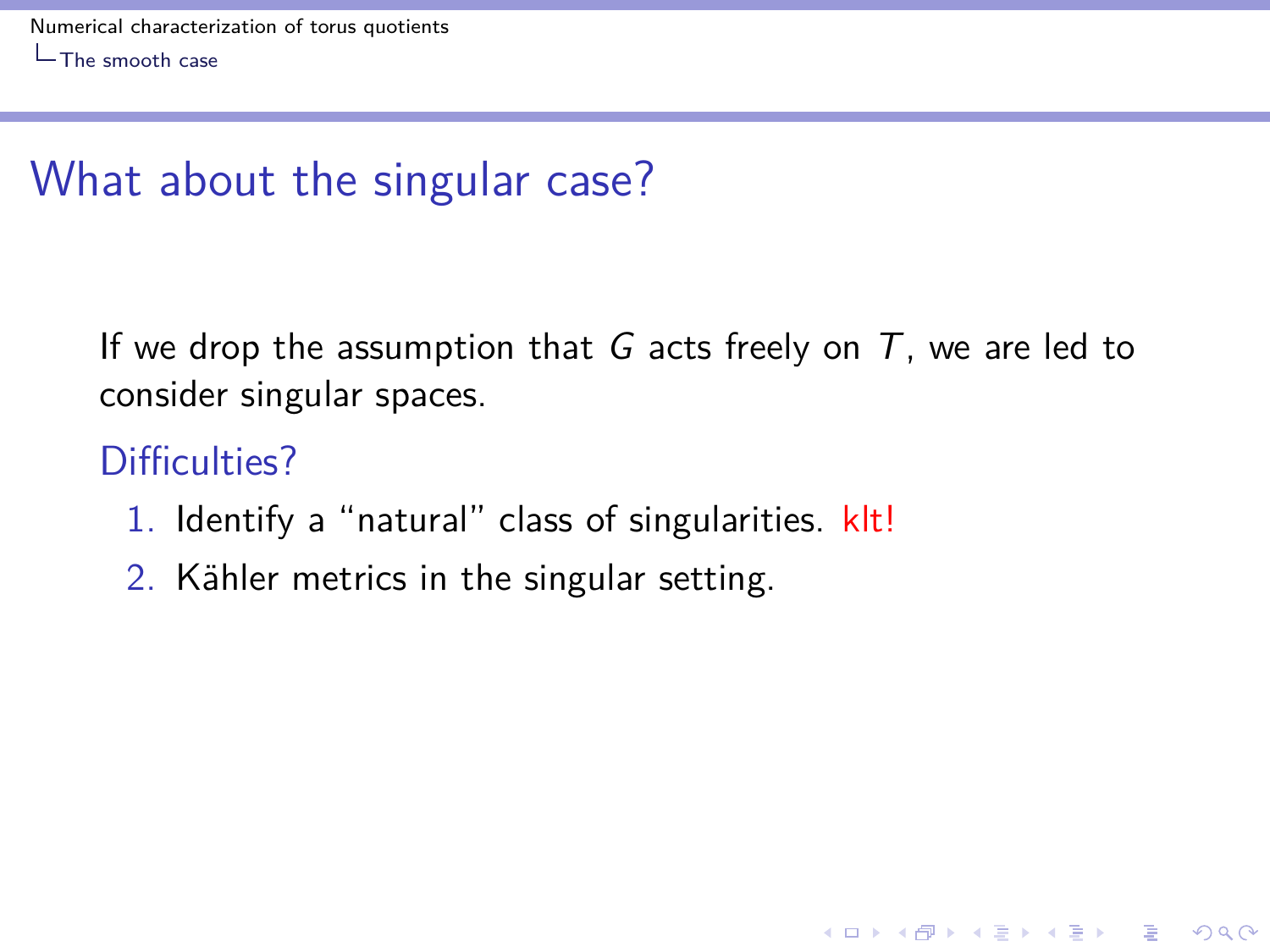If we drop the assumption that G acts freely on  $T$ , we are led to consider singular spaces.

### Difficulties?

- 1. Identify a "natural" class of singularities. klt!
- 2. Kähler metrics in the singular setting. Done by Grauert (60's)!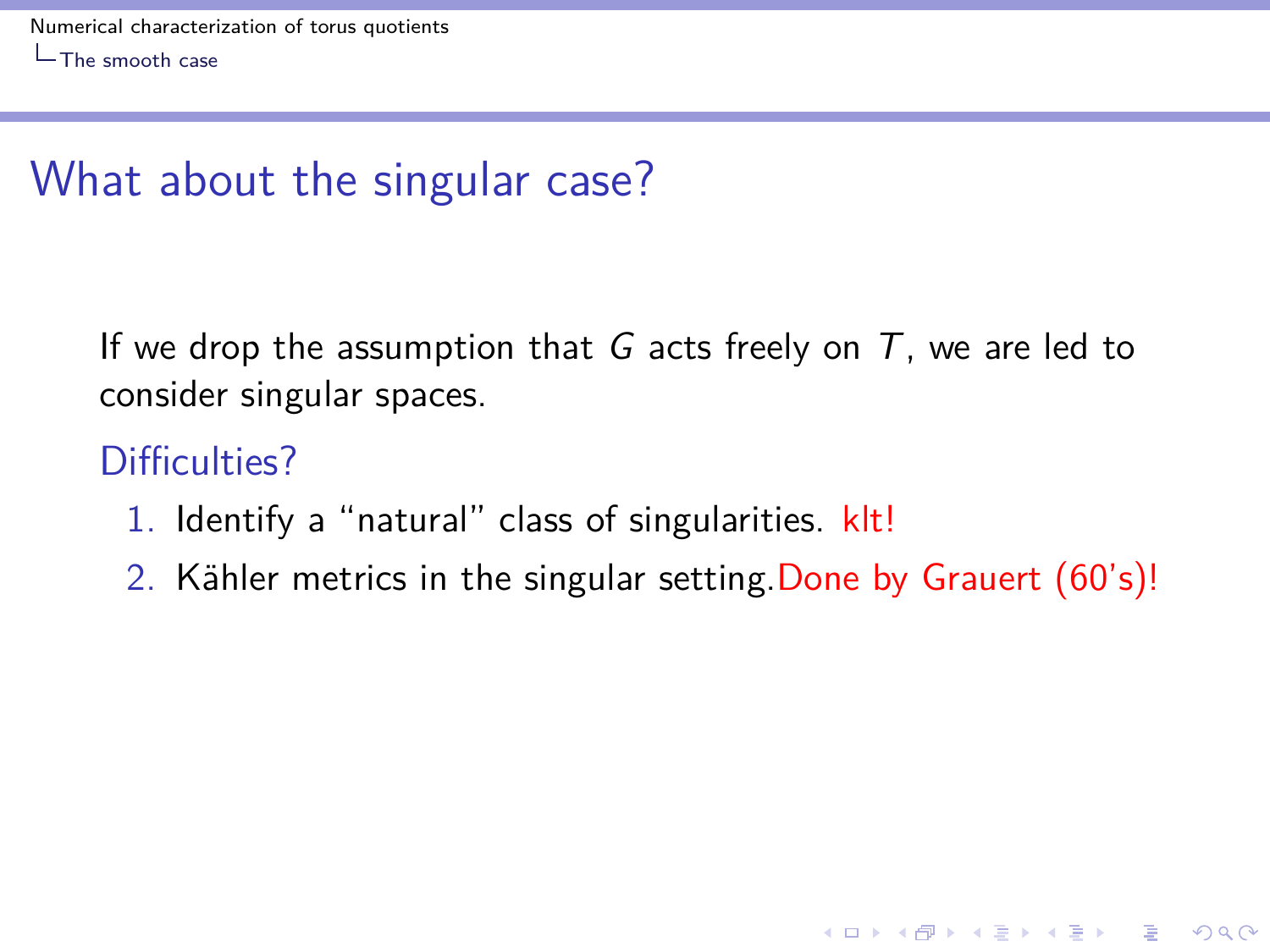If we drop the assumption that G acts freely on  $T$ , we are led to consider singular spaces.

### Difficulties?

- 1. Identify a "natural" class of singularities. klt!
- 2. Kähler metrics in the singular setting. Done by Grauert (60's)!

**KORKARYKERKER OQO** 

3. Define Chern classes/numbers for singular spaces. . .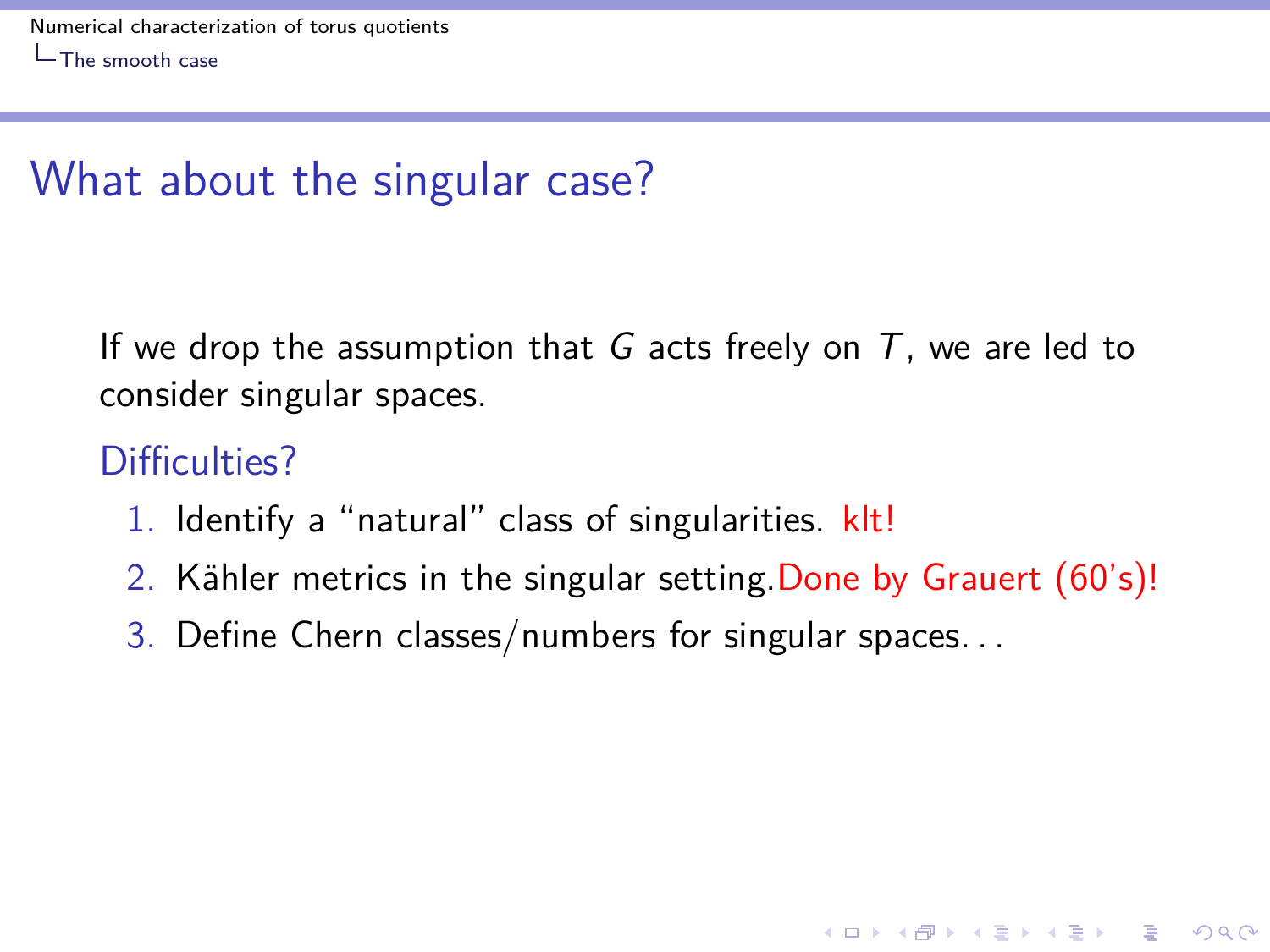If we drop the assumption that G acts freely on  $T$ , we are led to consider singular spaces.

### Difficulties?

- 1. Identify a "natural" class of singularities. klt!
- 2. Kähler metrics in the singular setting. Done by Grauert (60's)!
- 3. Define Chern classes/numbers for singular spaces... several definitions giving different theories (McPherson, Baum–Fulton–McPherson, Schwartz. . . )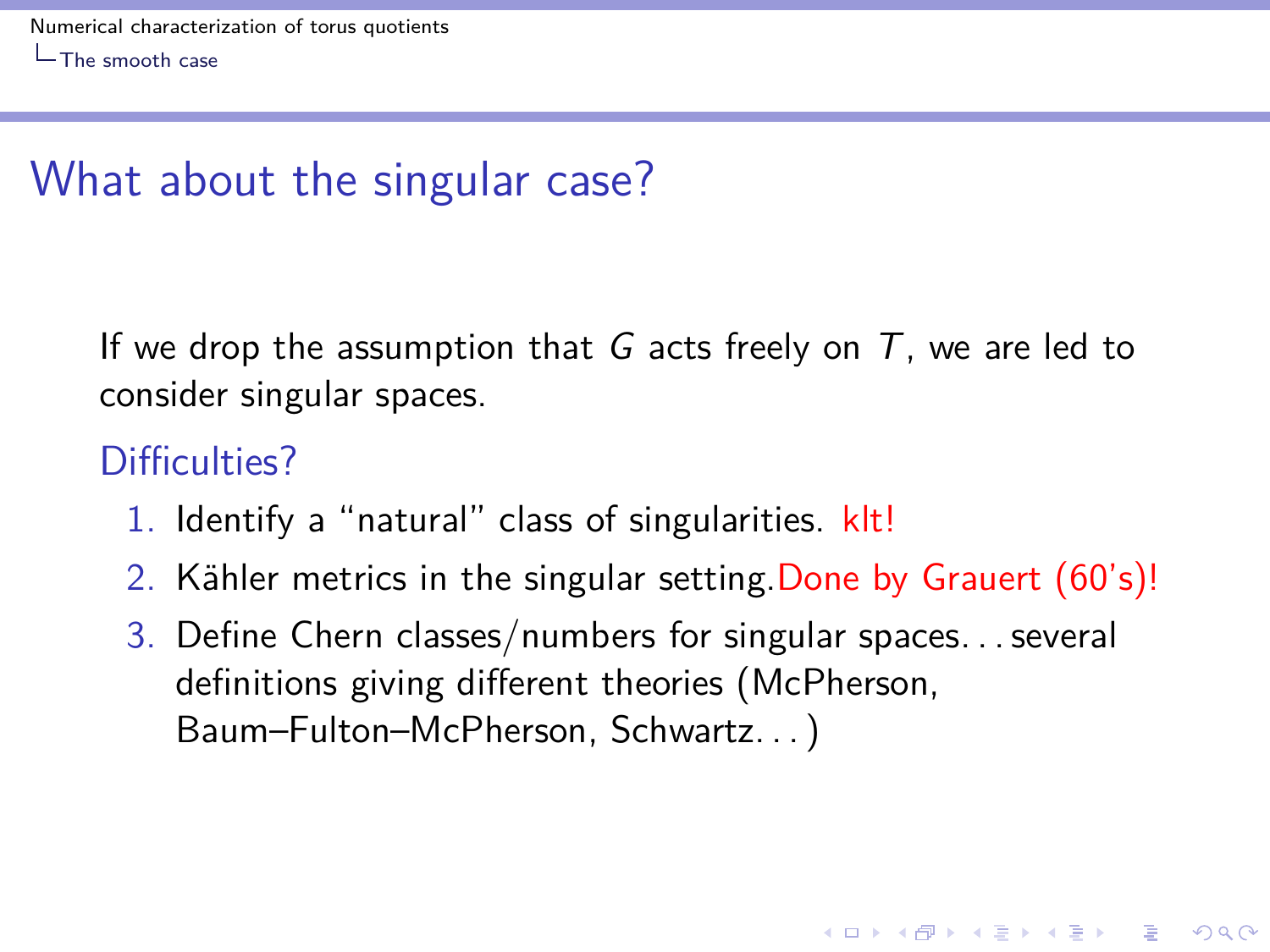### <span id="page-14-0"></span>For torsion–free sheaves I

### Definition

Let X be a normal compact complex space,  $\mathcal E$  be a torsion-free sheaf and  $f : \hat{X} \to X$  be a resolution such that  $f^\sharp \mathcal{E} := f^* \mathcal{E} / \mathrm{Tor}(f^* \mathcal{E})$  is locally free. We define:

$$
c_i(\mathcal{E}) \cdot a := c_i(f^{\sharp}\mathcal{E}) \cdot f^*(a), \quad \forall \, a \in H^{2n-2i}(X,\mathbb{R}).
$$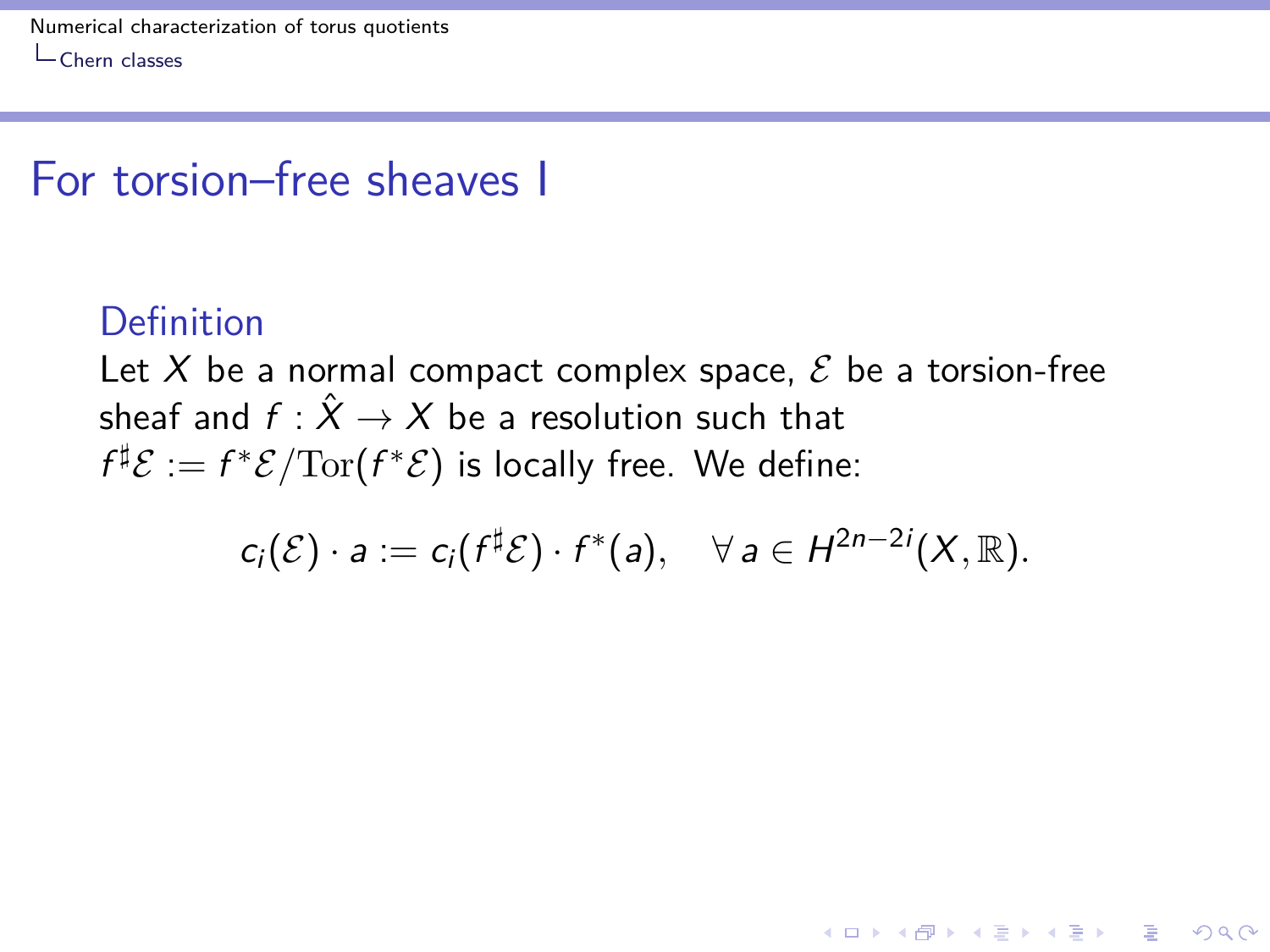### For torsion–free sheaves I

#### Definition

Let X be a normal compact complex space,  $\mathcal E$  be a torsion-free sheaf and  $f : \hat{X} \to X$  be a resolution such that  $f^\sharp \mathcal{E} := f^* \mathcal{E} / \mathrm{Tor}(f^* \mathcal{E})$  is locally free. We define:

$$
c_i(\mathcal{E}) \cdot a := c_i(f^{\sharp} \mathcal{E}) \cdot f^*(a), \quad \forall \ a \in H^{2n-2i}(X,\mathbb{R}).
$$

Same for homogeneous polynomials in the Chern classes; for instance:

$$
c_1^2(\mathcal{E}) \cdot a := c_1(f^{\sharp}\mathcal{E})^2 \cdot f^*(a), \quad \forall \ a \in H^{2n-4}(X,\mathbb{R}).
$$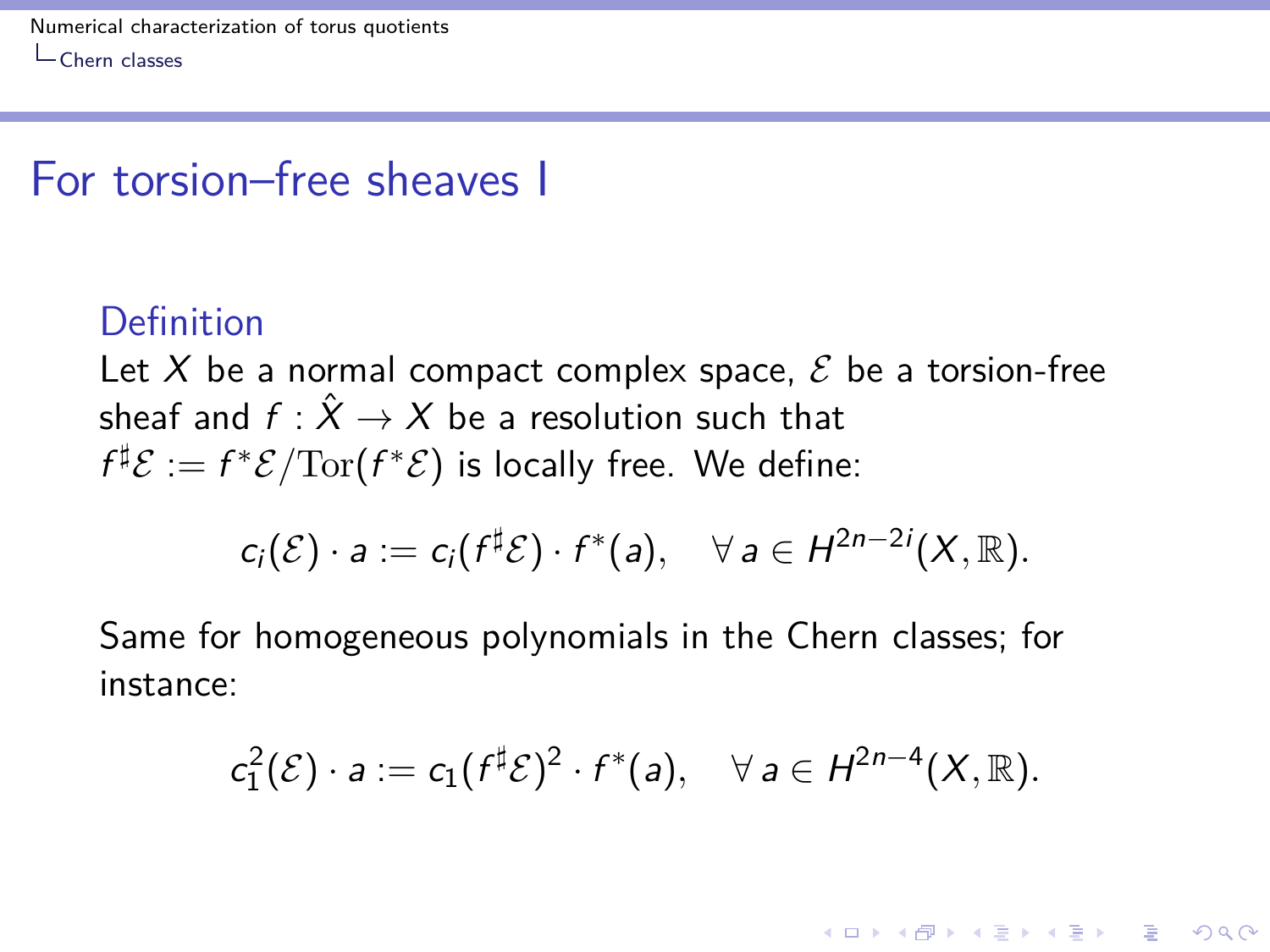### For torsion-free sheaves II

#### **Properties**

 $\blacktriangleright$  Well-defined: does not depend on the choice of f.

KOKK@KKEKKEK E 1990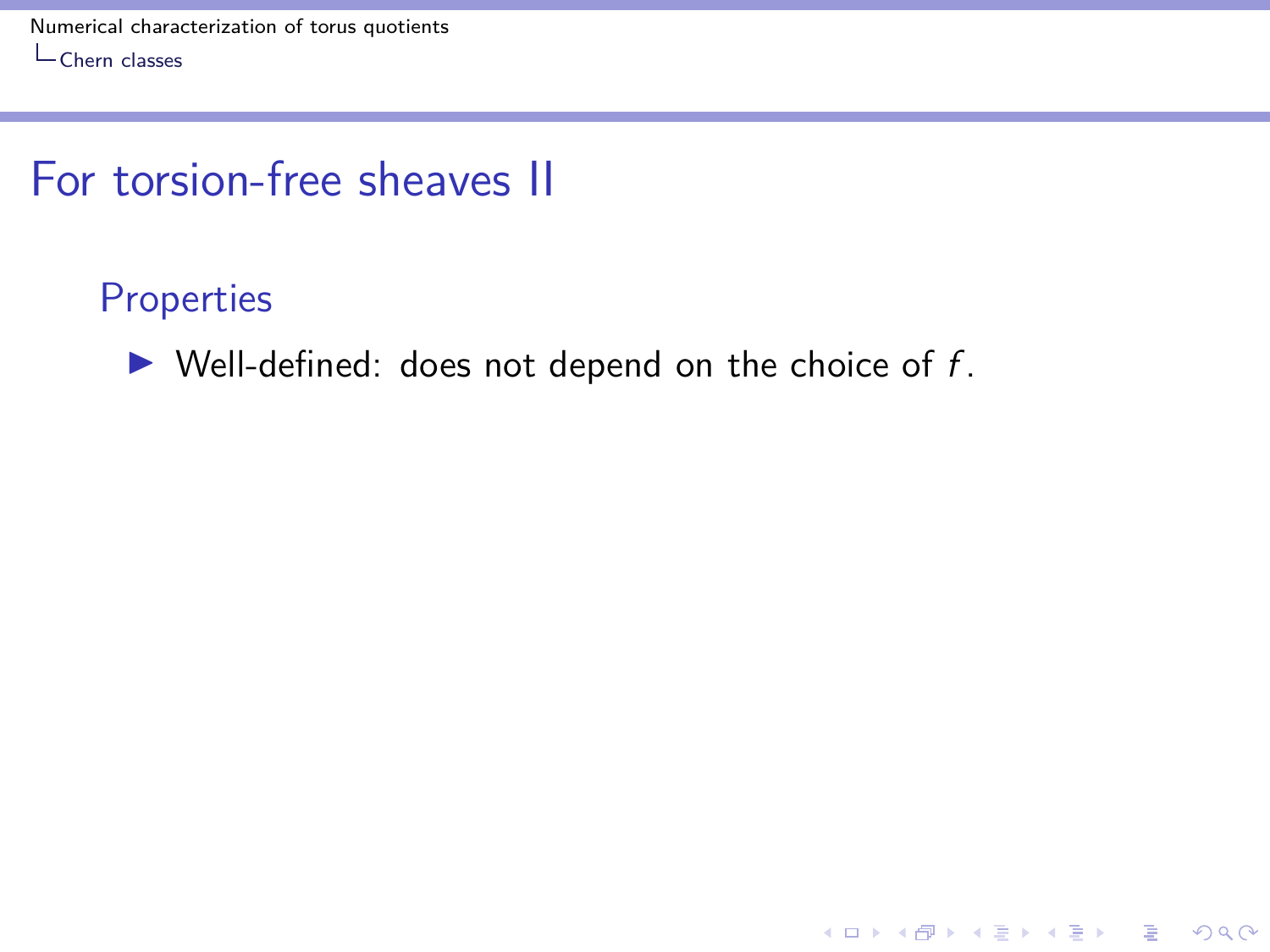### For torsion-free sheaves II

#### **Properties**

- $\blacktriangleright$  Well-defined: does not depend on the choice of f.
- $\triangleright$  Chern classes are defined as linear forms on the cohomology:  $c_i(\mathcal{E}) \in H_{2n-2i}(X,\mathbb{R})$  are thus homology classes!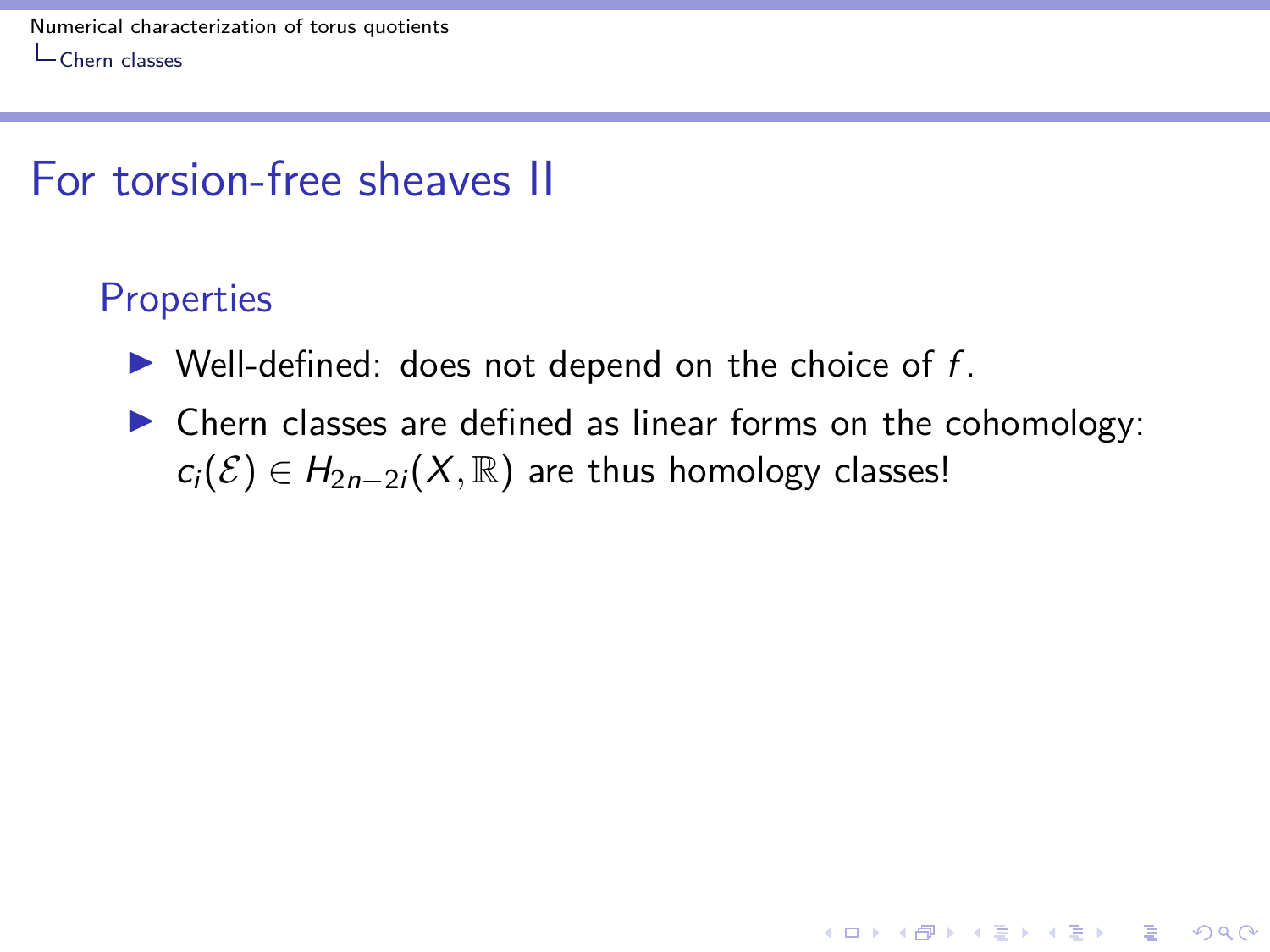### For torsion-free sheaves II

#### **Properties**

- $\triangleright$  Well-defined: does not depend on the choice of f.
- $\triangleright$  Chern classes are defined as linear forms on the cohomology:  $c_i(\mathcal{E}) \in H_{2n-2i}(X,\mathbb{R})$  are thus homology classes!

#### Warning!

If  $c_1(\mathcal{E})$  is defined as a cohomology class (e.g. if det  $\mathcal E$  is  ${\mathbb Q}$ -Cartier), we can define  $c_1({\mathcal E})^2 \in H^4(X,{\mathbb R})$  but we have to be very careful. In general:

$$
c_1^2(\mathcal{E}) \neq c_1(\mathcal{E})^2 \quad \text{in } H_{2n-4}(X,\mathbb{R})\ldots
$$

**KORKAR KERKER SAGA**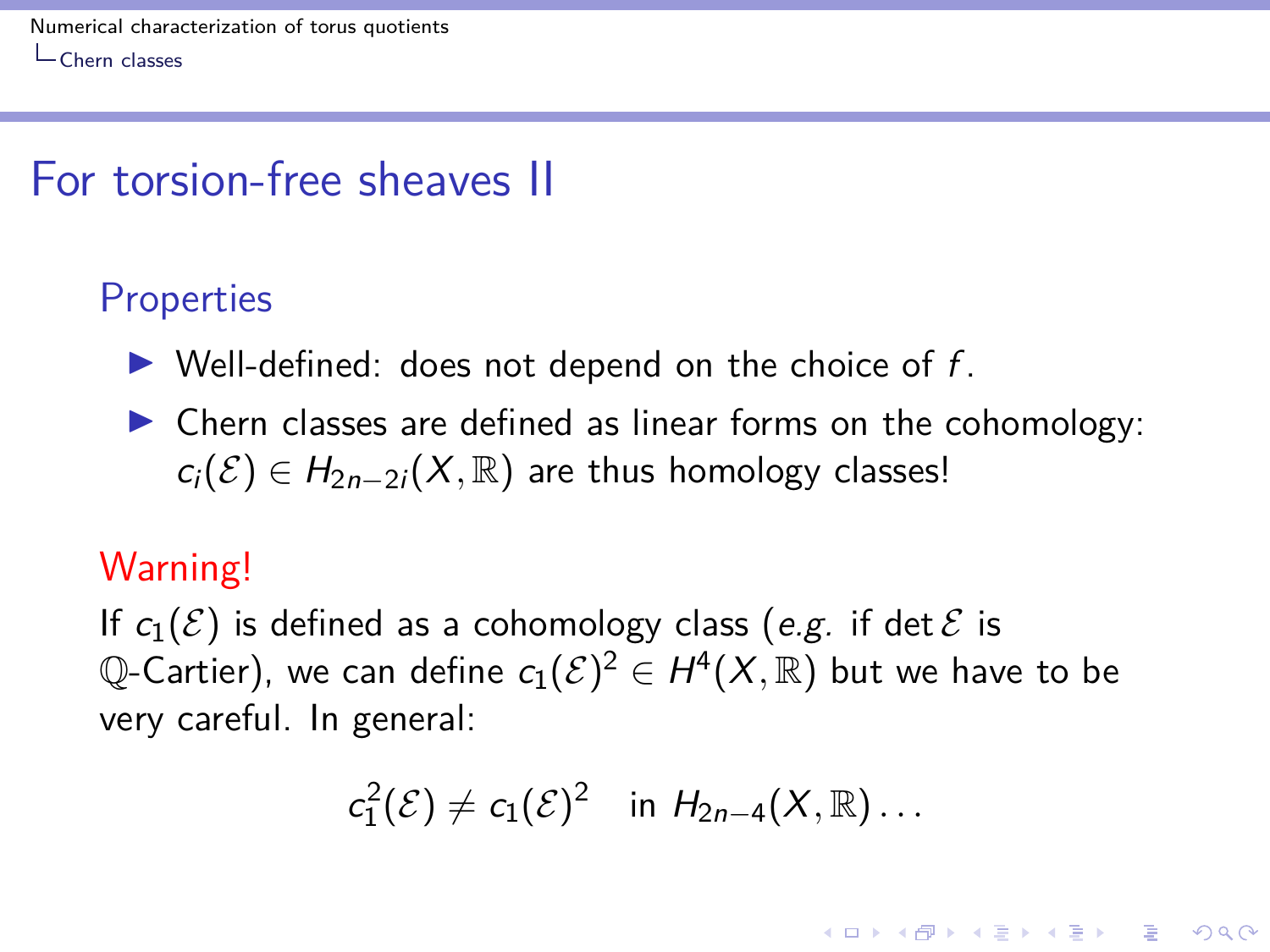### **Compatibility**

#### Example

Let  $\mathcal{E} := \mathcal{I}_x$  be the ideal of a point x in a surface X and  $f: \hat{X} \to X$  be the blow-up of x with exceptional curve E:  $f^*(\mathcal{I}_{\mathsf{x}}) = \mathcal{O}_{\hat{\mathsf{X}}}(-E)$  and

$$
c_1(\mathcal{E}) = 0
$$
 but  $c_1^2(\mathcal{E}) = c_1(\mathcal{O}_{\hat{X}}(-E))^2 = -1$ .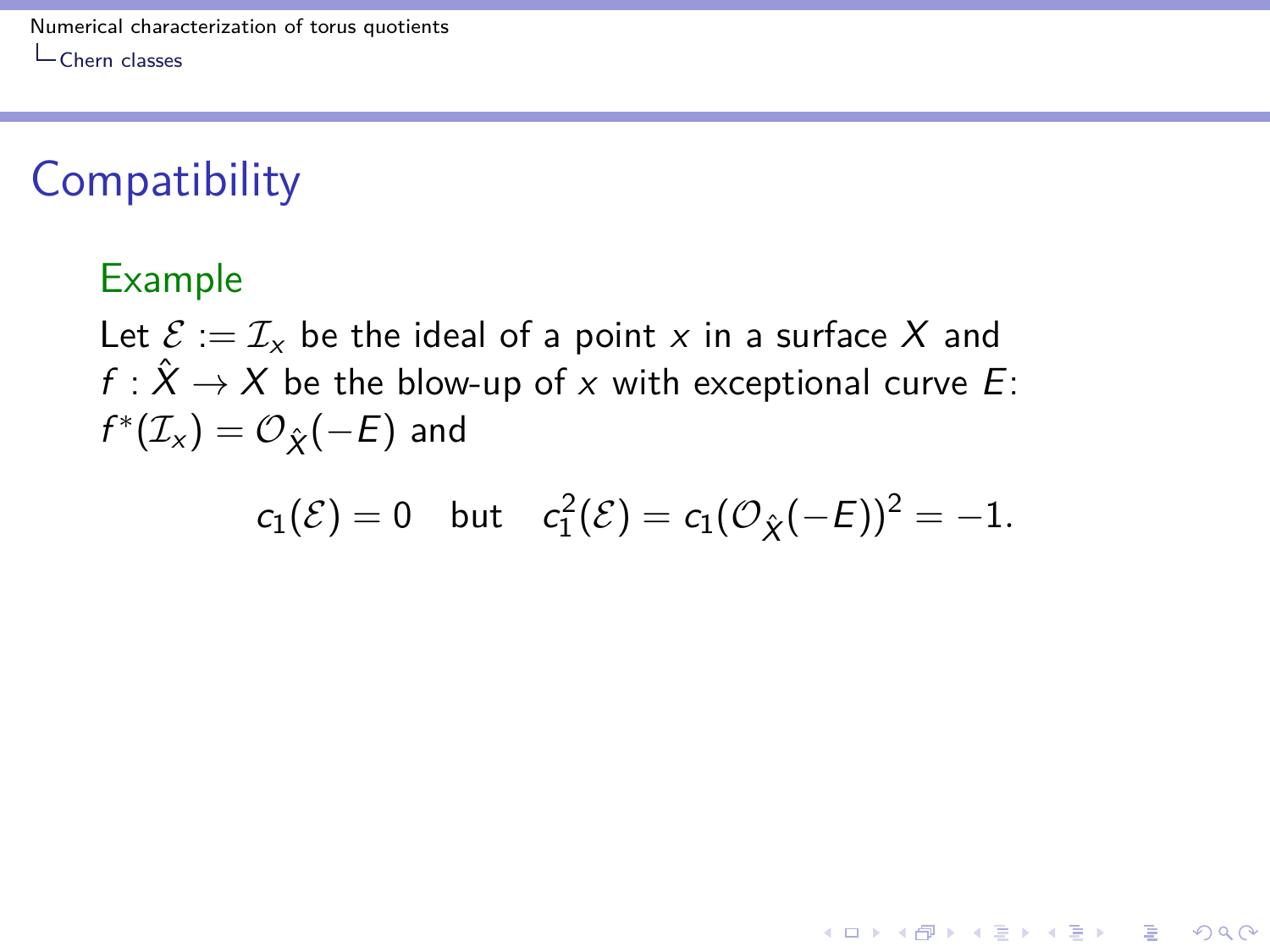### **Compatibility**

#### Example

Let  $\mathcal{E} := \mathcal{I}_{x}$  be the ideal of a point x in a surface X and  $f: \hat{X} \to X$  be the blow-up of x with exceptional curve E:  $f^*(\mathcal{I}_{\mathsf{x}}) = \mathcal{O}_{\hat{\mathsf{X}}}(-E)$  and

$$
c_1(\mathcal{E})=0 \quad \text{but} \quad c_1^2(\mathcal{E})=c_1(\mathcal{O}_{\hat{X}}(-E))^2=-1.
$$

#### Compatibility 1

If  $\mathcal E$  is locally free in codimension 2 (e.g.  $\mathcal E$  reflexive), det  $\mathcal E$  is Q-Cartier and  $X$  is smooth in codimension 2, we then have:

$$
c_1^k(\mathcal{E}) = c_1(\det \mathcal{E})^k \quad \text{for } k = 1, 2.
$$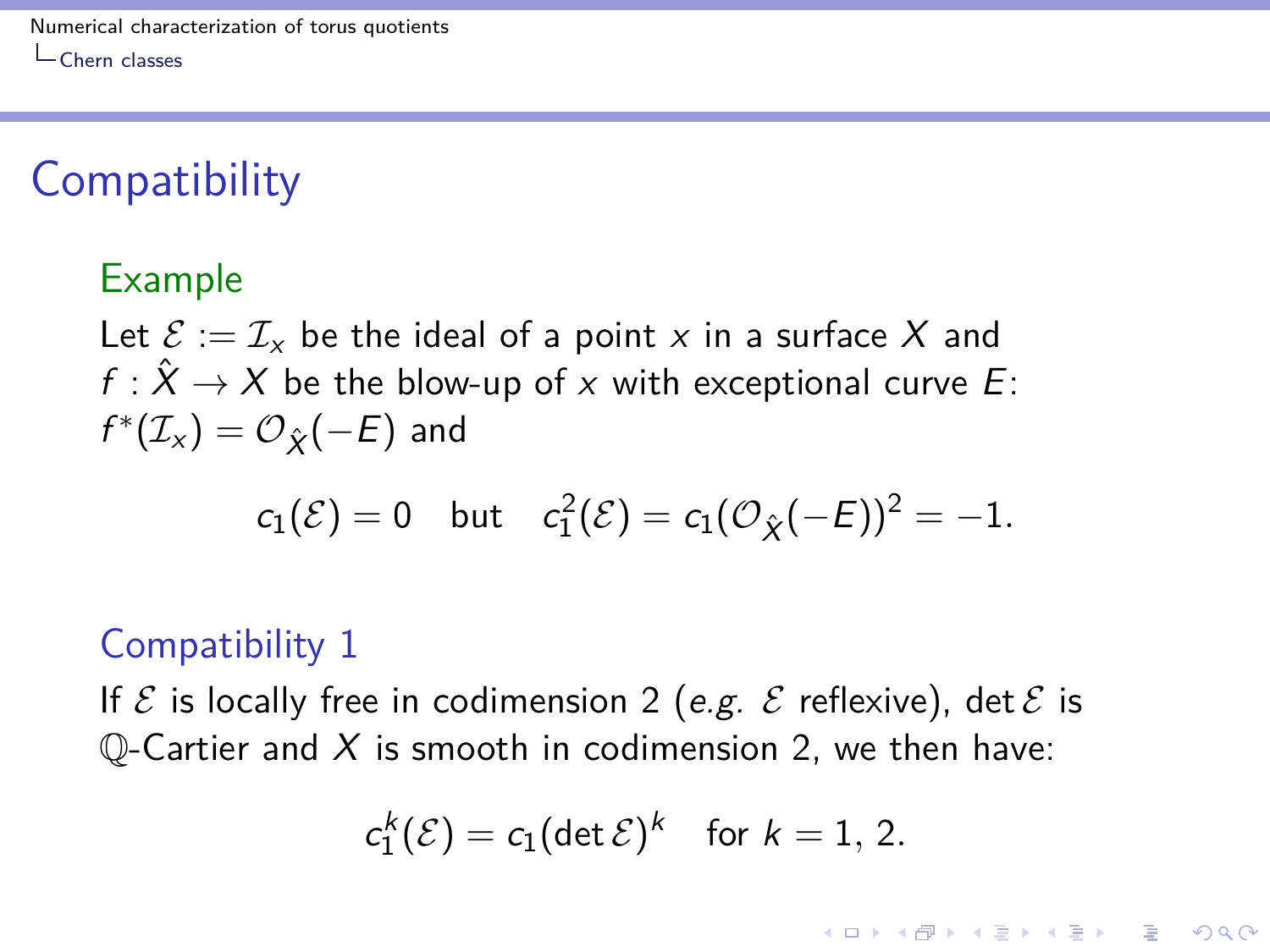### For spaces I

### Proposition/Definition

Let  $X$  be a normal complex space and assume that there exists a resolution  $f: Y \rightarrow X$  that is minimal in codimension 2. Then the quantity

$$
c_2(X) \cdot a := c_2(Y) \cdot f^*(a) \quad \text{for } a \in H^{2n-4}(X, \mathbb{R})
$$

**KORKARYKERKER OQO** 

is independent of the chosen resolution  $f$ .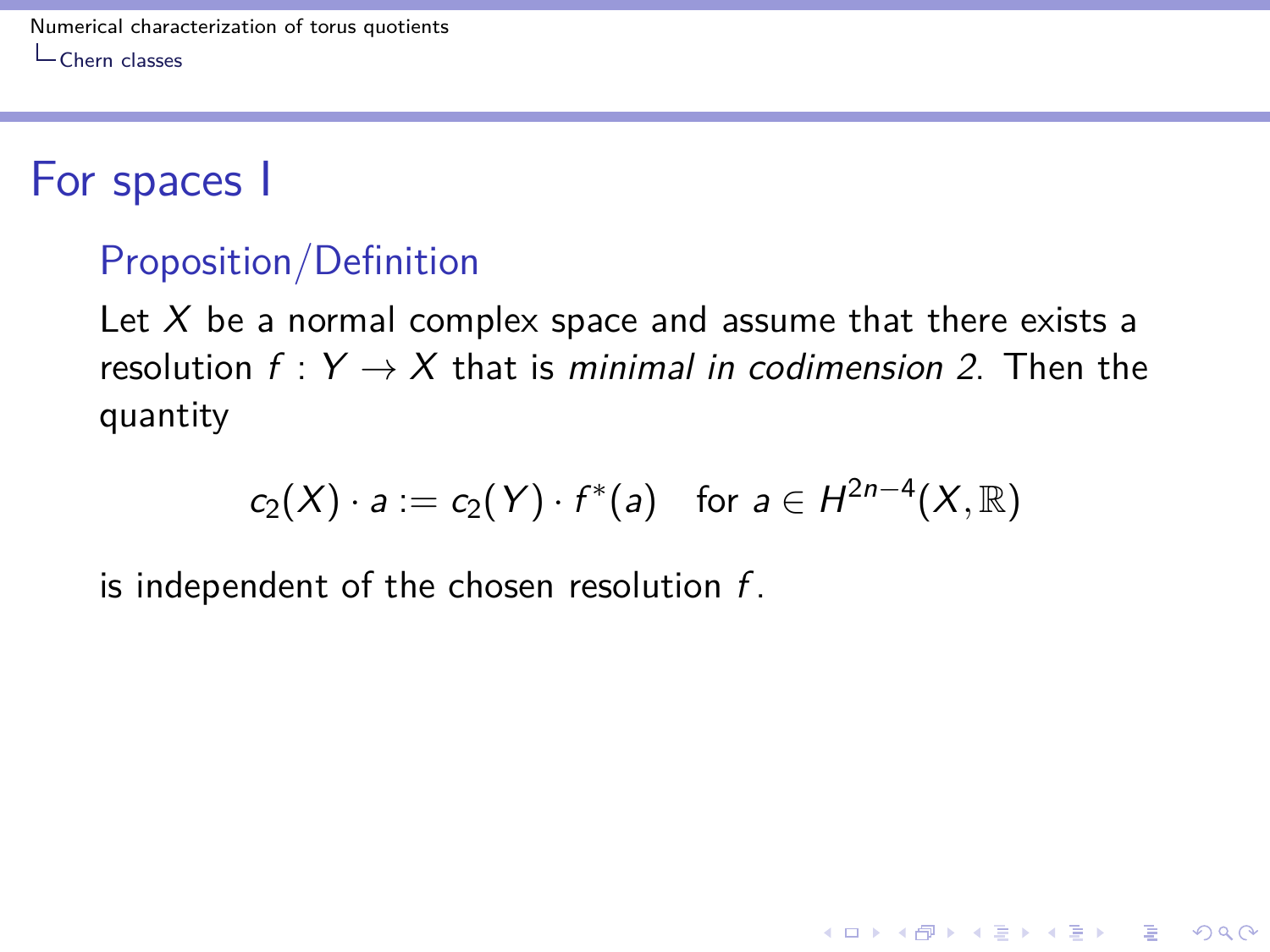### For spaces I

### Proposition/Definition

Let  $X$  be a normal complex space and assume that there exists a resolution  $f: Y \rightarrow X$  that is minimal in codimension 2. Then the quantity

$$
c_2(X) \cdot a := c_2(Y) \cdot f^*(a) \quad \text{for } a \in H^{2n-4}(X, \mathbb{R})
$$

**KORKARYKERKER OQO** 

is independent of the chosen resolution  $f$ .

▶ Proven by Graf and Kirschner (2020).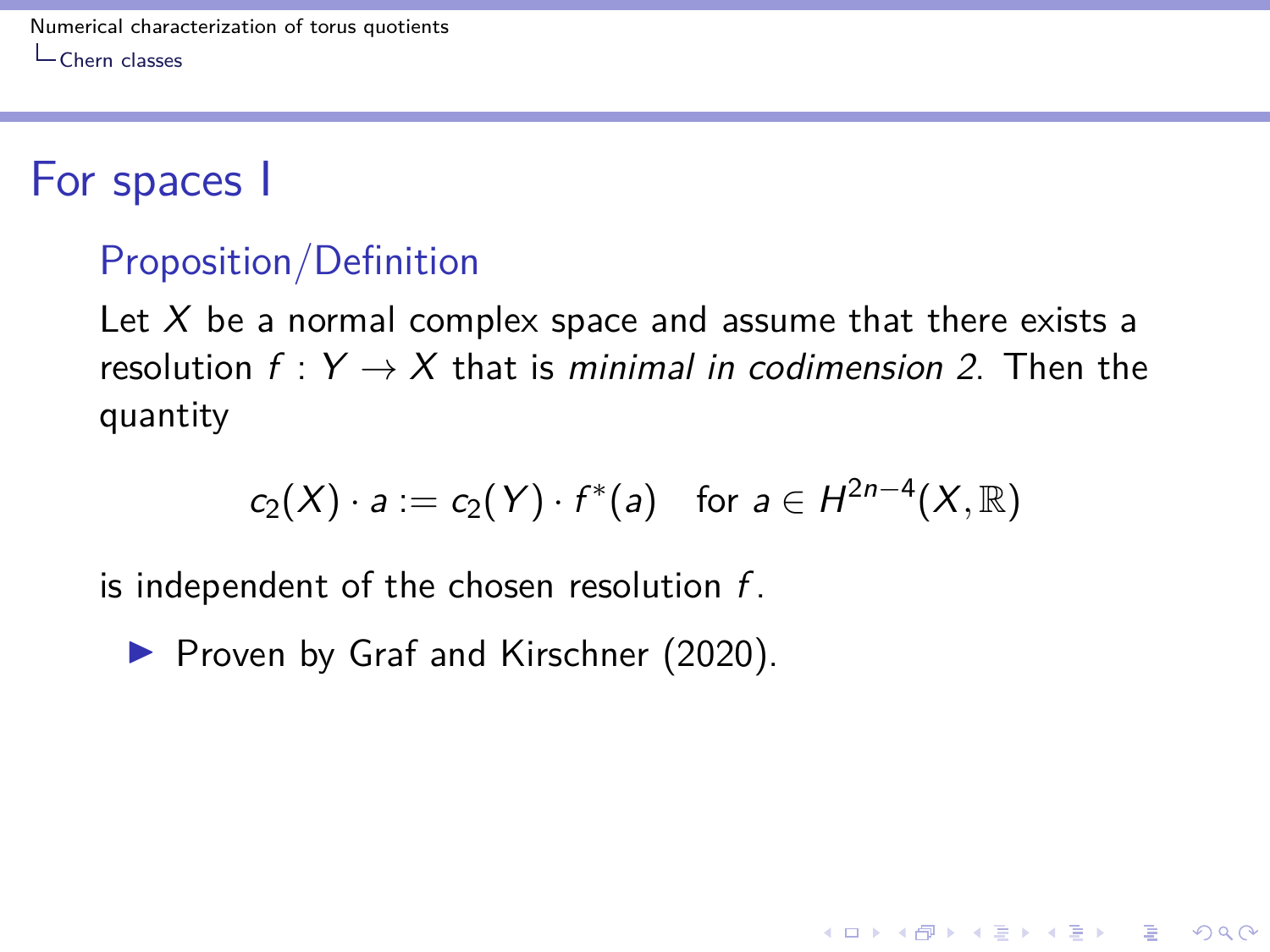### For spaces I

### Proposition/Definition

Let  $X$  be a normal complex space and assume that there exists a resolution  $f: Y \rightarrow X$  that is minimal in codimension 2. Then the quantity

$$
c_2(X) \cdot a := c_2(Y) \cdot f^*(a) \quad \text{for } a \in H^{2n-4}(X, \mathbb{R})
$$

is independent of the chosen resolution  $f$ .

- ▶ Proven by Graf and Kirschner (2020).
- It applies when X has klt singularities: in that case, there exists  $Z \subset X$  with codim $X(Z) \geq 3$  such that

$$
X\setminus Z \stackrel{\mathrm{loc}}{\simeq} \left(\mathbb{C}^2/G\right) \times \mathbb{C}^{n-2} \quad \left(G < \mathrm{GL}_2(\mathbb{C}) \text{ a finite group}\right).
$$

**KORKAR KERKER SAGA**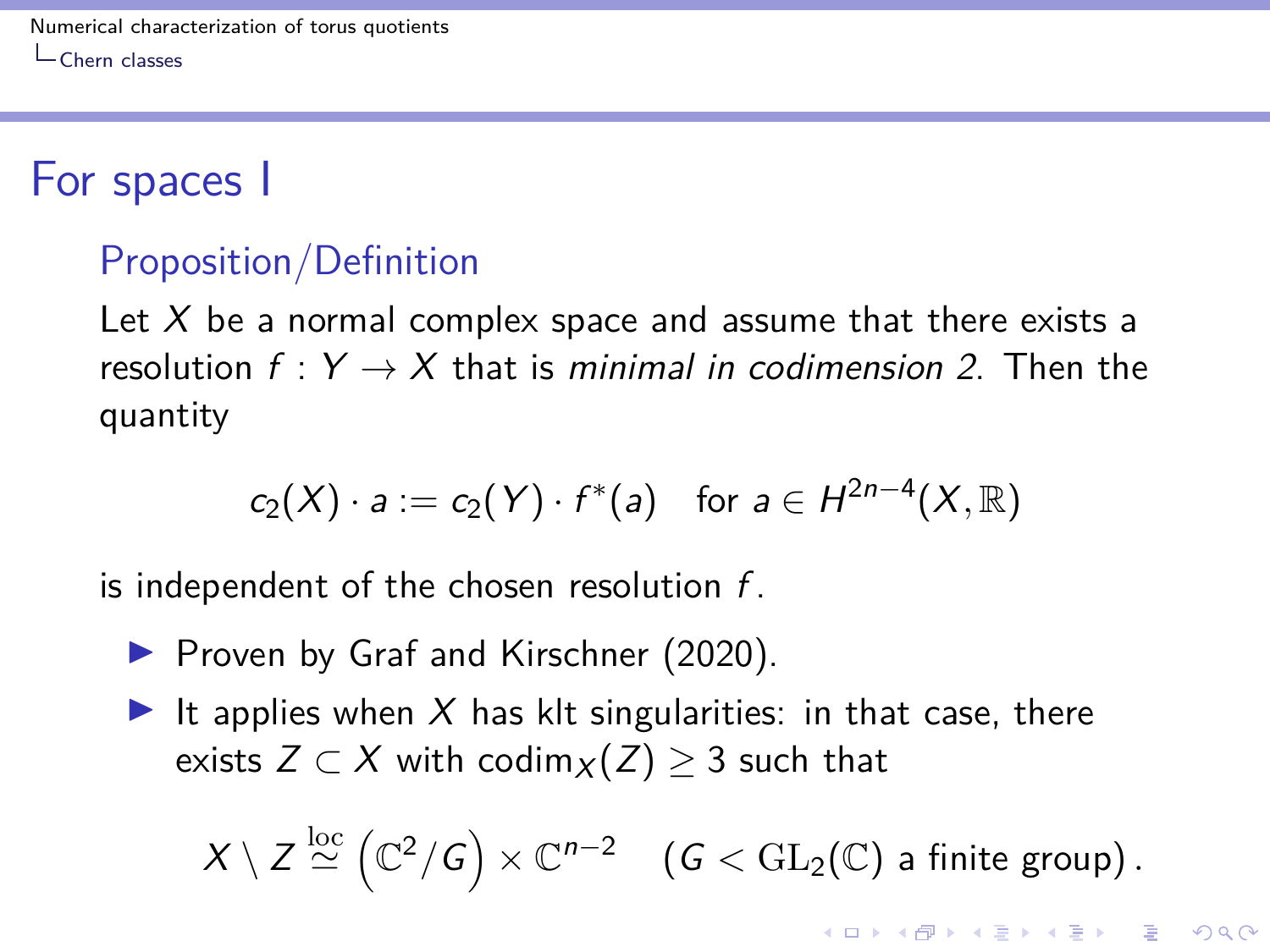### For spaces II

#### Compatibility 2

If  $X$  is smooth in codimension 2, we have:

$$
c_2(X) = c_2(T_X) \text{ in } H_{2n-4}(X, \mathbb{R}).
$$

K ロ ▶ K @ ▶ K 할 ▶ K 할 ▶ | 할 | © 9 Q @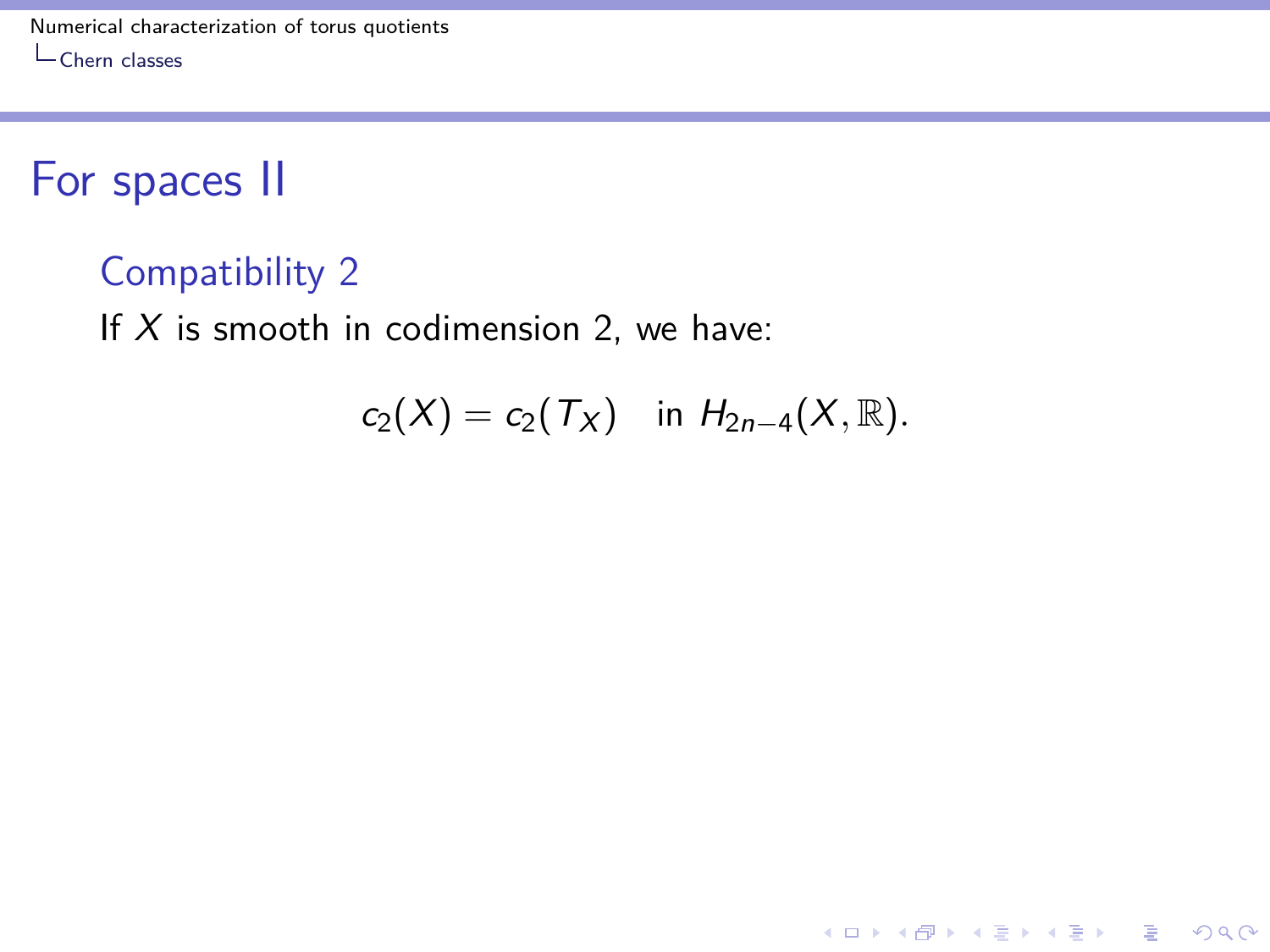For spaces II

#### Compatibility 2

If  $X$  is smooth in codimension 2, we have:

$$
c_2(X)=c_2(\mathcal{T}_X) \quad \text{in } H_{2n-4}(X,\mathbb{R}).
$$

#### Kummer surface (as always)

Let  $X := T / \pm 1$  be a Kummer surface and  $f : \hat{X} \to X$  be its minimal resolution (E is the disjoint union of 16 ( $-2$ )-curves) with  $\hat{X}$  a K3 surface. A direct computation gives  $f^* \, \mathcal{T}_X = \, \mathcal{T}_{\hat{X}} \bigl( - \log E \bigr)$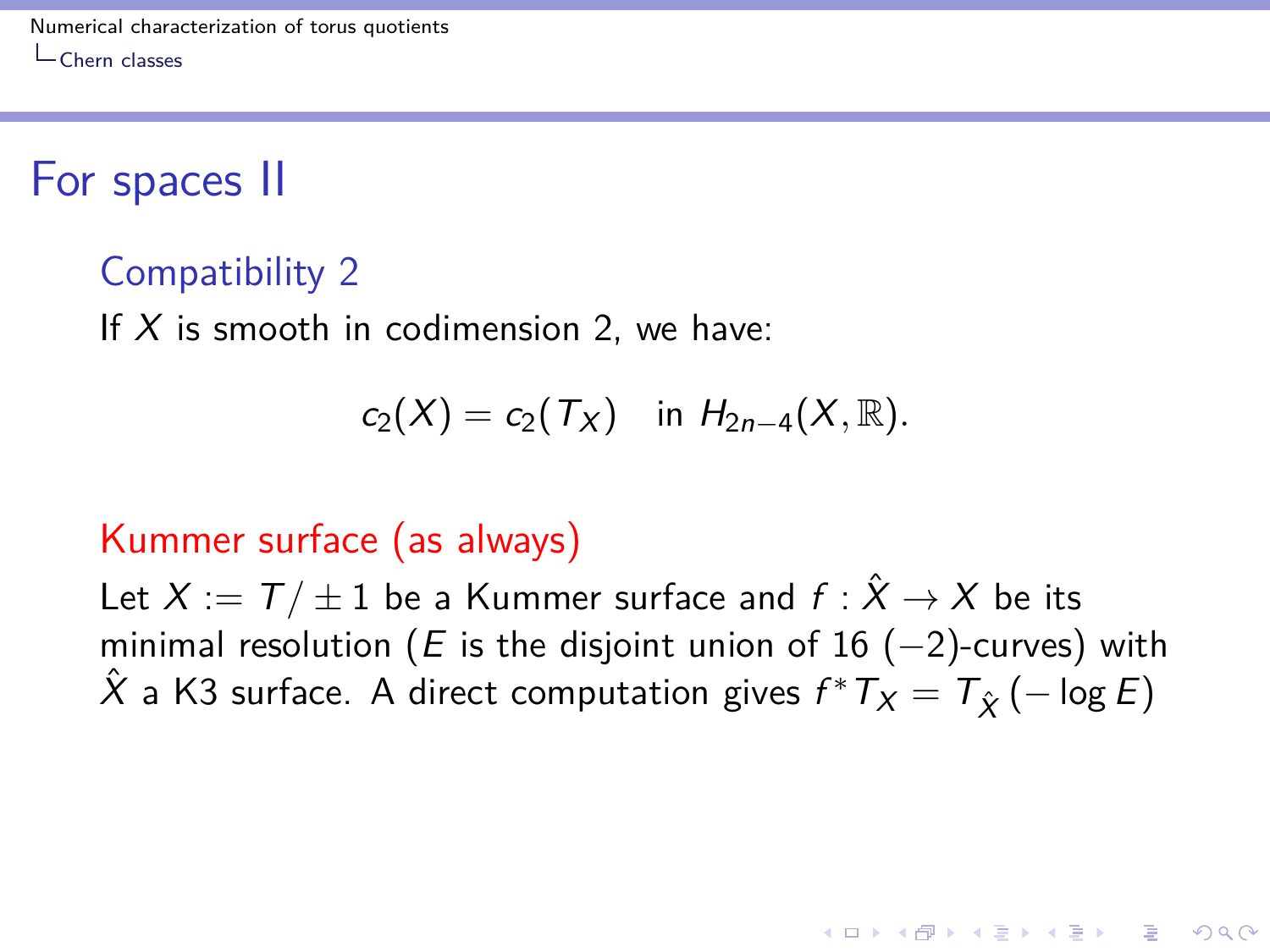For spaces II

#### Compatibility 2

If  $X$  is smooth in codimension 2, we have:

$$
c_2(X)=c_2(\mathcal{T}_X) \quad \text{in } H_{2n-4}(X,\mathbb{R}).
$$

#### Kummer surface (as always)

Let  $X := T / \pm 1$  be a Kummer surface and  $f : \hat{X} \to X$  be its minimal resolution (E is the disjoint union of 16 ( $-2$ )-curves) with  $\hat{X}$  a K3 surface. A direct computation gives  $f^* \, \mathcal{T}_X = \, \mathcal{T}_{\hat{X}} \bigl( - \log E \bigr)$ 

$$
c_2(X)=c_2(\hat{X})=24.
$$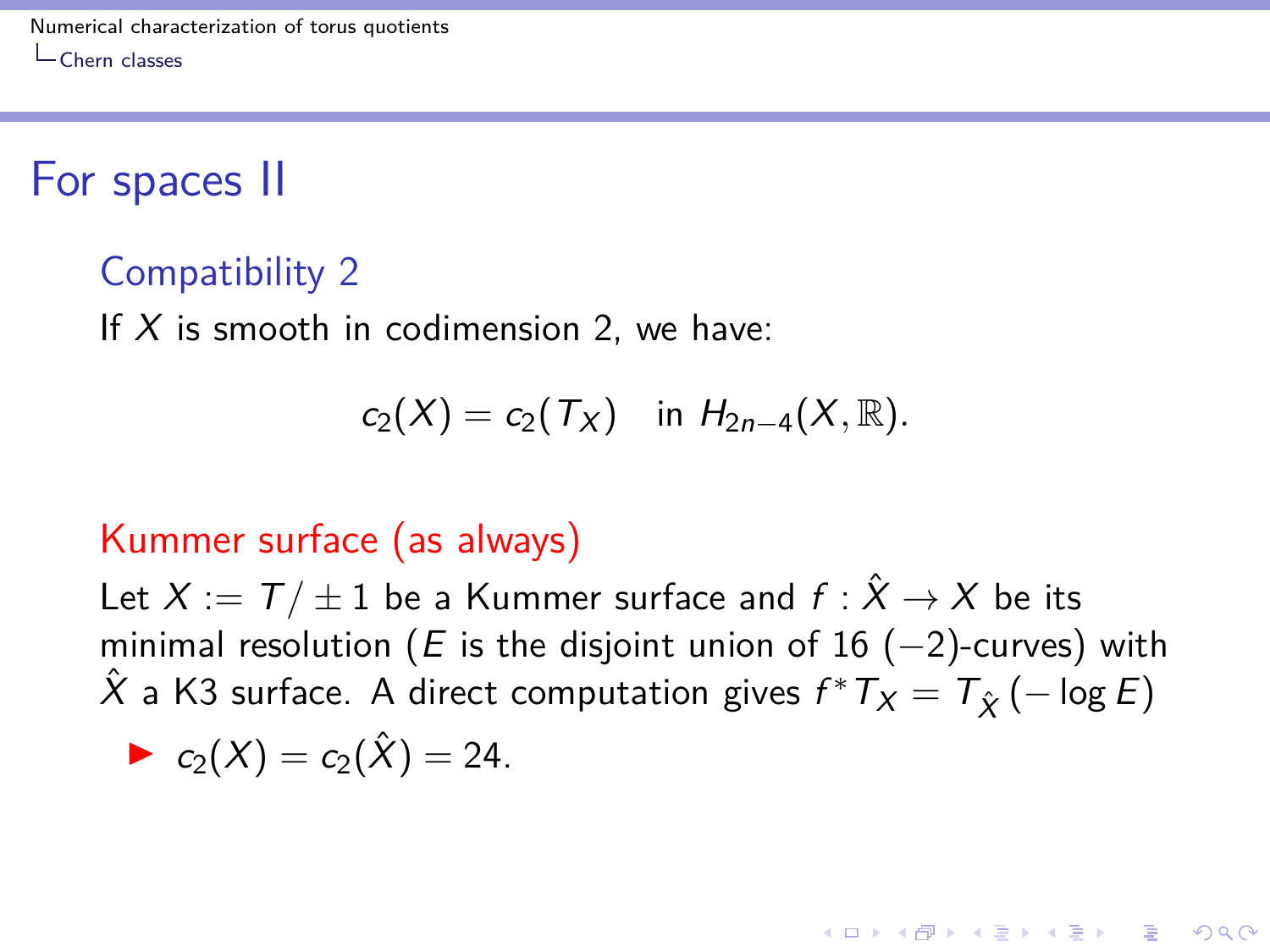For spaces II

#### Compatibility 2

If  $X$  is smooth in codimension 2, we have:

$$
c_2(X)=c_2(\mathcal{T}_X) \quad \text{in } H_{2n-4}(X,\mathbb{R}).
$$

#### Kummer surface (as always)

Let  $X := T / \pm 1$  be a Kummer surface and  $f : \hat{X} \to X$  be its minimal resolution (E is the disjoint union of 16 ( $-2$ )-curves) with  $\hat{X}$  a K3 surface. A direct computation gives  $f^* \, \mathcal{T}_X = \, \mathcal{T}_{\hat{X}} \bigl( - \log E \bigr)$ 

► 
$$
c_2(X) = c_2(\hat{X}) = 24
$$
.  
\n►  $c_2(T_X) = c_2(f^*T_X) = c_2(T_{\hat{X}}(-\log E)) = -8 \neq 24$ .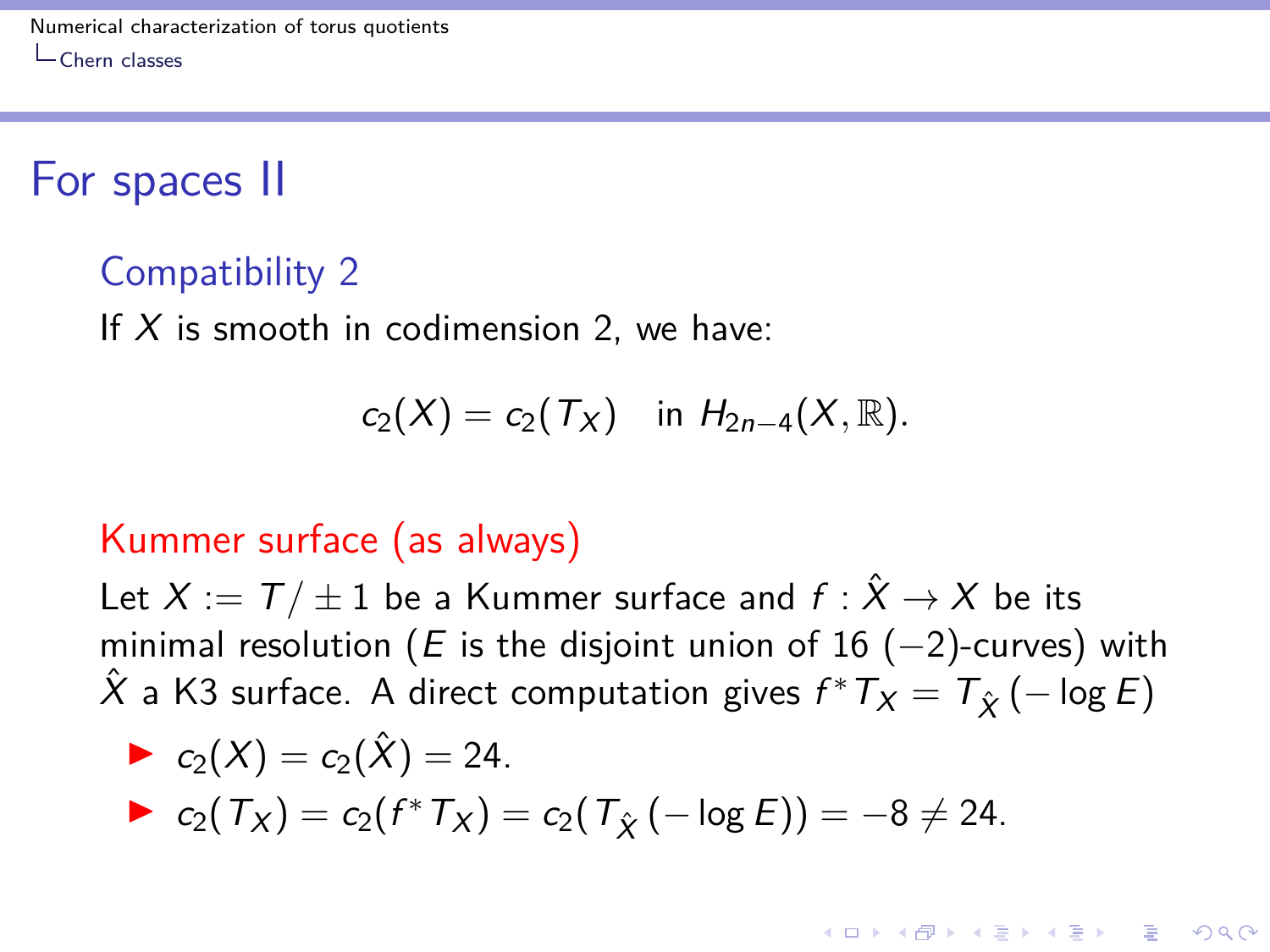For spaces II

#### Compatibility 2

If  $X$  is smooth in codimension 2, we have:

$$
c_2(X)=c_2(\mathcal{T}_X) \quad \text{in } H_{2n-4}(X,\mathbb{R}).
$$

#### Kummer surface (as always)

Let  $X := T / \pm 1$  be a Kummer surface and  $f : \hat{X} \to X$  be its minimal resolution (E is the disjoint union of 16 ( $-2$ )-curves) with  $\hat{X}$  a K3 surface. A direct computation gives  $f^* \, \mathcal{T}_X = \, \mathcal{T}_{\hat{X}} \bigl( - \log E \bigr)$ 

► 
$$
c_2(X) = c_2(\hat{X}) = 24
$$
.  
\n►  $c_2(T_X) = c_2(f^*T_X) = c_2(T_{\hat{X}}(-\log E)) = -8 \neq 24$ .  
\n►  $c_1(T_X) = 0$  but  $c_1^2(T_X) = -32$ .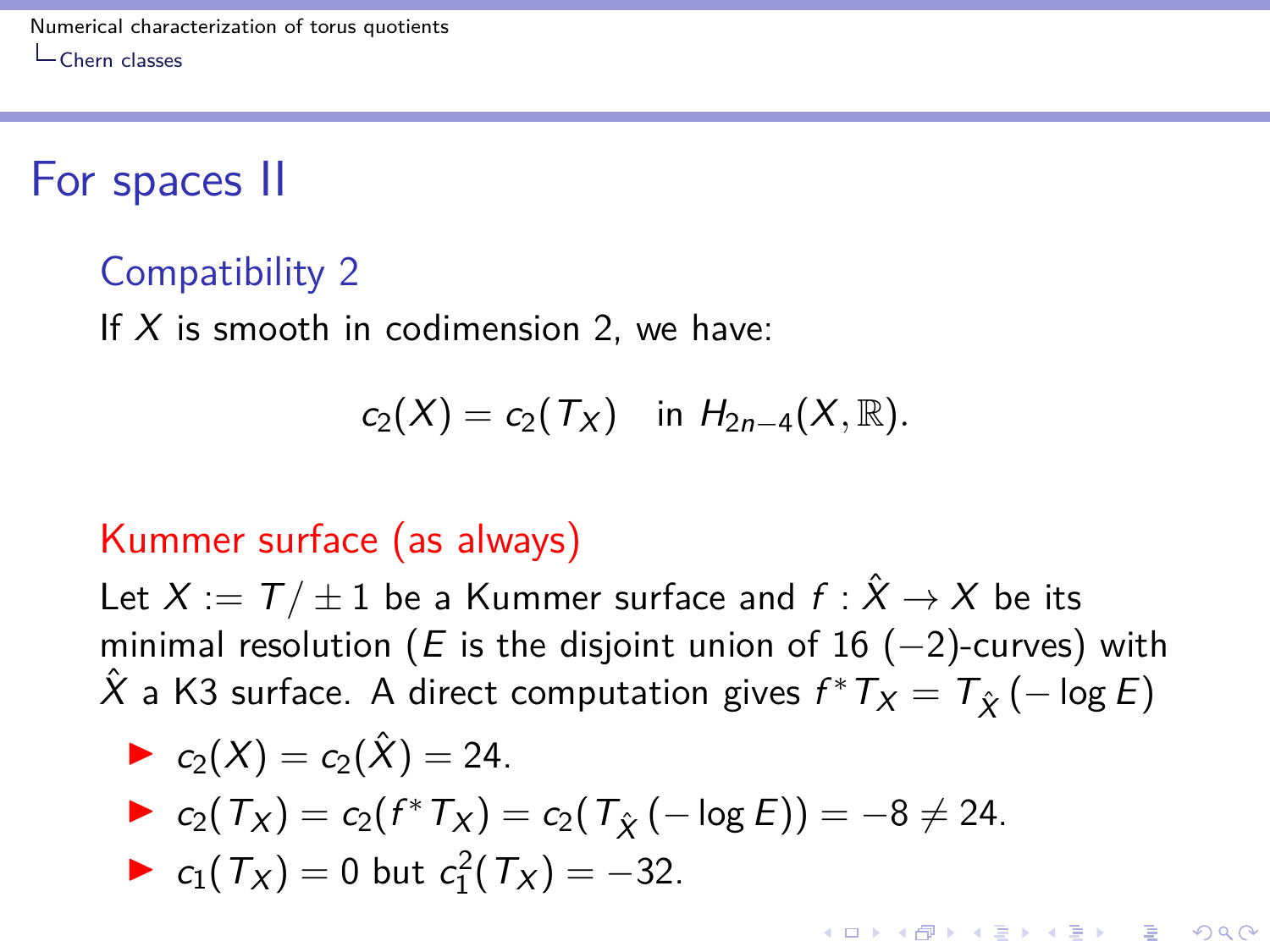# <span id="page-29-0"></span>Statements (past and present)

### Theorem (Greb–Kebekus–Peternell, 2016)

Let X be a projective klt variety and assume that  $K_X \equiv 0$  and  $c_2(X) \cdot [H]^{n-2} = 0$  for an ample class H. Then there exists an Abelian variety A and a finite group G acting freely in codimension 2 on A such that  $X \simeq A/G$ .

**KORKAR KERKER SAGA**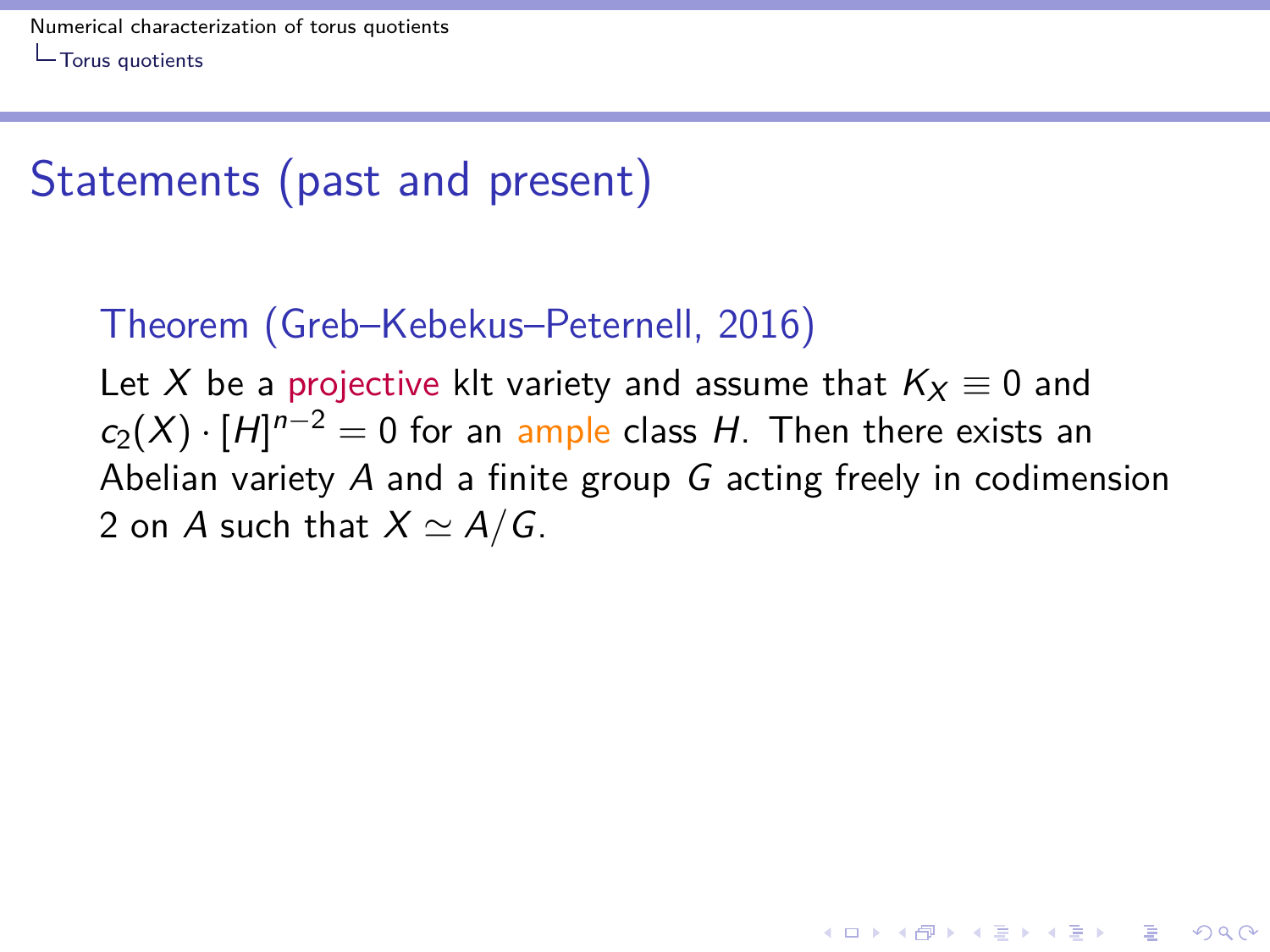### <span id="page-30-0"></span>Statements (past and present)

### Theorem (Greb–Kebekus–Peternell, 2016)

Let X be a projective klt variety and assume that  $K_X \equiv 0$  and  $c_2(X) \cdot [H]^{n-2} = 0$  for an ample class H. Then there exists an Abelian variety A and a finite group G acting freely in codimension 2 on A such that  $X \simeq A/G$ .

#### Theorem (C–Graf–Guenancia, 2021)

Let  $X$  be a normal compact Kähler klt space and assume that  $c_1(X)=0$  and  $c_2(X)\cdot \alpha^{n-2}=0$  for a Kähler class  $\alpha.$  Then there exists a complex torus  $T$  and a finite group G acting freely in codimension 2 on T such that  $X \simeq T/G$ .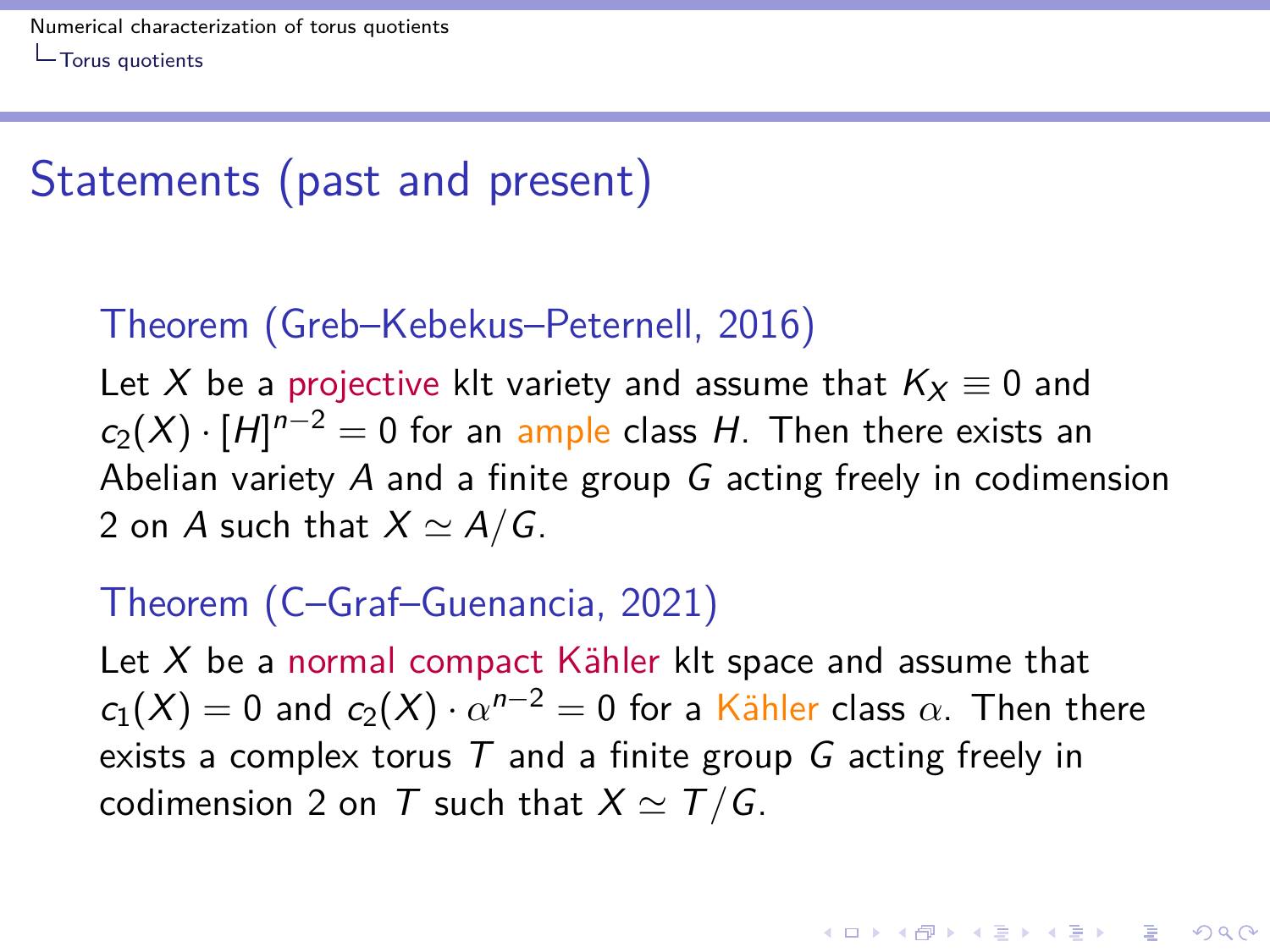### <span id="page-31-0"></span>The algebraic setting I



K ロ ▶ K 個 ▶ K 할 ▶ K 할 ▶ 이 할 → 9 Q Q →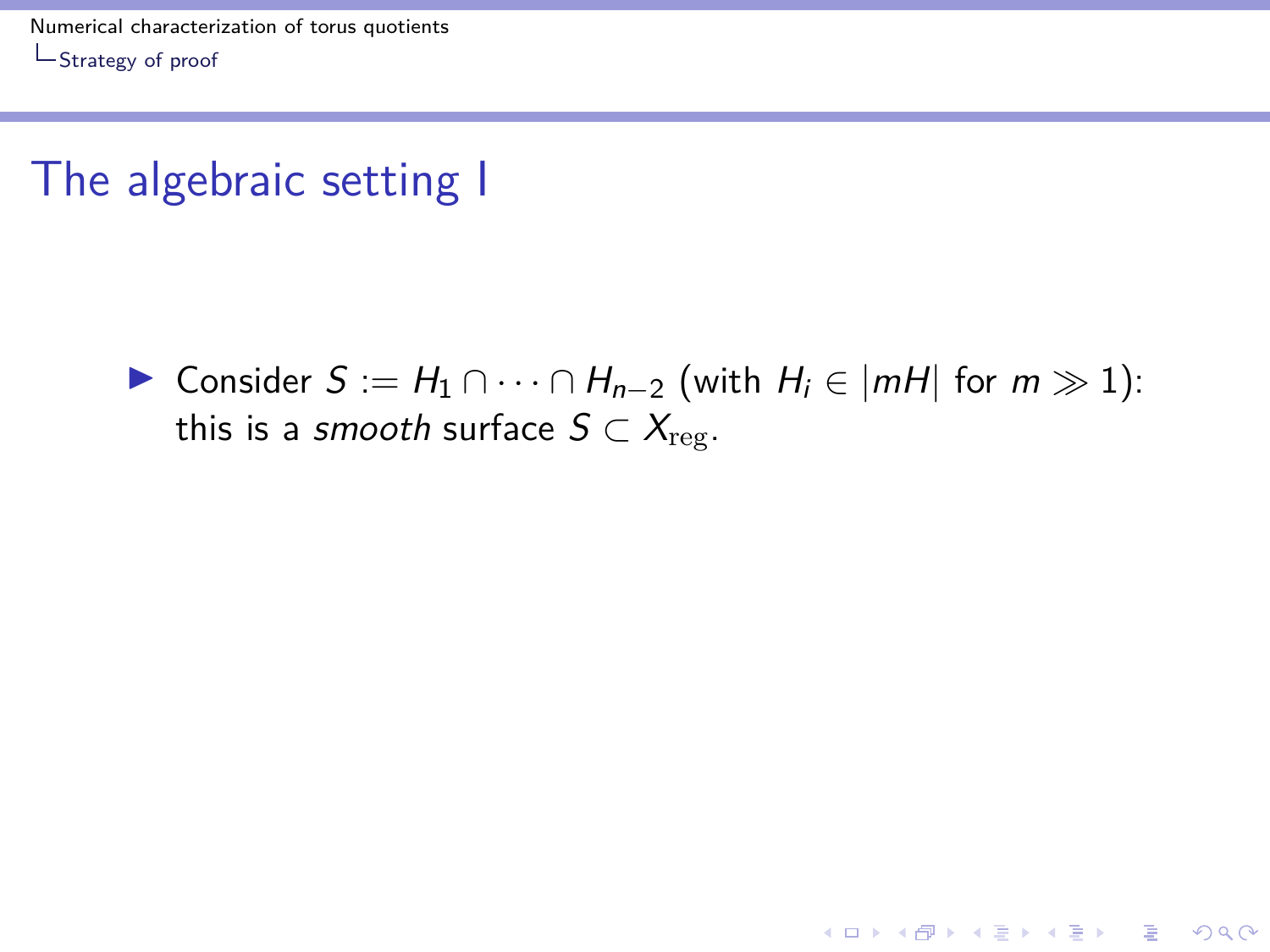## The algebraic setting I

- $\triangleright$  Consider  $S := H_1 \cap \cdots \cap H_{n-2}$  (with  $H_i \in |mH|$  for  $m \gg 1$ ): this is a smooth surface  $S \subset X_{\text{res}}$ .
- $\blacktriangleright$   $\mathcal{E} := (\mathcal{T}_X)_{|S}$  is semi-stable wrt  $H_{|S}$ ,  $c_1(\mathcal{E}) = 0$  and  $c_2(\mathcal{E}) = 0$ . (Simpson, 1992)  $\Rightarrow \mathcal{E}$  is flat, given by  $\rho : \pi_1(S) \to GL_n(\mathbb{C})$ .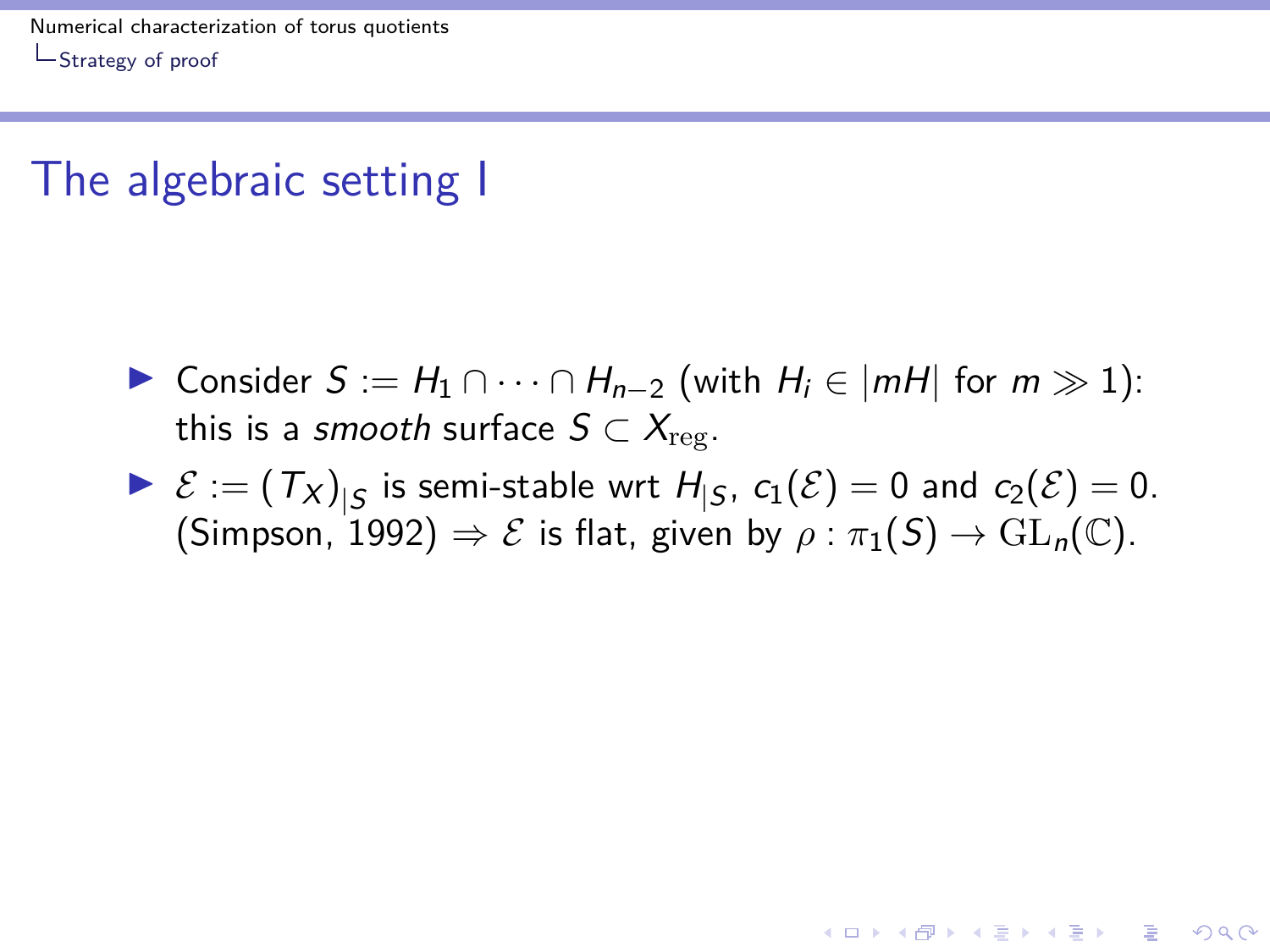# <span id="page-33-0"></span>The algebraic setting I

- $\triangleright$  Consider  $S := H_1 \cap \cdots \cap H_{n-2}$  (with  $H_i \in |mH|$  for  $m \gg 1$ ): this is a smooth surface  $S \subset X_{\text{rev}}$ .
- $\blacktriangleright$   $\mathcal{E} := (\mathcal{T}_X)_{|S}$  is semi-stable wrt  $H_{|S}$ ,  $c_1(\mathcal{E}) = 0$  and  $c_2(\mathcal{E}) = 0$ . (Simpson, 1992)  $\Rightarrow \mathcal{E}$  is flat, given by  $\rho : \pi_1(S) \to GL_n(\mathbb{C})$ .

► Lefschetz Theorem (Hamm–Lê, 1985):

$$
\pi_1(S) \stackrel{\sim}{\longrightarrow} \pi_1(X_{\text{reg}}).
$$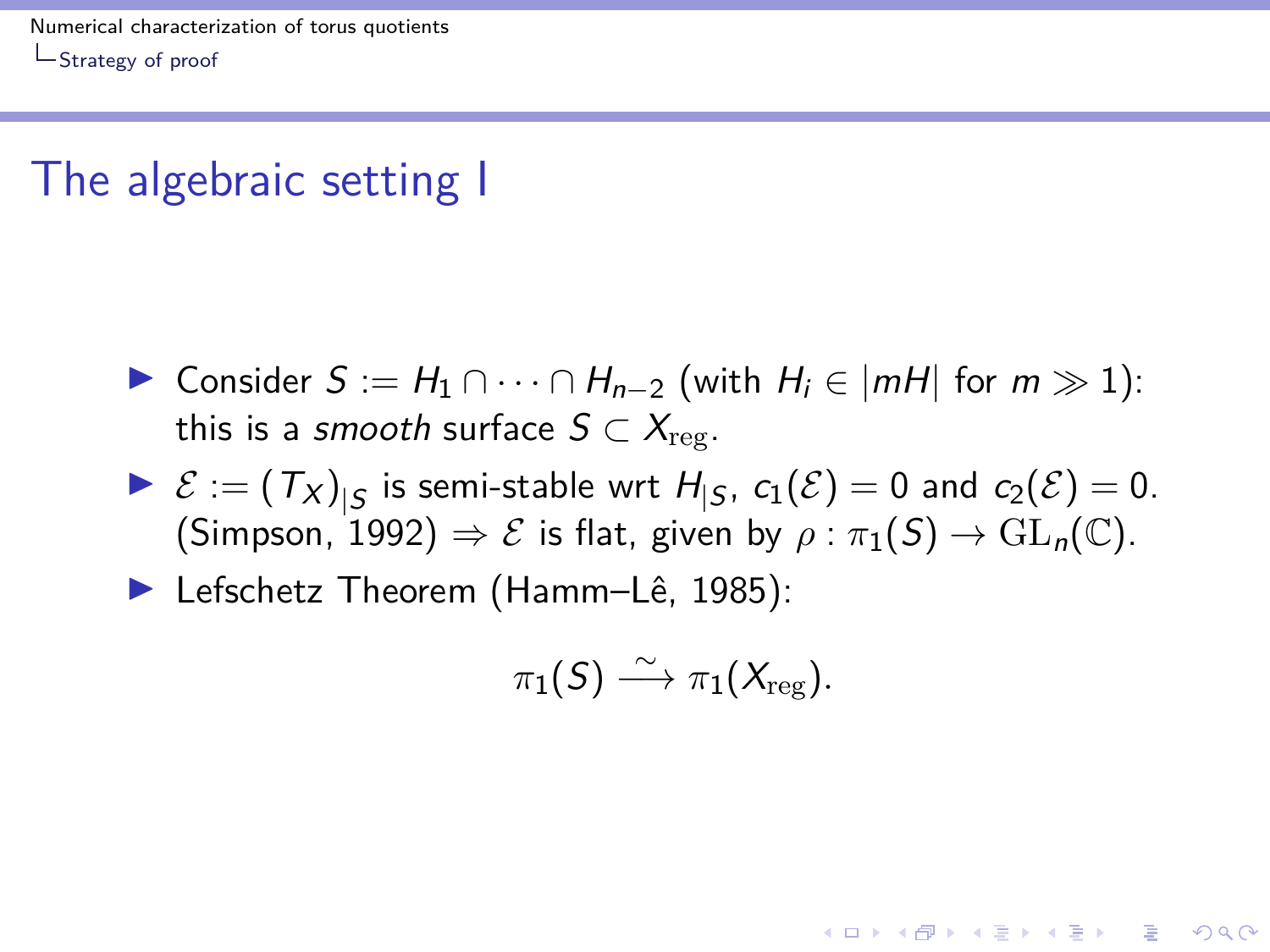## <span id="page-34-0"></span>The algebraic setting II

▶ Up to replacing X with a quasi-étale cover<sup>1</sup>:



<sup>1</sup>A so-called *maximally quasi-étale* cover (GKP, 2[016](#page-33-0)[\).](#page-35-0)  $\longleftrightarrow$   $\longleftrightarrow$   $\longleftrightarrow$   $\longleftrightarrow$   $\Rightarrow$   $\longleftrightarrow$   $\Rightarrow$   $\circ$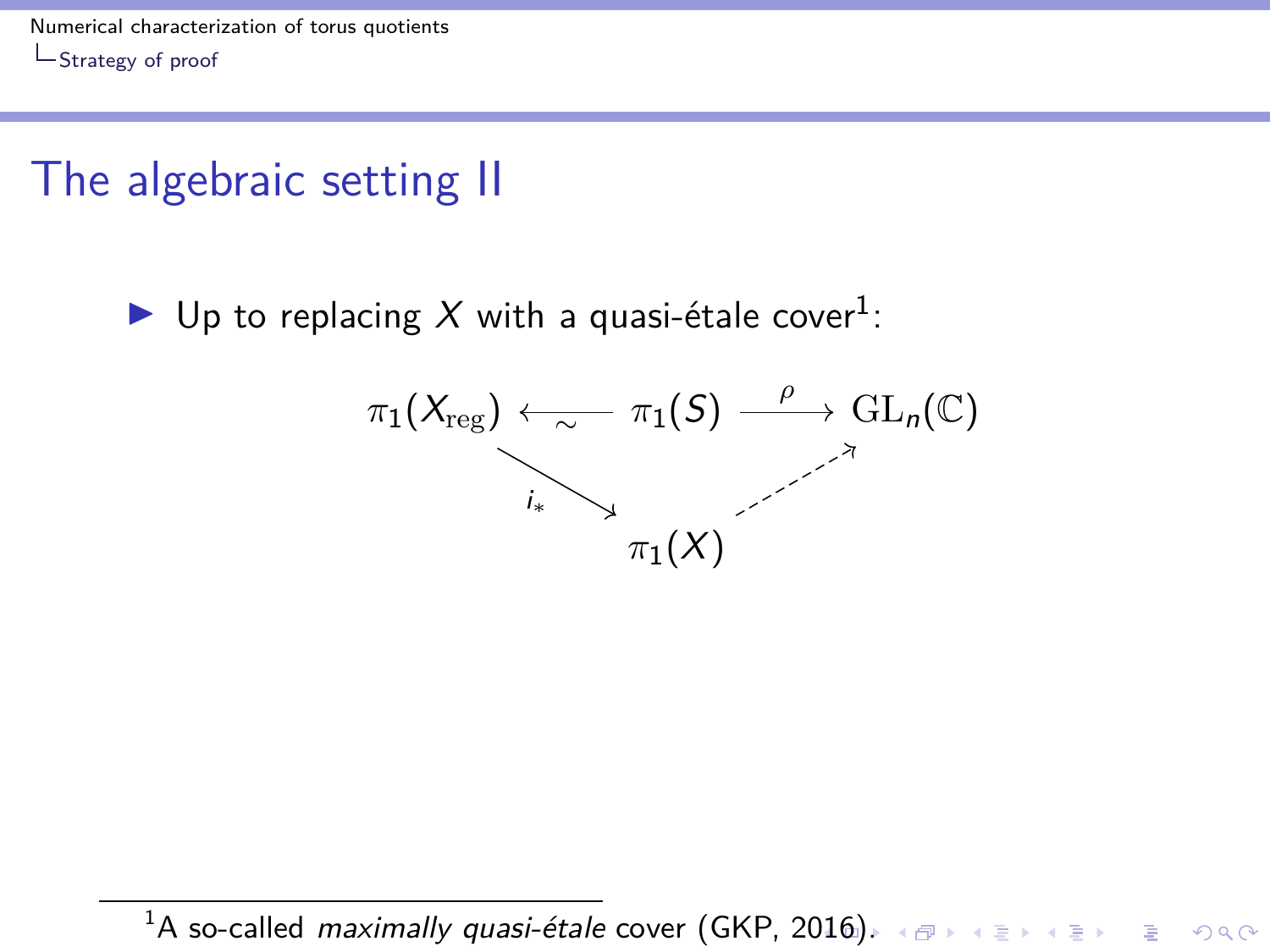## <span id="page-35-0"></span>The algebraic setting II

▶ Up to replacing X with a quasi-étale cover<sup>1</sup>:



► Bertini type arguments  $\Rightarrow T_X$  is flat, in particular locally free.

 $1A$  so-called *maximally quasi-étale* cover (GKP, 2[016](#page-34-0)[\).](#page-36-0)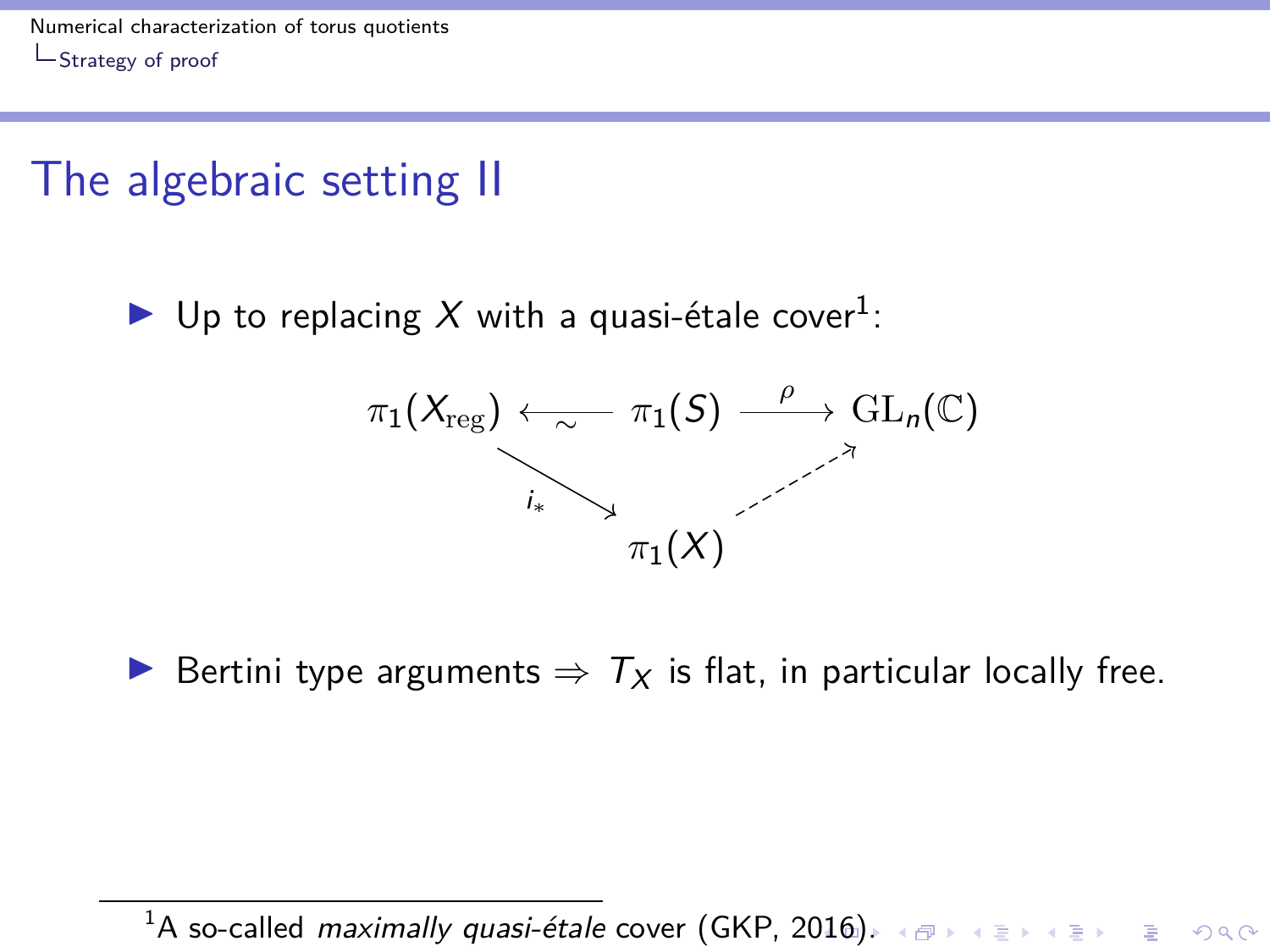# <span id="page-36-0"></span>The algebraic setting II

▶ Up to replacing X with a quasi-étale cover<sup>1</sup>:



**►** Bertini type arguments  $\Rightarrow T_x$  is flat, in particular locally free.

► klt+ $T_X$  locally free  $\Rightarrow$  X is smooth (Zariski–Lipman conjecture for klt spaces, GKKP11).

 $1A$  so-called *maximally quasi-étale* cover (GKP, 2[016](#page-35-0)[\).](#page-37-0)  $\overline{AB}$  and  $\overline{AB}$  and  $\overline{BC}$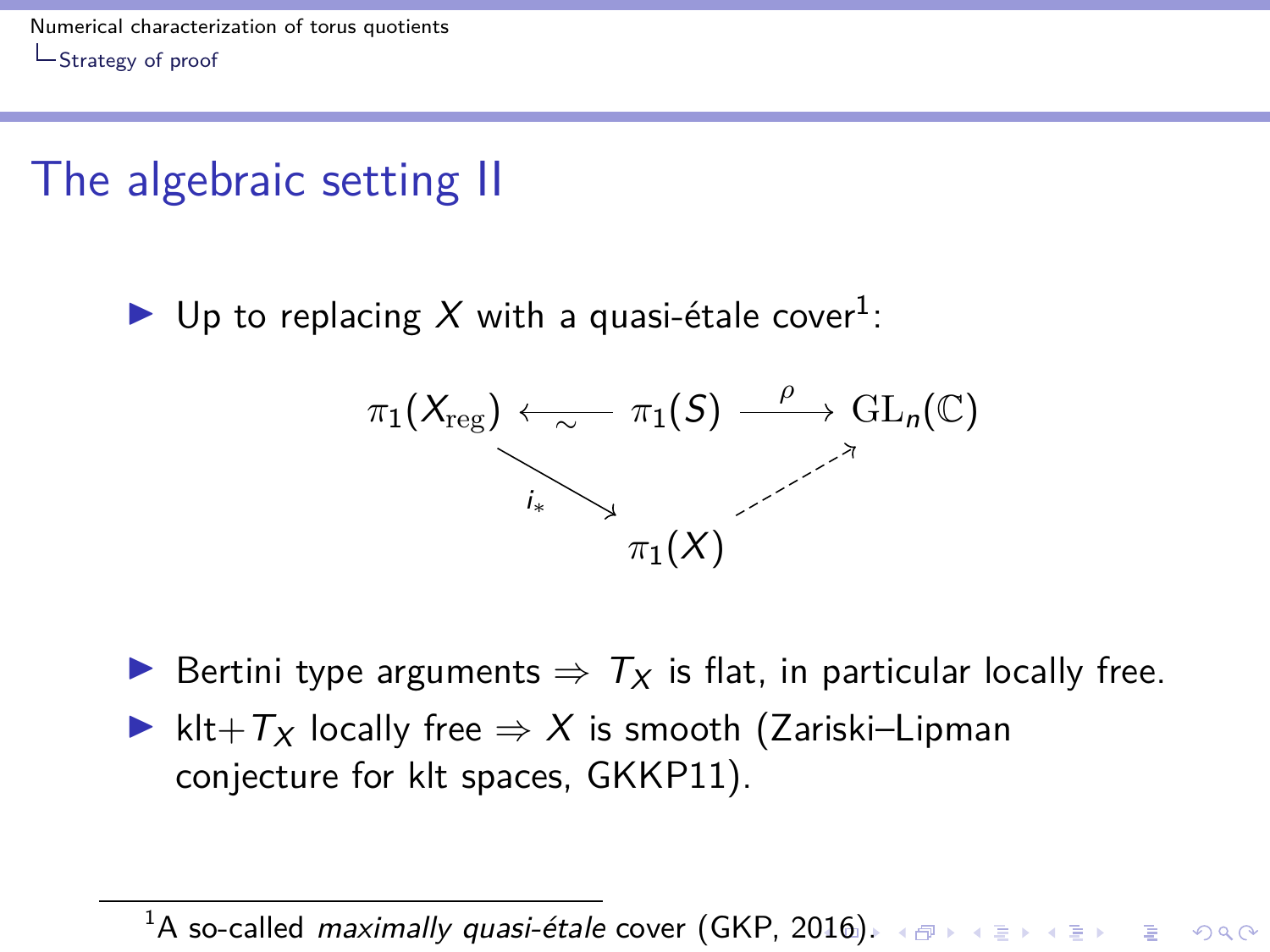<span id="page-37-0"></span>When X is merely a compact Kähler klt space... we are stuck.

 $^2$ Lo[c](#page-37-0)ally [t](#page-40-0)rivial [o](#page-41-0)n the total space:  $\mathcal X$  $\mathcal X$  is locally is[om](#page-36-0)o[rp](#page-38-0)[hi](#page-36-0)c to  $\mathsf X_{\mathbb R}\mathsf{\times}\mathbb D.$  $\mathsf X_{\mathbb R}\mathsf{\times}\mathbb D.$  $\mathsf X_{\mathbb R}\mathsf{\times}\mathbb D.$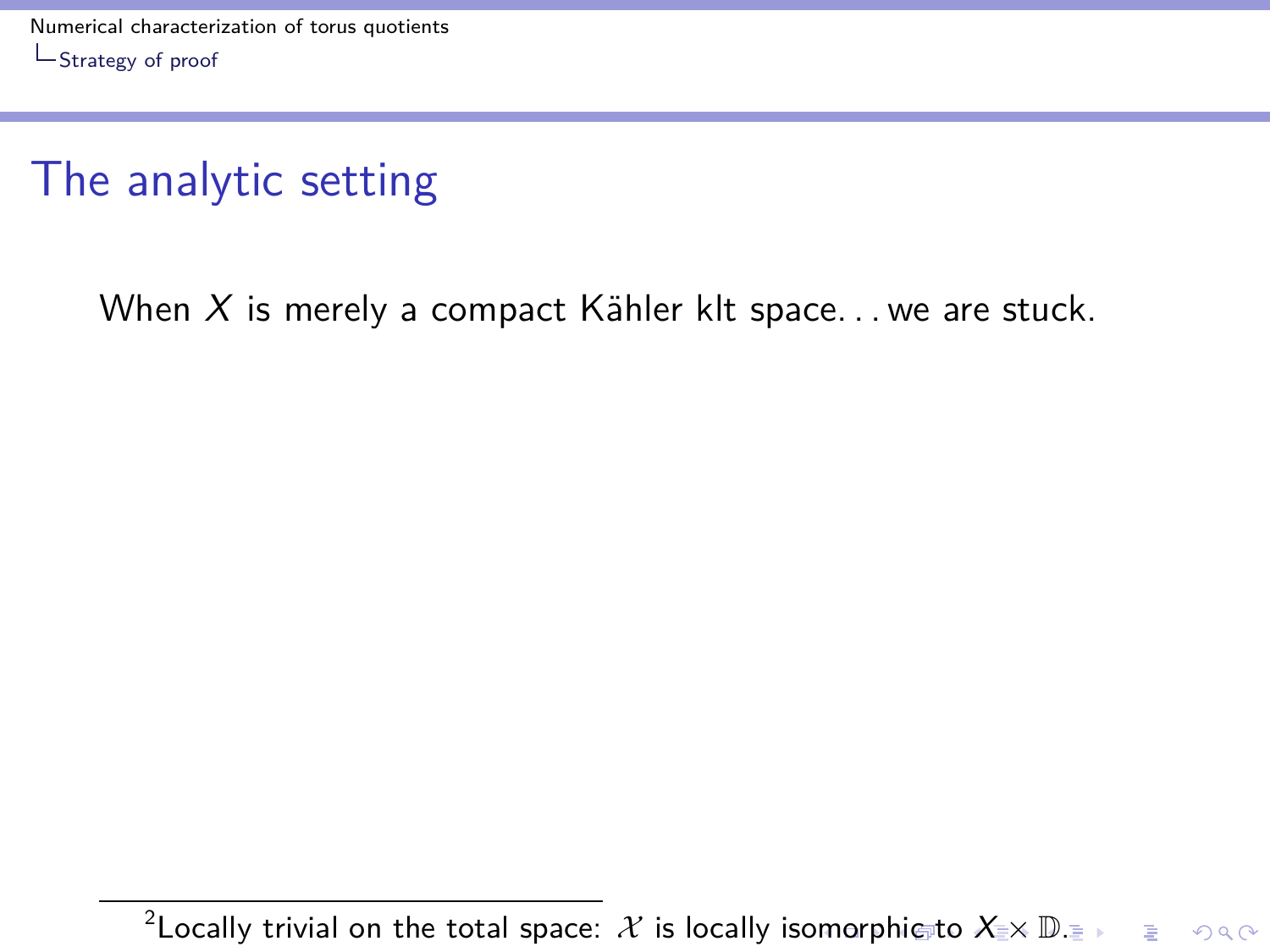<span id="page-38-0"></span>When X is merely a compact Kähler klt space... we are stuck.

#### Naive idea

Find  $\pi: \mathcal{X} \to \mathbb{D}$  a locally trivial<sup>2</sup> family over a smooth base  $(\mathbb{D}, 0)$ such that  $\mathcal{X}_0 := \pi^{-1}(0) \simeq X$  and  $\mathcal{X}_t$  is projective for  $t \in \mathbb{D}.$ 

 $^2$ Lo[c](#page-37-0)ally [t](#page-40-0)rivial [o](#page-41-0)n the total space:  $\mathcal X$  $\mathcal X$  is locally is[om](#page-37-0)o[rp](#page-39-0)[hi](#page-36-0)c to  $\mathsf X_{\mathbb R}\mathsf{\times}\mathbb D.$  $\mathsf X_{\mathbb R}\mathsf{\times}\mathbb D.$  $\mathsf X_{\mathbb R}\mathsf{\times}\mathbb D.$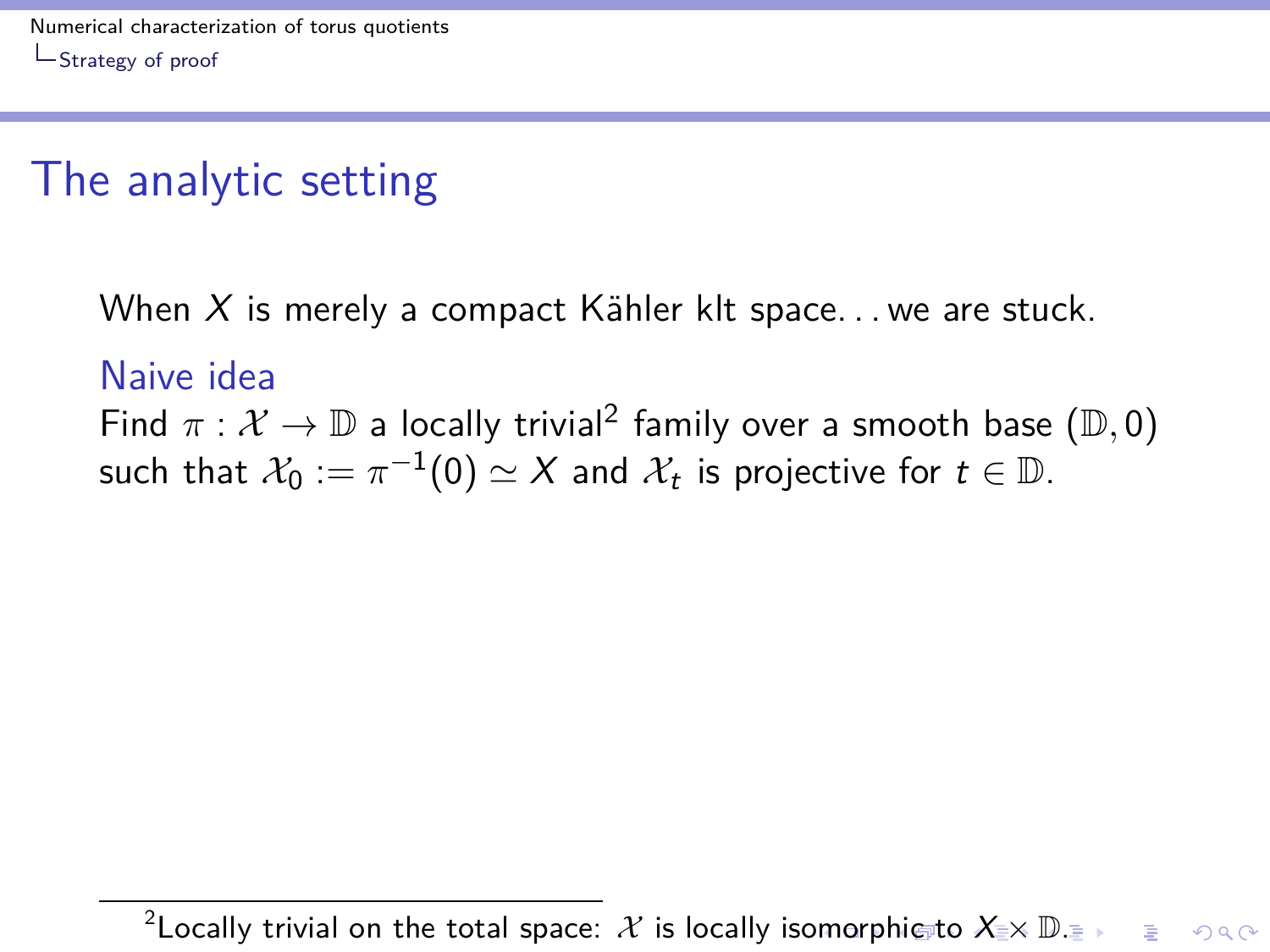<span id="page-39-0"></span>When X is merely a compact Kähler klt space... we are stuck.

#### Naive idea

Find  $\pi: \mathcal{X} \to \mathbb{D}$  a locally trivial<sup>2</sup> family over a smooth base  $(\mathbb{D}, 0)$ such that  $\mathcal{X}_0 := \pi^{-1}(0) \simeq X$  and  $\mathcal{X}_t$  is projective for  $t \in \mathbb{D}.$ 

#### Too naive?

It is not clear that  $c_2(\mathcal{X}_t) \cdot \alpha_t = 0$  for some Kähler class  $\alpha_t$  on  $\mathcal{X}_t$ .

 $^2$ Lo[c](#page-37-0)ally [t](#page-40-0)rivial [o](#page-41-0)n the total space:  $\mathcal X$  $\mathcal X$  is locally is[om](#page-38-0)o[rp](#page-40-0)[hi](#page-36-0)c to  $\mathsf X_{\mathbb R}\mathsf{\times}\mathbb D.$  $\mathsf X_{\mathbb R}\mathsf{\times}\mathbb D.$  $\mathsf X_{\mathbb R}\mathsf{\times}\mathbb D.$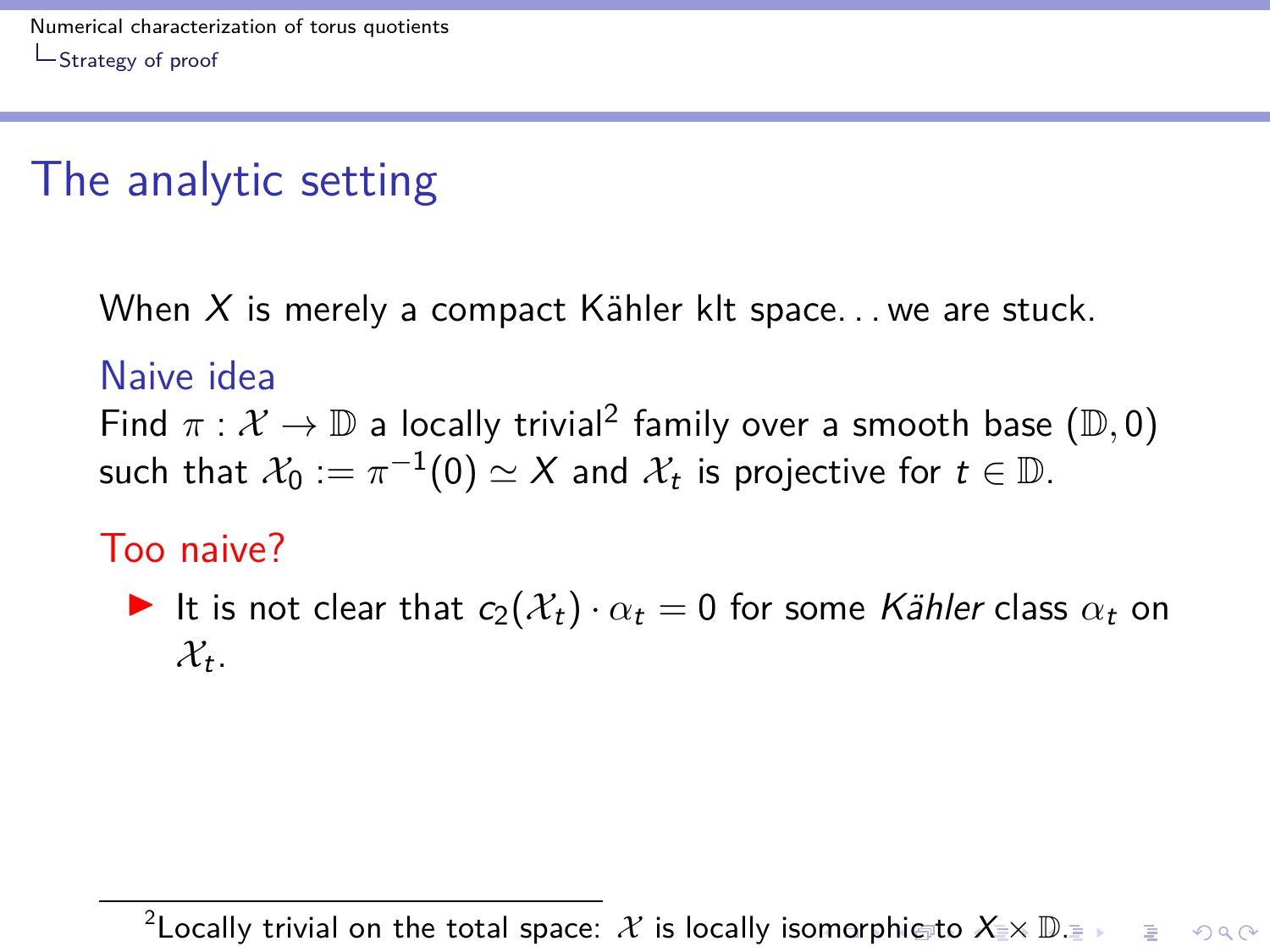<span id="page-40-0"></span>When X is merely a compact Kähler klt space... we are stuck.

#### Naive idea

Find  $\pi: \mathcal{X} \to \mathbb{D}$  a locally trivial<sup>2</sup> family over a smooth base  $(\mathbb{D}, 0)$ such that  $\mathcal{X}_0 := \pi^{-1}(0) \simeq X$  and  $\mathcal{X}_t$  is projective for  $t \in \mathbb{D}.$ 

#### Too naive?

- It is not clear that  $c_2(\mathcal{X}_t) \cdot \alpha_t = 0$  for some Kähler class  $\alpha_t$  on  $\mathcal{X}_t$ .
- It would be the case if  $c_2(X) \equiv 0$  as a linear form on  $H^{2n-4}(X,\mathbb{R})$  (a family  $\pi$  as above is topologically trivial).

 $^2$ Lo[c](#page-37-0)ally [t](#page-40-0)rivial [o](#page-41-0)n the total space:  $\mathcal X$  $\mathcal X$  is locally is[om](#page-39-0)o[rp](#page-41-0)[hi](#page-36-0)c to  $\mathsf X_{\mathbb R}\mathsf{\times}\mathbb D.$  $\mathsf X_{\mathbb R}\mathsf{\times}\mathbb D.$  $\mathsf X_{\mathbb R}\mathsf{\times}\mathbb D.$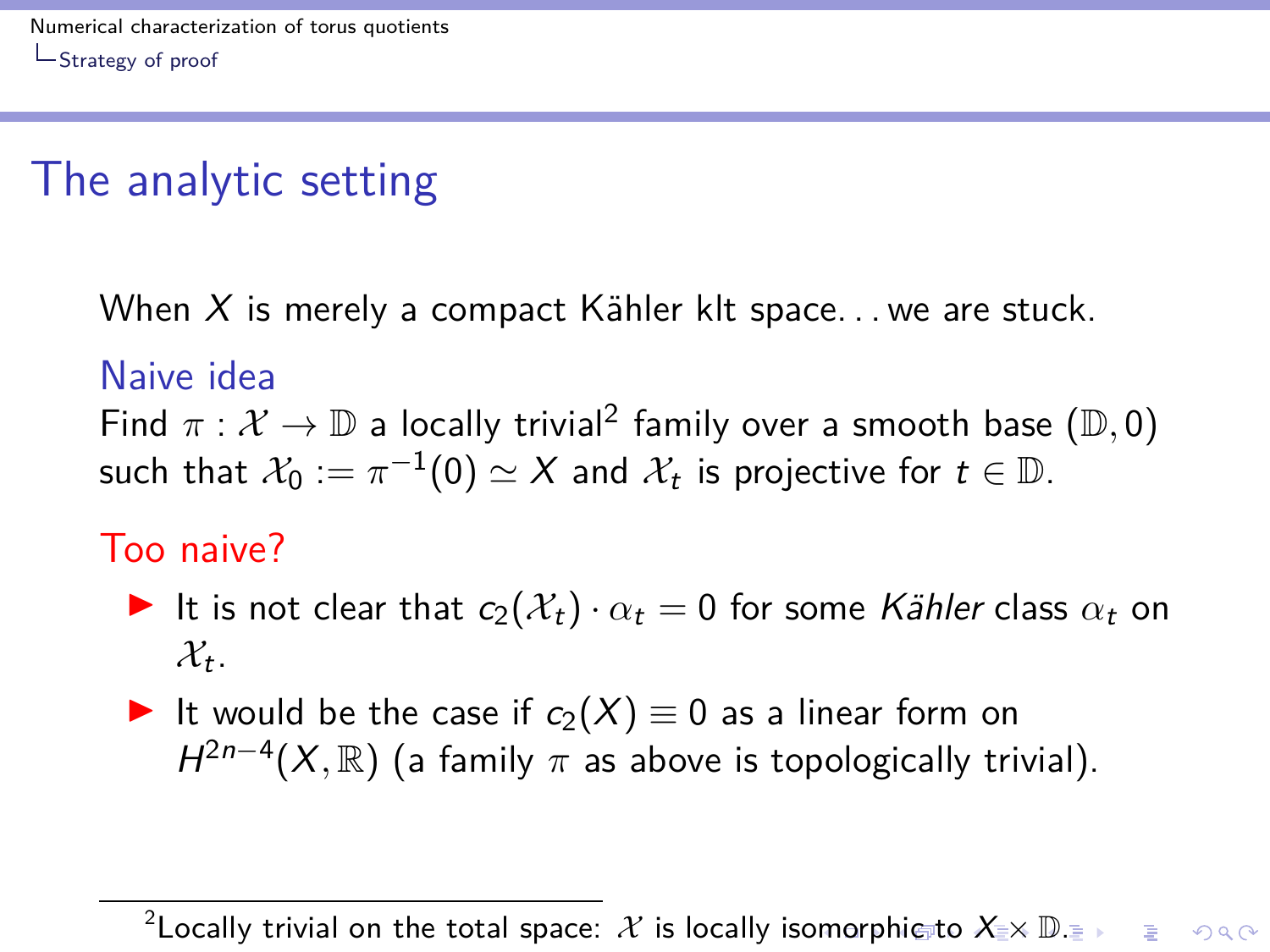# <span id="page-41-0"></span>Semi-positivity of  $c_2$  I

#### Bogomolov–Gieseker inequality, singular case

Let X be a normal compact Kähler space,  $\alpha$  be a Kähler class and  $\mathcal E$  be a rank r reflexive sheaf on X that is stable wrt  $\alpha$ . Then:

$$
\Delta(\mathcal{E})\cdot \alpha^{n-2}:=\left(2rc_2(\mathcal{E})-(r-1)c_1^2(\mathcal{E})\right)\cdot \alpha^{n-2}\geq 0.
$$

**KORK ERKER ADAM ADA**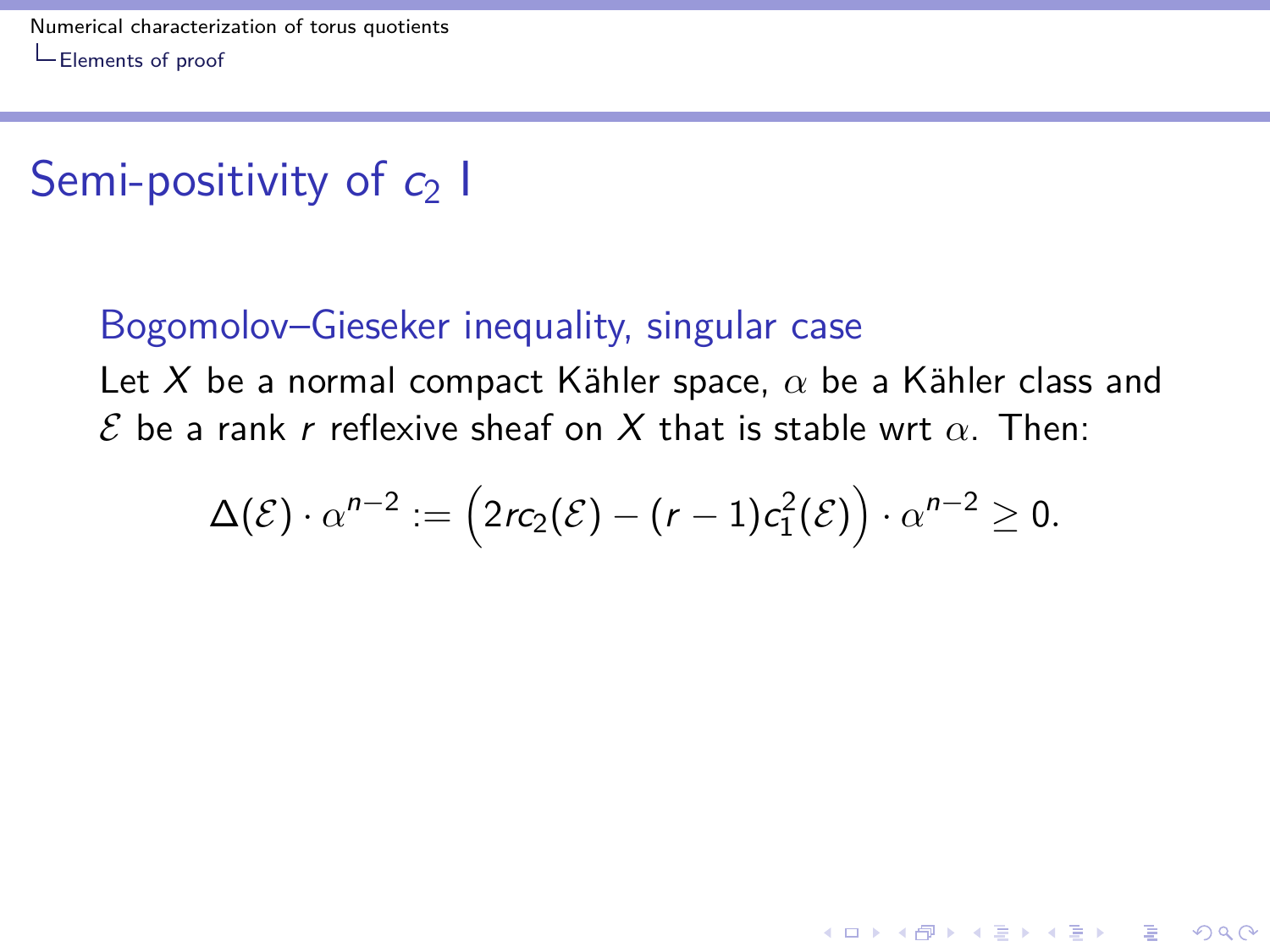# <span id="page-42-0"></span>Semi-positivity of  $c_2$  I

#### Bogomolov–Gieseker inequality, singular case

Let X be a normal compact Kähler space,  $\alpha$  be a Kähler class and  $\mathcal E$  be a rank r reflexive sheaf on X that is stable wrt  $\alpha$ . Then:

$$
\Delta(\mathcal{E})\cdot \alpha^{n-2}:=\left(2rc_2(\mathcal{E})-(r-1)c_1^2(\mathcal{E})\right)\cdot \alpha^{n-2}\geq 0.
$$

#### Equality case

If  $\Delta(\mathcal{E}) \cdot \alpha^{n-2} = 0$  then  $\Delta(\mathcal{E}) \cdot \beta^{n-2}$  for any Kähler class  $\beta$ . In case X has rational singularities, it amounts to saying that  $\Delta(\mathcal{E}) \cdot \beta^{n-2}$  for any  $\beta \in H^{1,1}(X,\mathbb{R})$ .

**KORKAR KERKER SAGA**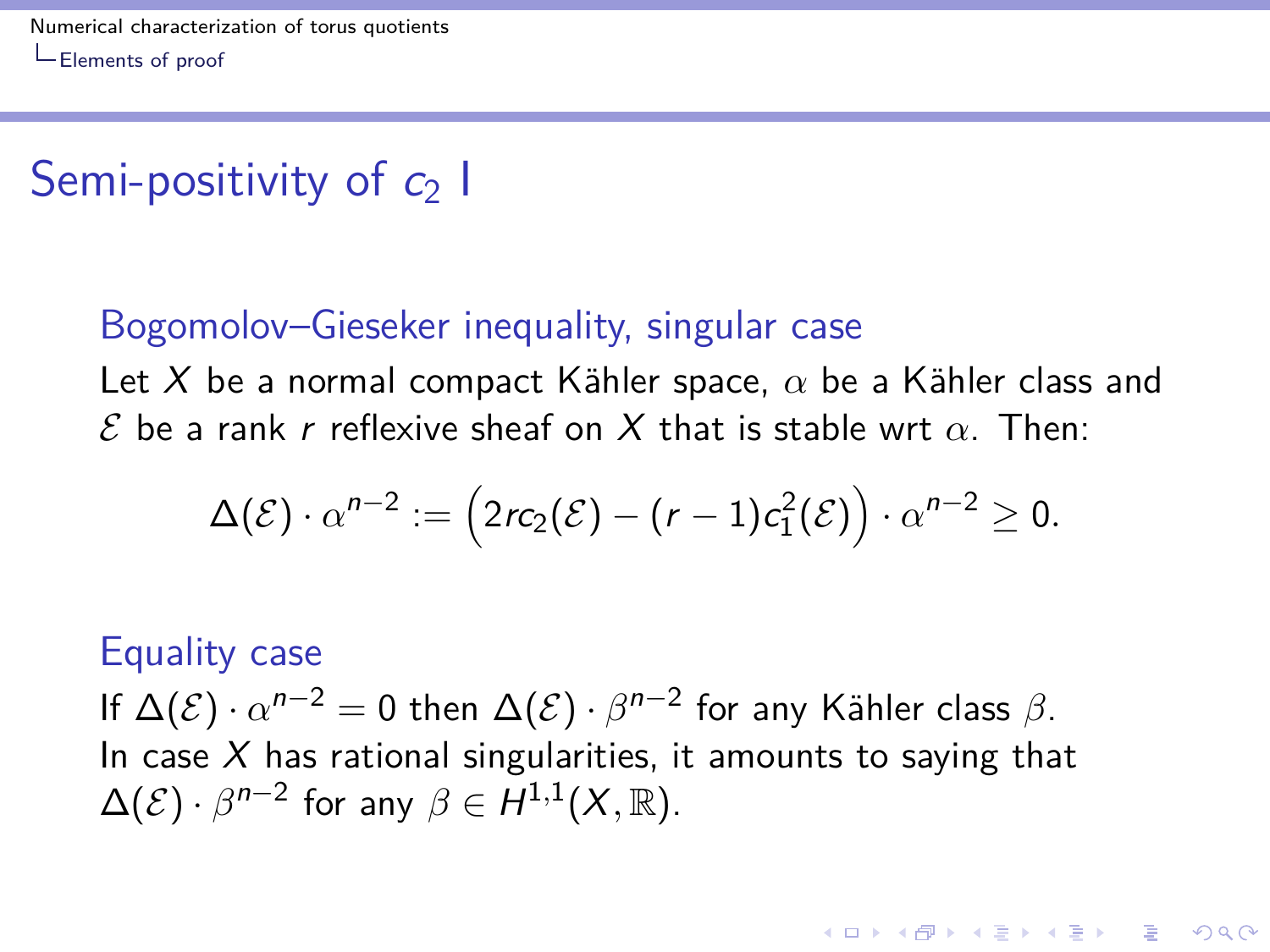# <span id="page-43-0"></span>Semi-positivity of  $c_2$  II

### **Corollary**

If X is a klt compact Kähler space that is smooth in codimension 2 and if  $c_1(X)=0$  then  $c_2(X)\cdot \alpha^{n-2}\geq 0$  for any Kähler class  $\alpha.$ In the equality case,  $c_2(X) \cdot \alpha^{n-2} = 0$  for any Kähler class.

3Holonomy cover (C-Graf-Guenancia–Naumann, [20](#page-42-0)2[2\)](#page-44-0) < B > < B > < B > B < 990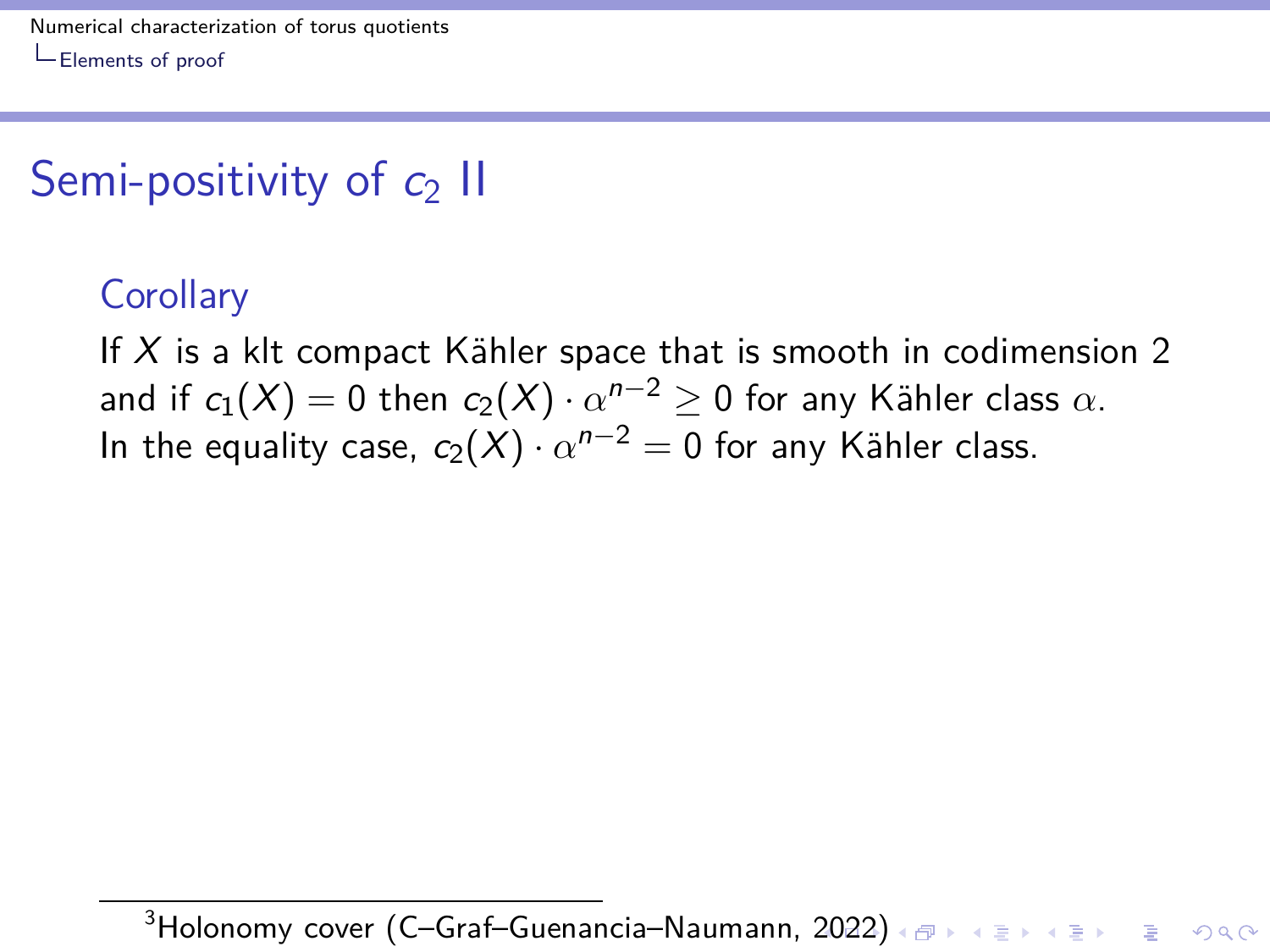# <span id="page-44-0"></span>Semi-positivity of  $c_2$  II

### **Corollary**

If X is a klt compact Kähler space that is smooth in codimension 2 and if  $c_1(X)=0$  then  $c_2(X)\cdot \alpha^{n-2}\geq 0$  for any Kähler class  $\alpha.$ In the equality case,  $c_2(X) \cdot \alpha^{n-2} = 0$  for any Kähler class.

#### Proof

Replace  $X$  with a quasi-étale cover $^3$  such that

$$
T_X = \bigoplus_{i \in I} \mathcal{E}_i
$$

with  $\mathcal{E}_i$  stable with respect to  $\alpha$  and det  $\mathcal{E}_i = \mathcal{O}_X$  and use  $c_2(X) = c_2(T_X)$ .

3Holonomy cover (C-Graf-Guenancia–Naumann, [20](#page-43-0)2[2\)](#page-45-0) < B > < B > < B > B < 990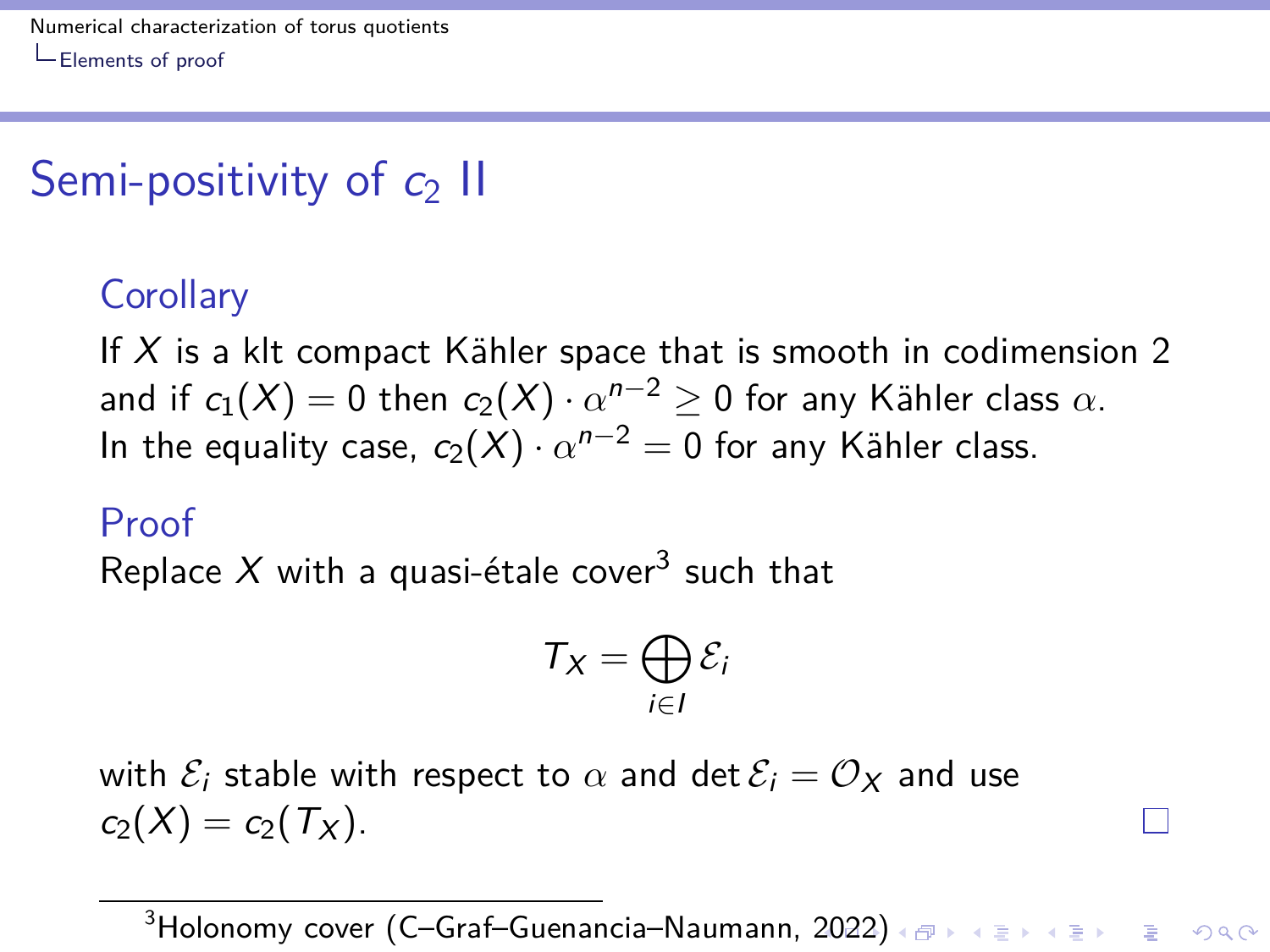### <span id="page-45-0"></span>Decomposition theorem

#### Bakker–Guenancia–Lehn, 2022

Let  $X$  be a compact Kähler space with klt singularities and  $c_1(X) = 0$ . Up to replacing X with a quasi-étale cover, we have:

$$
X \simeq T \times \prod_{i=1}^k Y_i \times \prod_{j=1}^\ell Z_\ell
$$

**KORKARYKERKER OQO** 

where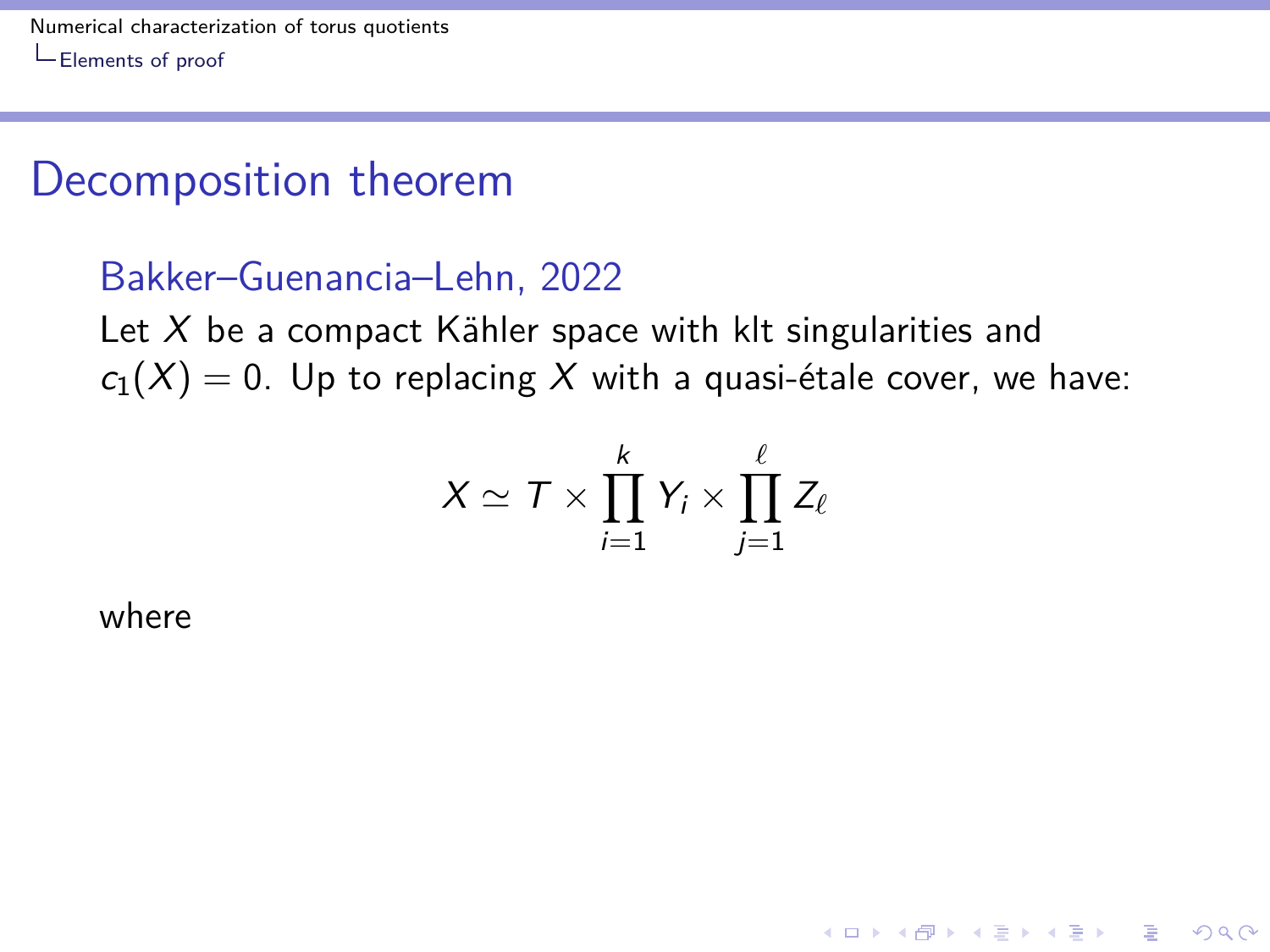### Decomposition theorem

#### Bakker–Guenancia–Lehn, 2022

Let  $X$  be a compact Kähler space with klt singularities and  $c_1(X) = 0$ . Up to replacing X with a quasi-étale cover, we have:

$$
X \simeq T \times \prod_{i=1}^k Y_i \times \prod_{j=1}^\ell Z_\ell
$$

**KORKARYKERKER OQO** 

where

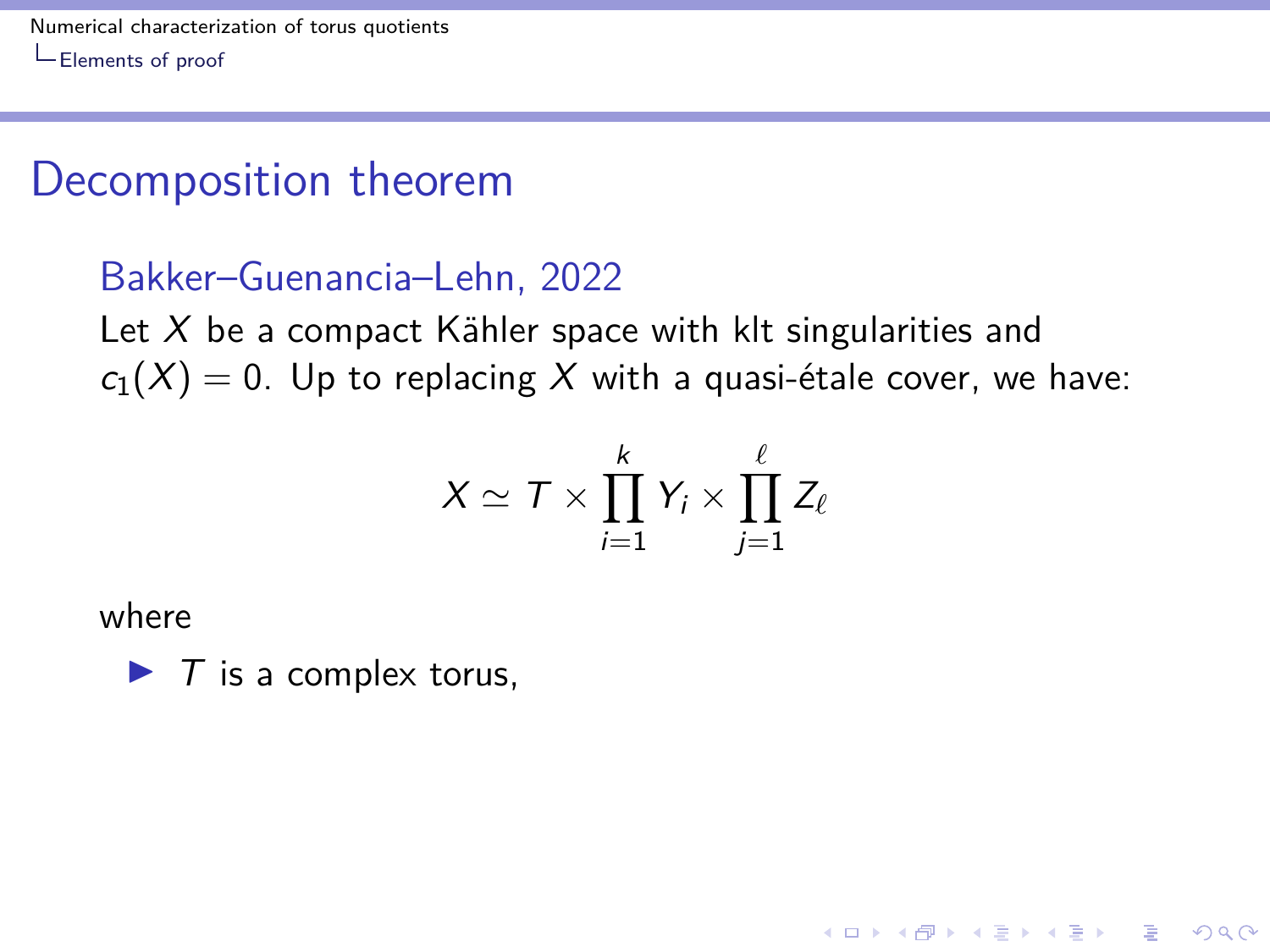### Decomposition theorem

#### Bakker–Guenancia–Lehn, 2022

Let  $X$  be a compact Kähler space with klt singularities and  $c_1(X) = 0$ . Up to replacing X with a quasi-étale cover, we have:

$$
X \simeq T \times \prod_{i=1}^k Y_i \times \prod_{j=1}^\ell Z_\ell
$$

where

- $\blacktriangleright$  T is a complex torus,
- $\blacktriangleright$   $Y_i$  are Calabi–Yau spaces:  $K_{Y_i}$  is trivial and

$$
H^0\left(Y_i,\Omega_{Y_i}^{[p]}\right)\neq 0 \Leftrightarrow p=0 \text{ or dim } Y_i.
$$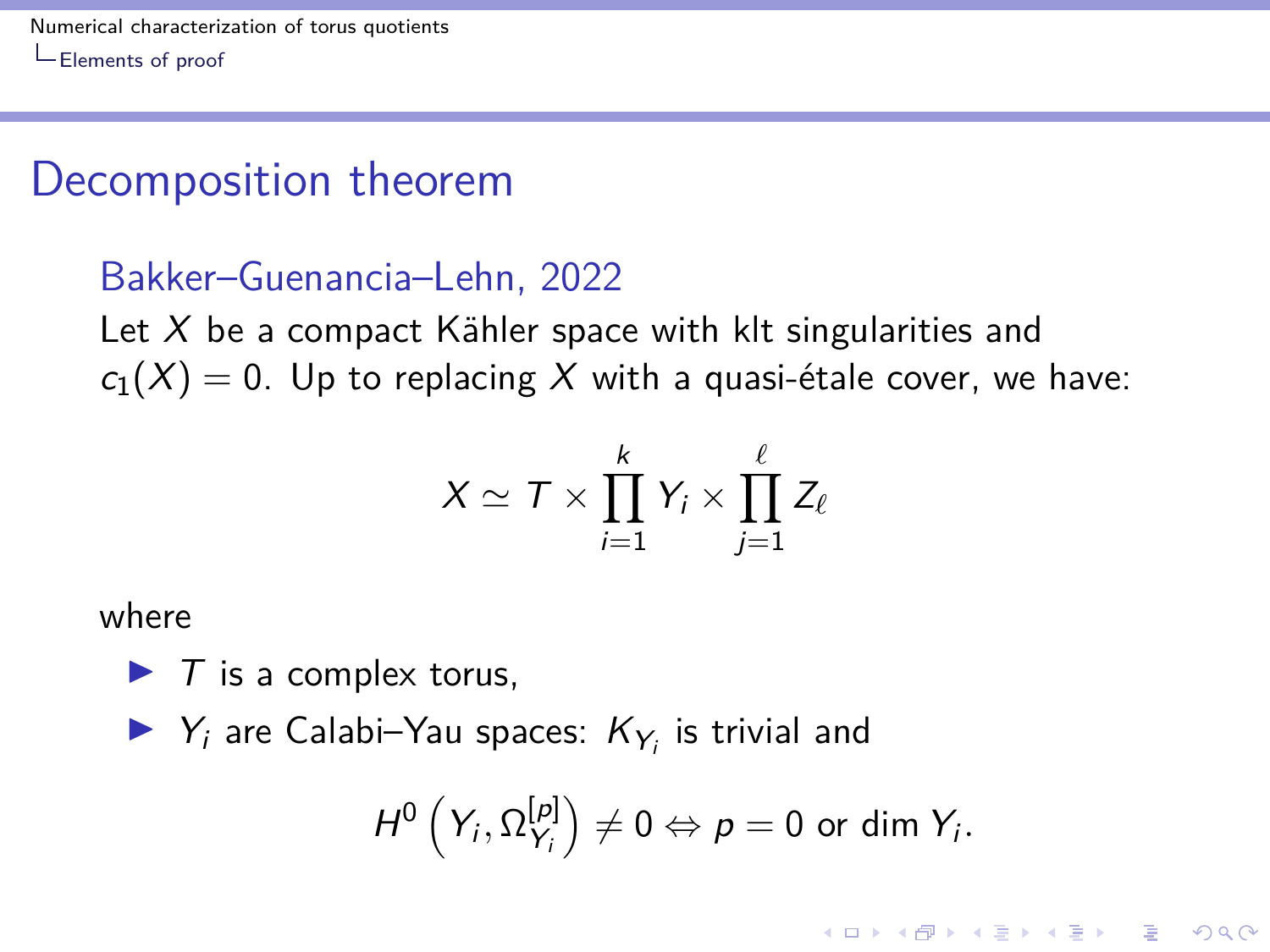[Numerical characterization of torus quotients](#page-0-0)

 $\mathrel{\mathop{\rule{0pt}{\text{\rule{0pt}{1.5}}}}\mathrel{\mathop{\mathsf{Elements}}}}$  of proof

### Reduction to CY/IHS case

$$
X \simeq T \times \prod_{i=1}^k Y_i \times \prod_{j=1}^\ell Z_\ell
$$

K ロ ▶ K @ ▶ K 할 ▶ K 할 ▶ . 할 . ⊙ Q Q ^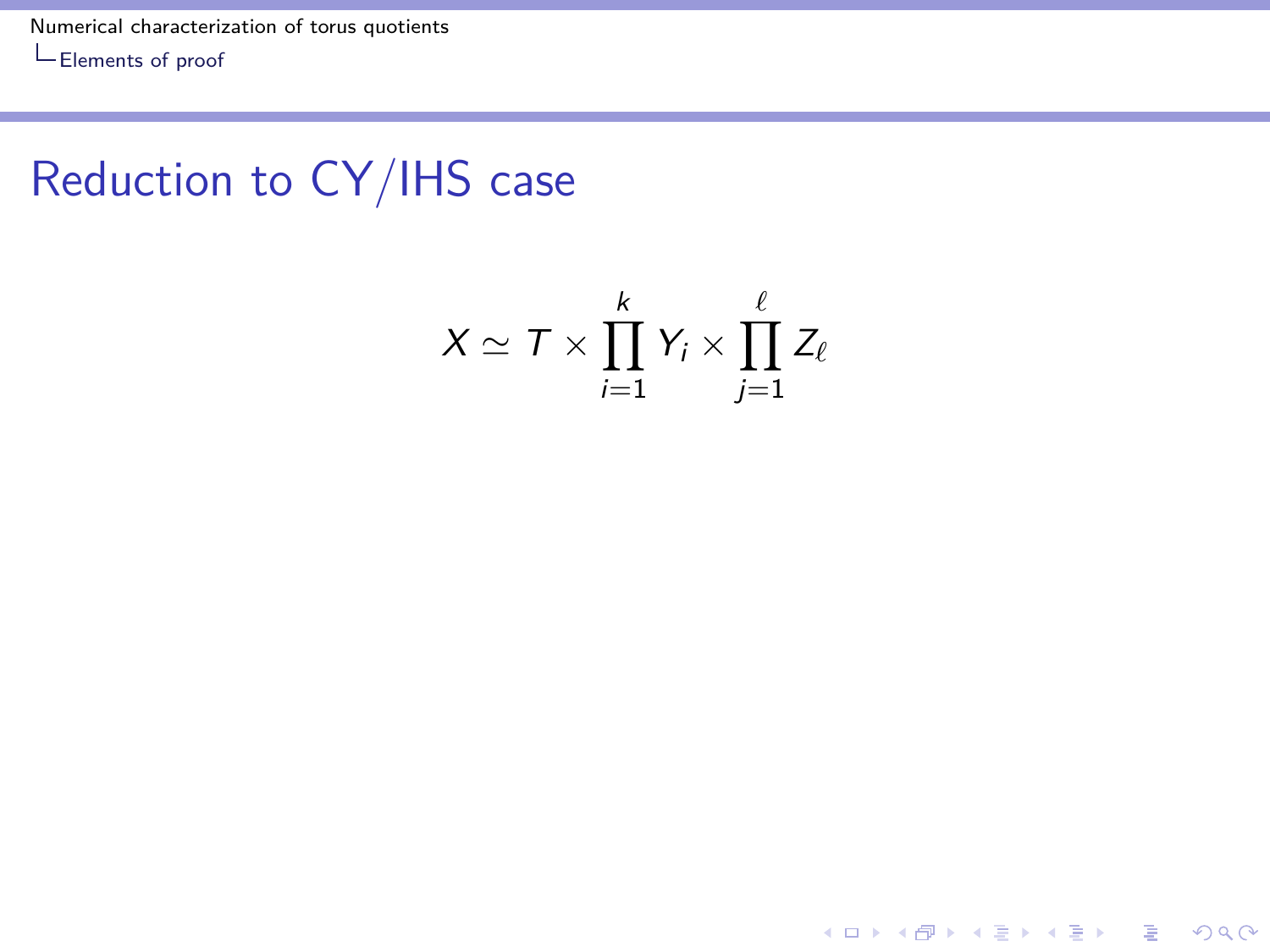[Numerical characterization of torus quotients](#page-0-0) [Elements of proof](#page-41-0)

### Reduction to CY/IHS case

$$
X \simeq T \times \prod_{i=1}^k Y_i \times \prod_{j=1}^\ell Z_\ell
$$

 $\triangleright$   $Z_i$  are irreducible holomorphic symplectic varieties (IHS):  $Z_{i,\text{reg}}$ is endowed with a holomorphic symplectic form whose powers generate the whole algebra of global holomorphic forms.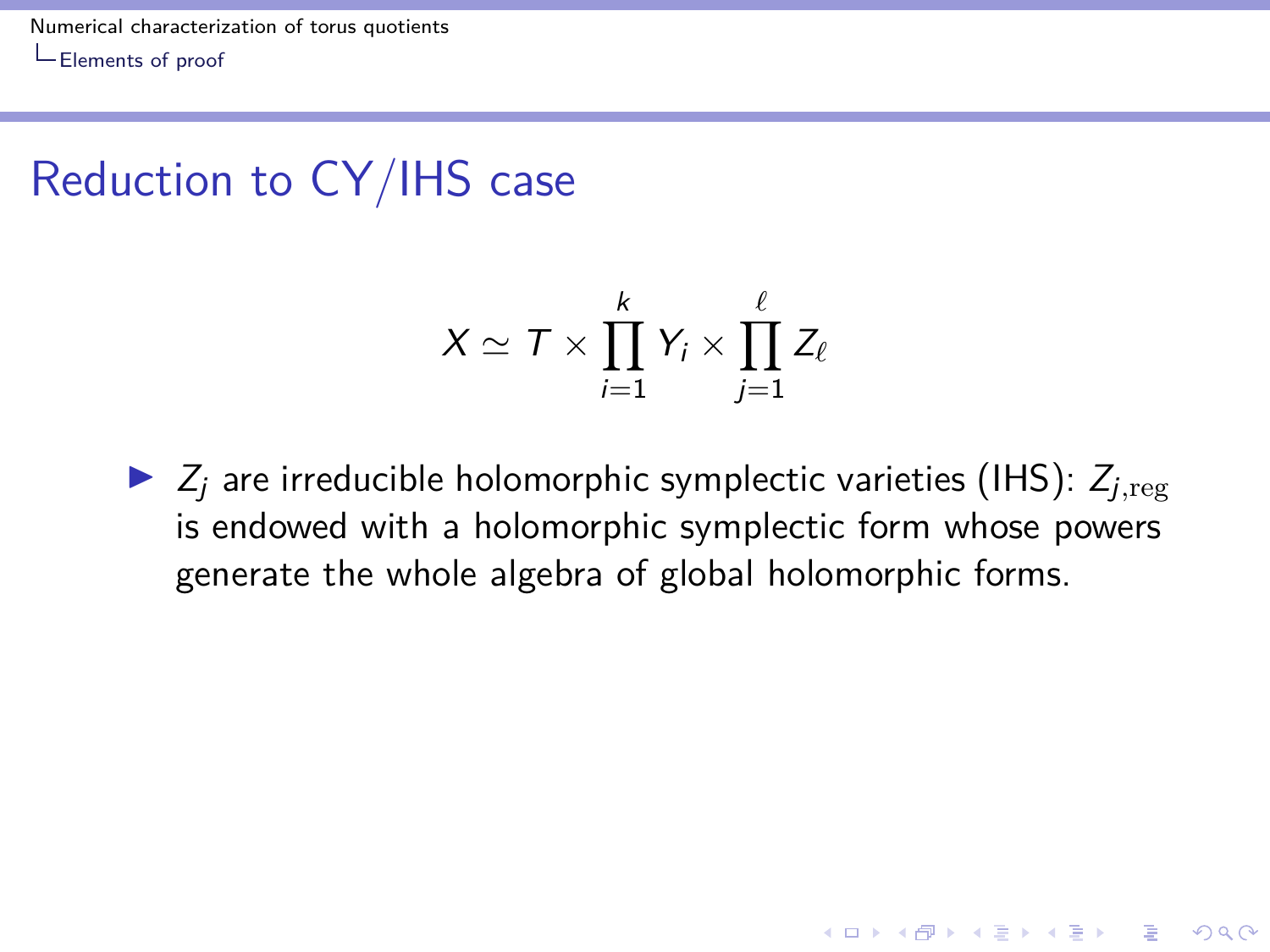### Reduction to CY/IHS case

$$
X \simeq T \times \prod_{i=1}^k Y_i \times \prod_{j=1}^\ell Z_\ell
$$

 $\triangleright$   $Z_i$  are irreducible holomorphic symplectic varieties (IHS):  $Z_{i,\text{reg}}$ is endowed with a holomorphic symplectic form whose powers generate the whole algebra of global holomorphic forms.

 $H^1(Y_i,\mathbb{R})=H^1(Z_j,\mathbb{R})=0 \Rightarrow$  any Kähler class  $\alpha$  on  $X$  can be decomposed

$$
\alpha = \alpha_T + \sum_{i=1}^k \alpha_i + \sum_{j=1}^\ell \beta_j
$$

where  $\alpha_{\mathcal{T}}$ ,  $\alpha_i$  and $\beta_j$  are Kähler classes on  $\mathcal{T}$ ,  $\mathcal{Y}_i$  and  $Z_j$ .

**KORKAR KERKER SAGA**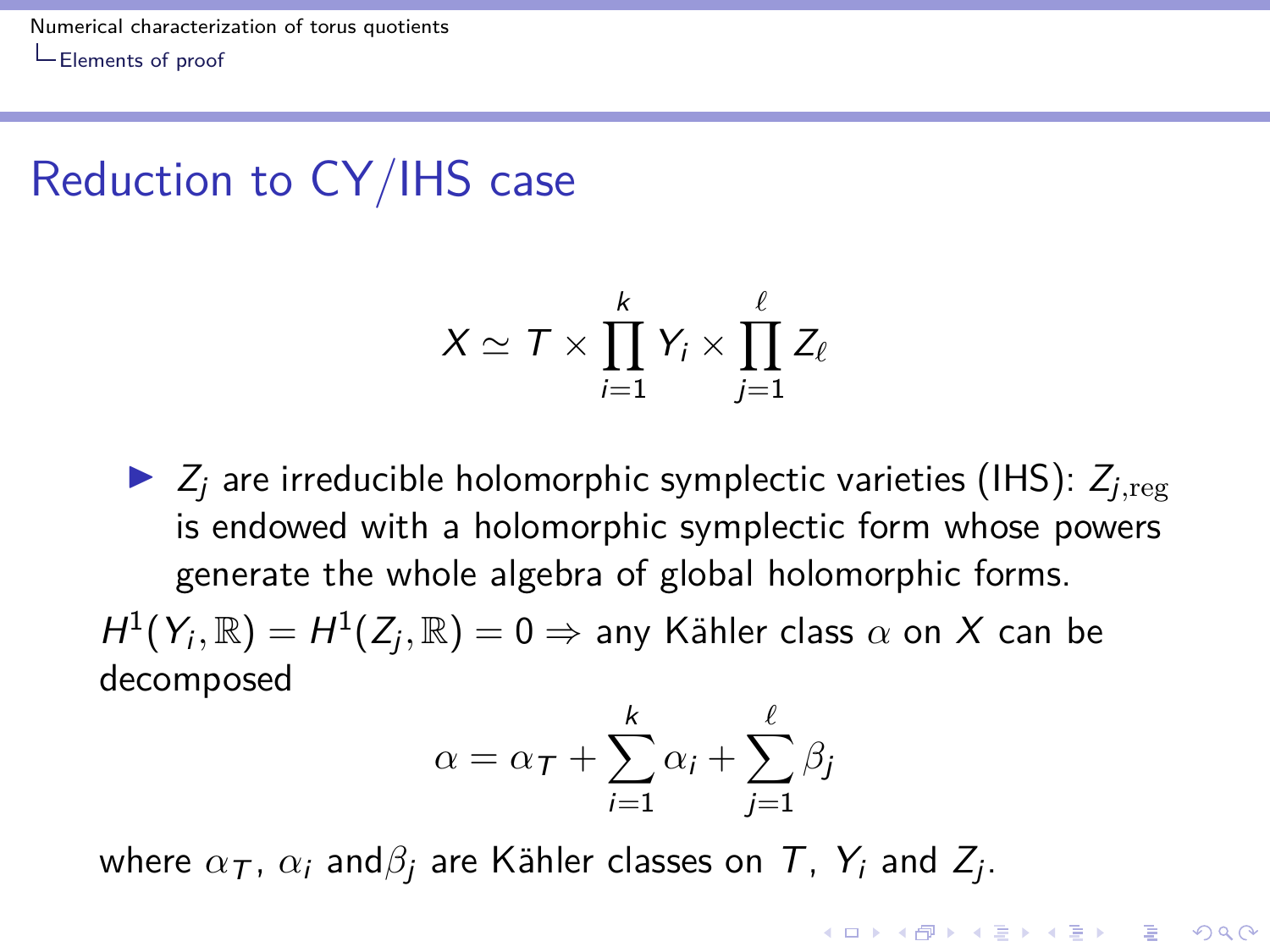[Numerical characterization of torus quotients](#page-0-0) [Elements of proof](#page-41-0)

### Reduction to CY/IHS case

We thus have  $(X \text{ smooth in codimension 2})$ :

$$
c_2(X) \cdot \alpha^{n-2} = c_2(\mathcal{T}_X) \cdot \left( \alpha_{\mathcal{T}} + \sum_{i=1}^k \alpha_i + \sum_{j=1}^\ell \beta_j \right)^{n-2}
$$
  
= 
$$
\sum_{i=1}^k \lambda_i \underbrace{c_2(\mathcal{T}_{Y_i}) \cdot \alpha_i^{n_i-2}}_{\geq 0} + \sum_{j=1}^\ell \mu_j \underbrace{c_2(\mathcal{T}_{Z_j}) \cdot \beta_j^{m_j-2}}_{\geq 0}
$$

KO K K Ø K K E K K E K V K K K K K K K K K

where  $\lambda_i,\,\mu_j>0,\,n_i=\text{dim }Y_i$  and  $m_j=\text{dim }Z_j.$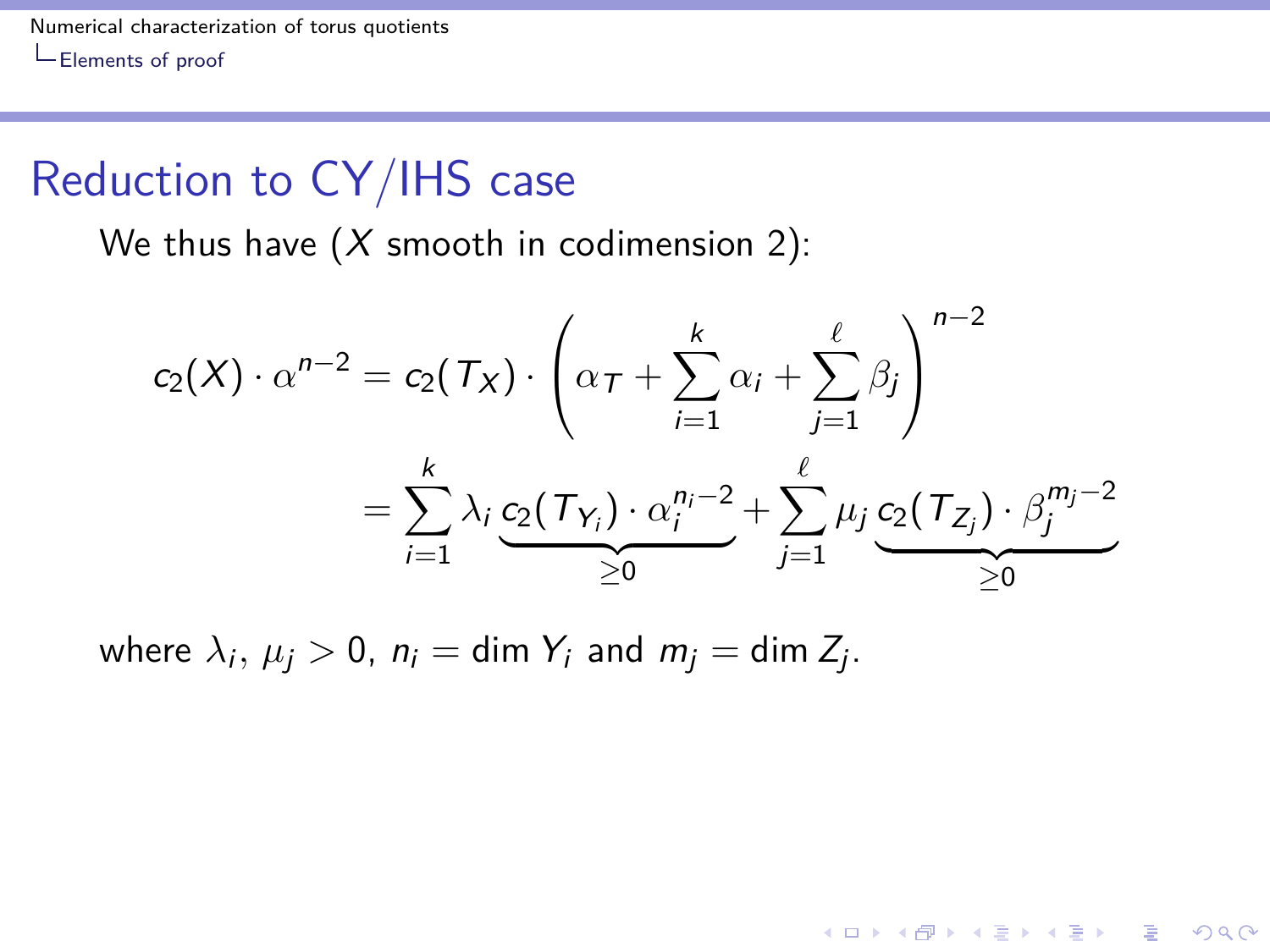### Reduction to CY/IHS case

We thus have  $(X \text{ smooth in codimension 2})$ :

$$
c_2(X) \cdot \alpha^{n-2} = c_2(\mathcal{T}_X) \cdot \left( \alpha_{\mathcal{T}} + \sum_{i=1}^k \alpha_i + \sum_{j=1}^\ell \beta_j \right)^{n-2}
$$
  
= 
$$
\sum_{i=1}^k \lambda_i \underbrace{c_2(\mathcal{T}_{Y_i}) \cdot \alpha_i^{n_i-2}}_{\geq 0} + \sum_{j=1}^\ell \mu_j \underbrace{c_2(\mathcal{T}_{Z_j}) \cdot \beta_j^{m_j-2}}_{\geq 0}
$$

where  $\lambda_i,\,\mu_j>0,\,n_i=\text{dim }Y_i$  and  $m_j=\text{dim }Z_j.$ 

#### Conclusion

In our setting:

$$
c_2(X)\cdot \alpha^{n-2}=0\Rightarrow c_2(\mathcal{T}_{Y_i})\cdot \alpha_i^{n_i-2}=c_2(\mathcal{T}_{Z_j})\cdot \beta_j^{m_j-2}=0\;\forall\,i,\;\forall j.
$$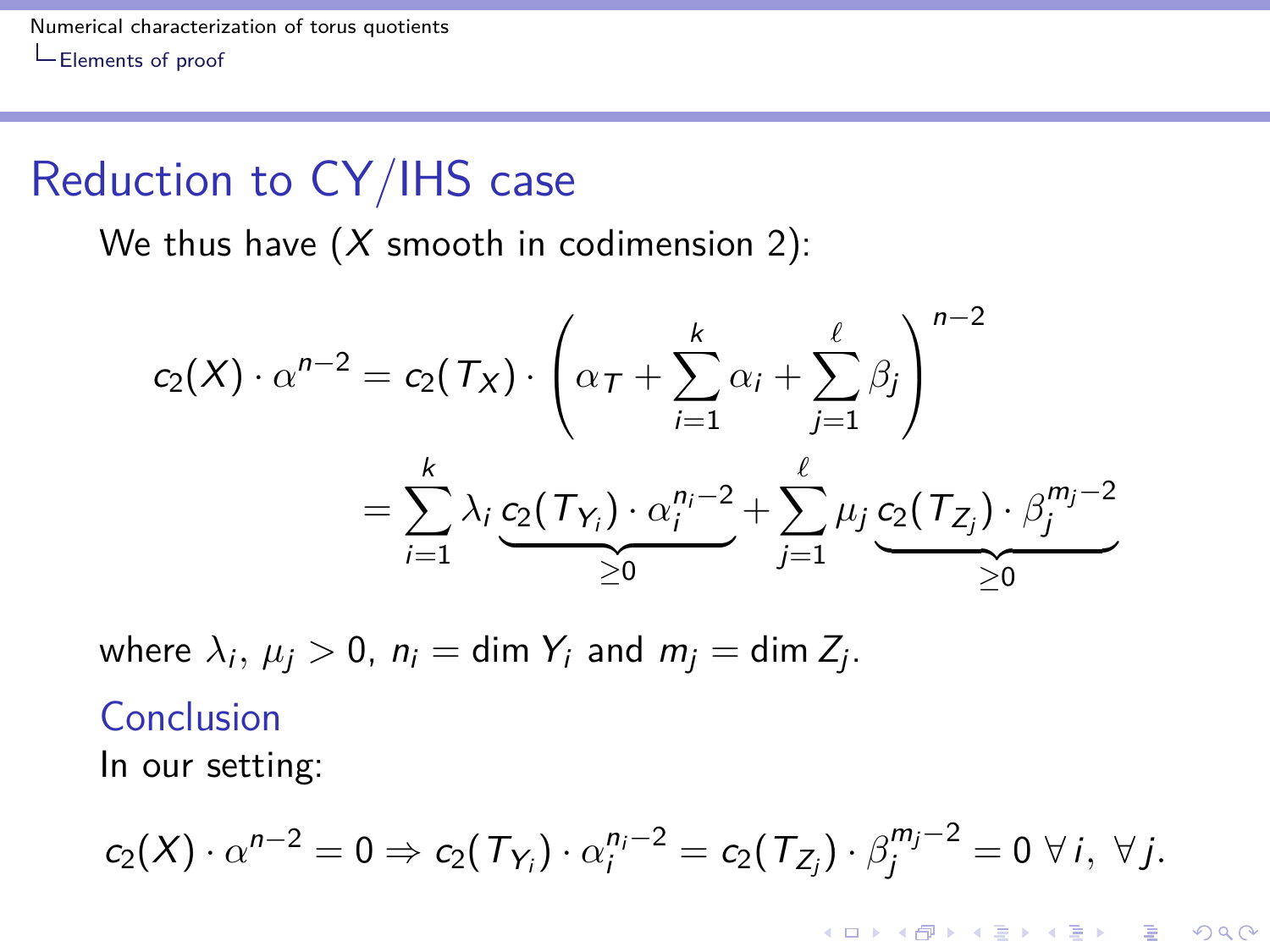### CY case

Let Y be Calabi–Yau and smooth in codimension 2 with  $c_2(Y) \cdot \alpha^{n-2} = 0$  for a Kähler class  $\alpha$ .

KO K K Ø K K E K K E K V K K K K K K K K K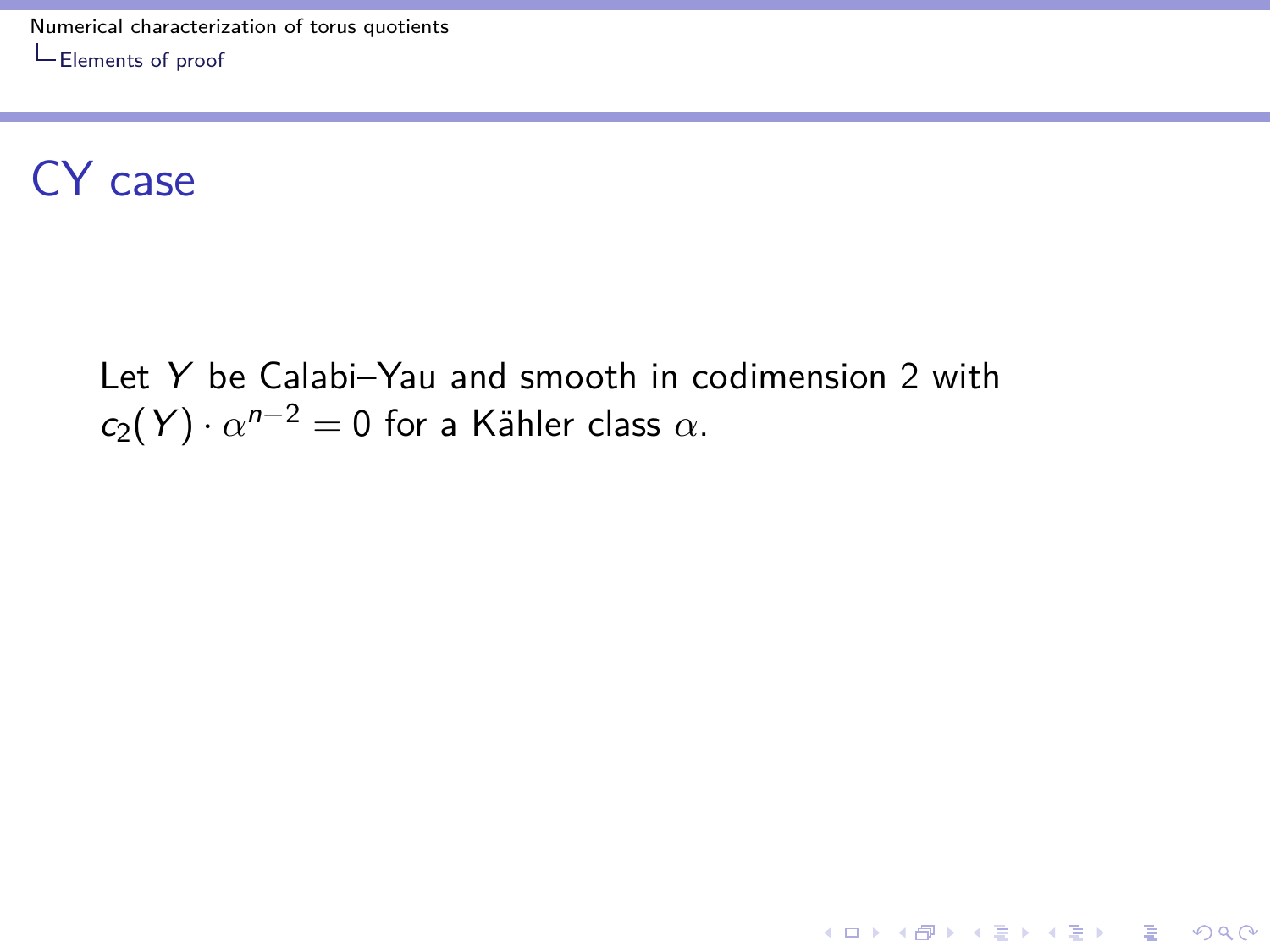### CY case

Let Y be Calabi–Yau and smooth in codimension 2 with  $c_2(Y) \cdot \alpha^{n-2} = 0$  for a Kähler class  $\alpha$ .

Equality case of BG inequality:  $c_2(Y) \cdot \beta^{n-2} = 0$  for any Kähler class  $\beta$ . In particular,  $\beta = [H]$  since Y is projective (it has no 2-forms).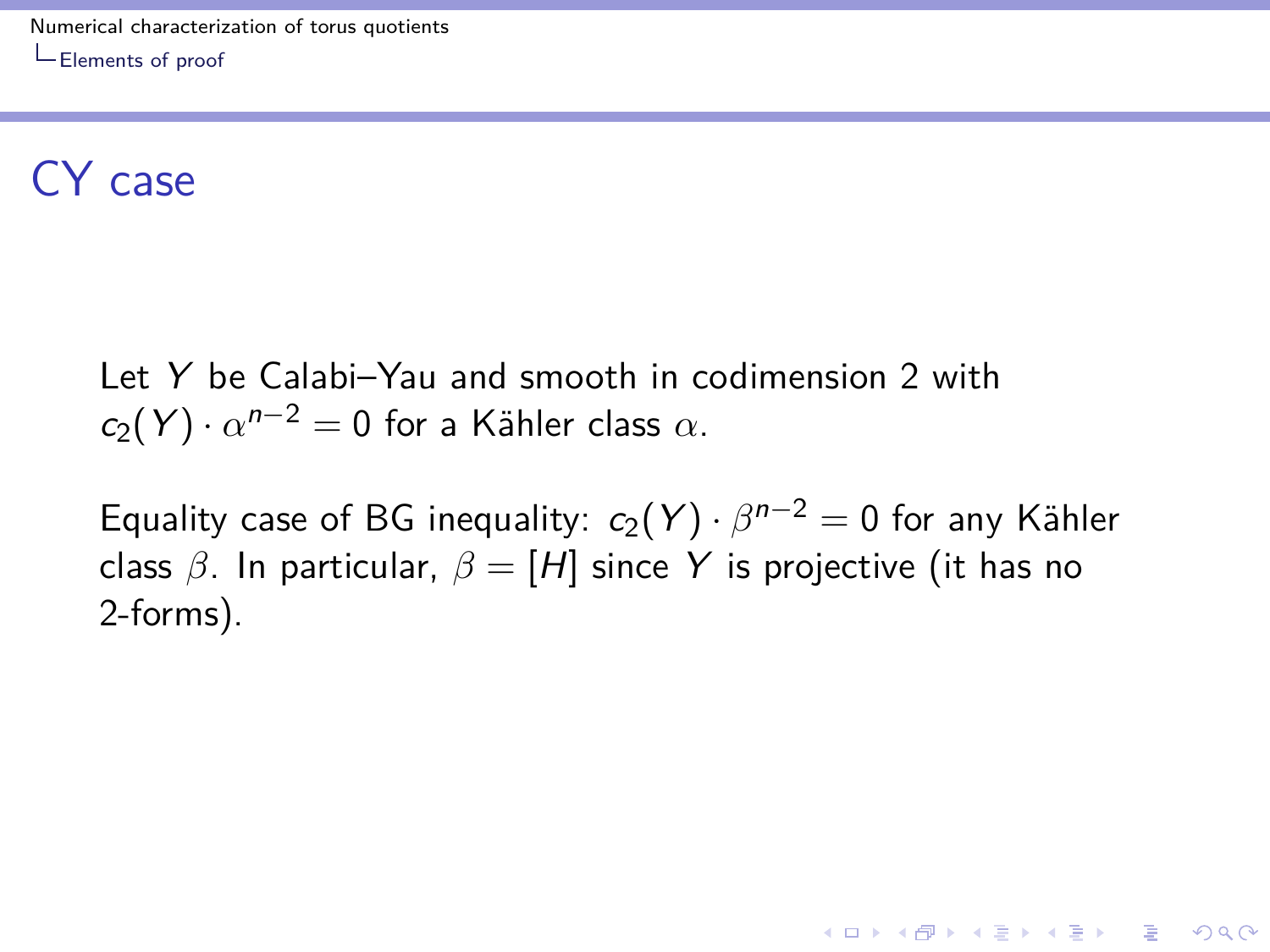### CY case

Let Y be Calabi–Yau and smooth in codimension 2 with  $c_2(Y) \cdot \alpha^{n-2} = 0$  for a Kähler class  $\alpha$ .

Equality case of BG inequality:  $c_2(Y) \cdot \beta^{n-2} = 0$  for any Kähler class  $\beta$ . In particular,  $\beta = [H]$  since Y is projective (it has no 2-forms).

**KORKAR KERKER SAGA** 

 $GKP \Rightarrow Y$  is a torus quotient. Contradiction!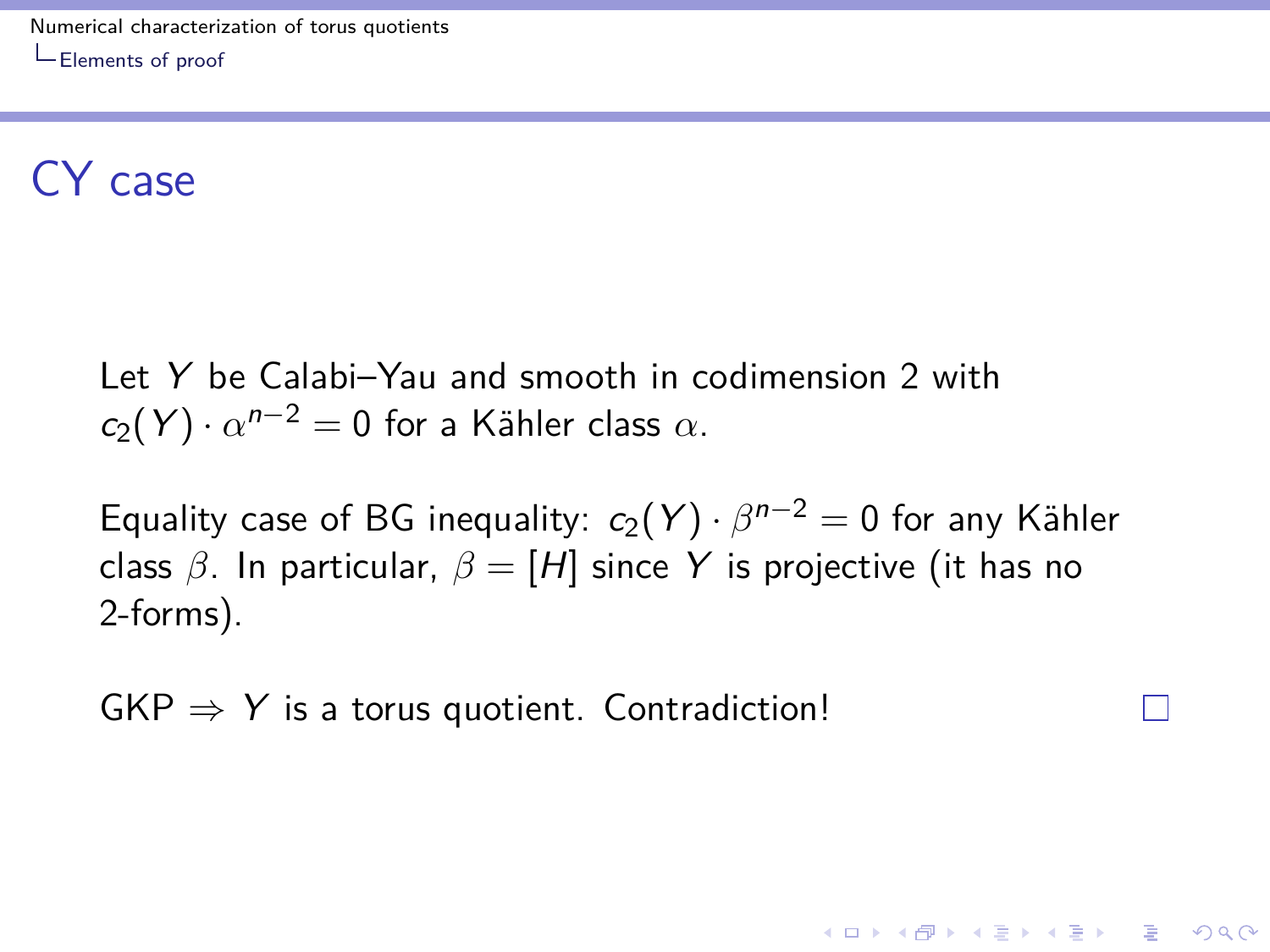# IHS case

#### Fujiki relations

Let Z be IHS (dim  $Z = 2n$ ) and smooth in codimension 2. Then  $H^2(Z,\mathbb{Q})$  is endowed with a quadratic form  $q_Z$ (Beauville–Bogomolov form). There exist constants  $\mu_0$  and  $\mu_1$  st:

$$
a^{2n} = \mu_0 q_Z(a)^n
$$
 and  $c_2(Z) \cdot a^{2n-2} = \mu_1 q_Z(a)^{n-1}$ 

**KORKAR KERKER SAGA** 

for any  $a \in H^2(Z, \mathbb{Q})$ .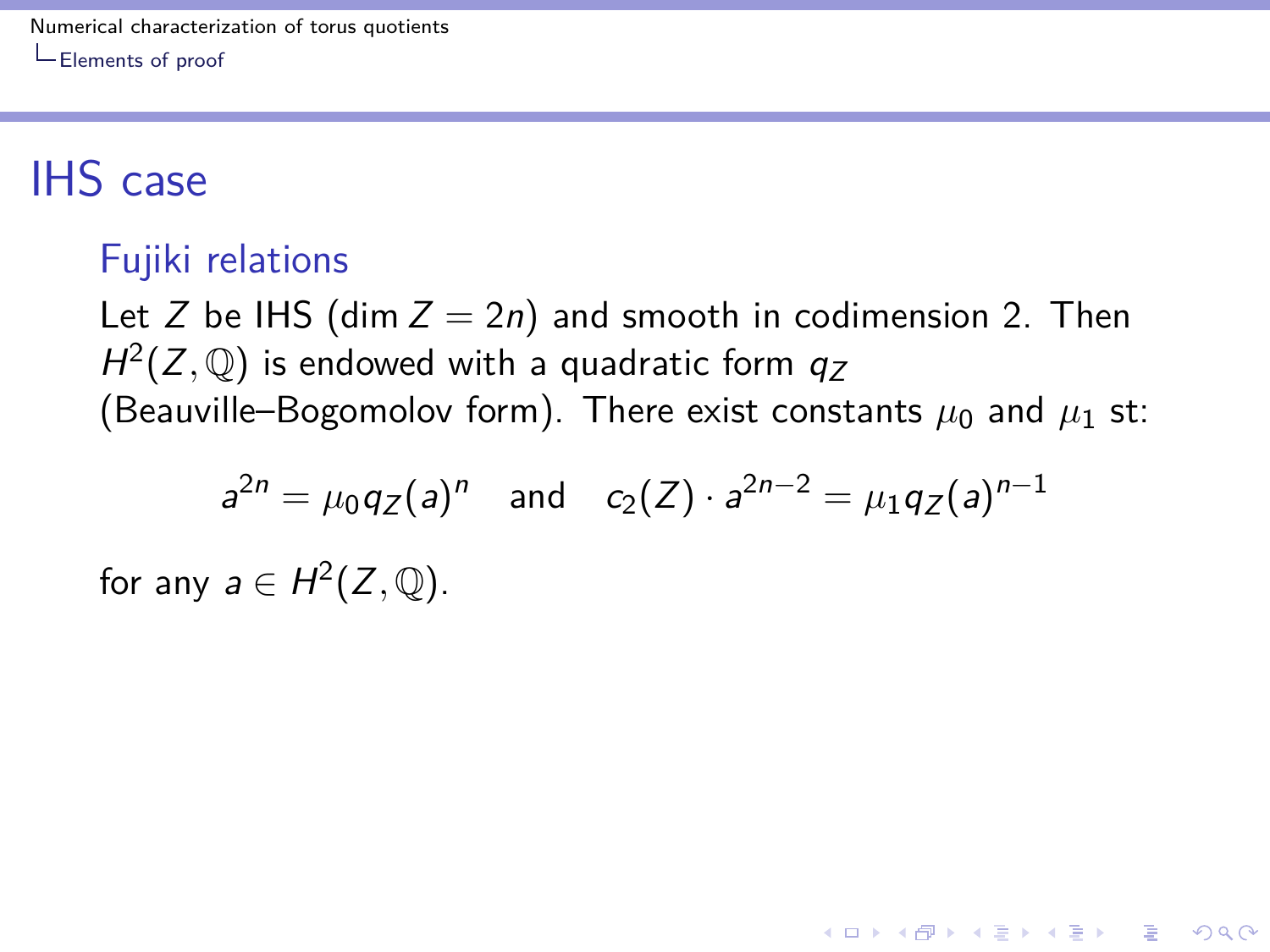# IHS case

#### Fujiki relations

Let Z be IHS (dim  $Z = 2n$ ) and smooth in codimension 2. Then  $H^2(Z,\mathbb{Q})$  is endowed with a quadratic form  $q_Z$ (Beauville–Bogomolov form). There exist constants  $\mu_0$  and  $\mu_1$  st:

$$
a^{2n} = \mu_0 q_Z(a)^n
$$
 and  $c_2(Z) \cdot a^{2n-2} = \mu_1 q_Z(a)^{n-1}$ 

for any  $a \in H^2(Z, \mathbb{Q})$ . If  $c_2(Z) \cdot \alpha^{n-2} = 0$  for a Kähler class  $\alpha$ , then  $c_2$  vanishes against the whole  $H^2(Z, \mathbb{Q})$ .

**KORKAR KERKER SAGA**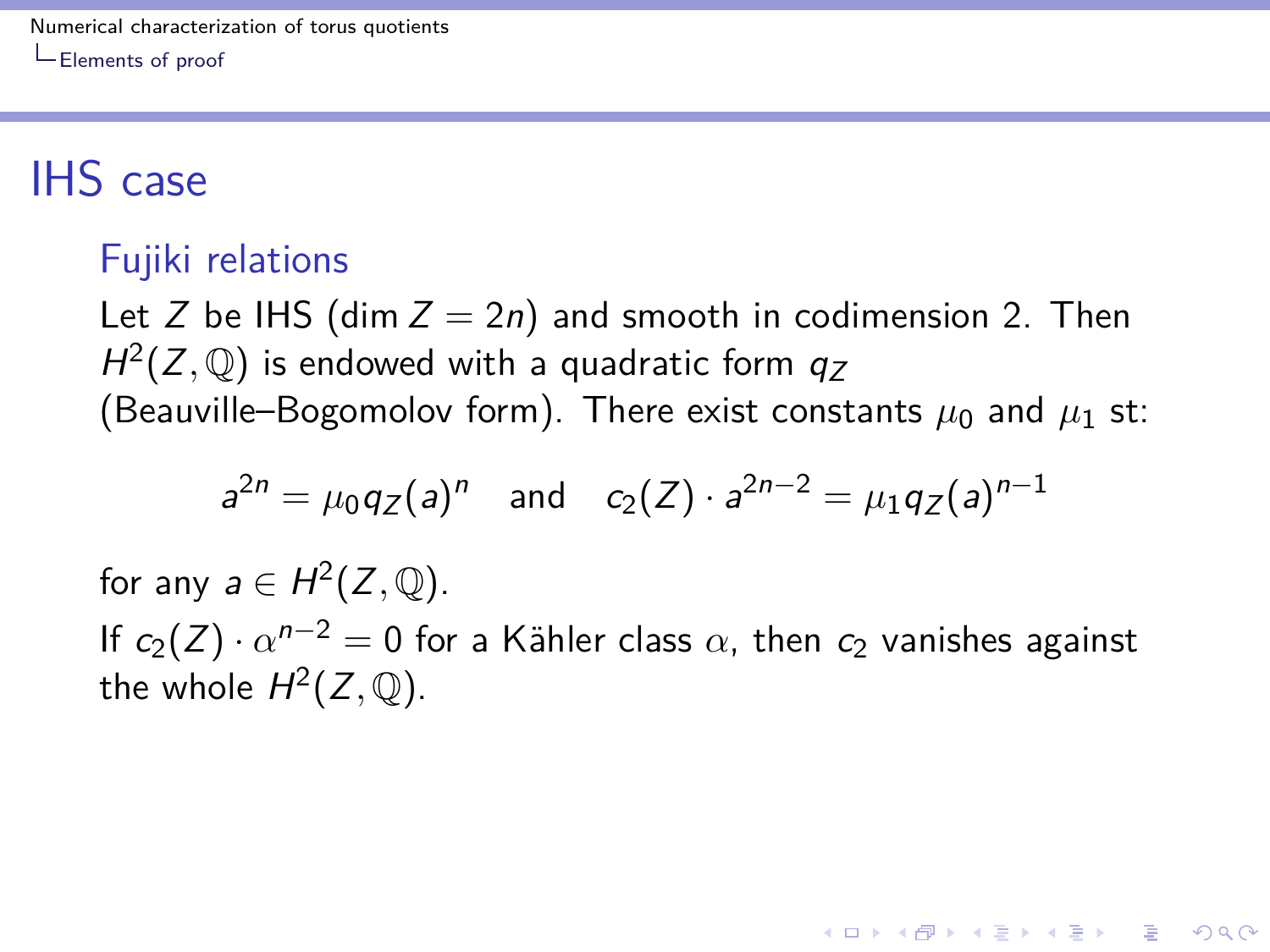# IHS case

### Fujiki relations

Let Z be IHS (dim  $Z = 2n$ ) and smooth in codimension 2. Then  $H^2(Z,\mathbb{Q})$  is endowed with a quadratic form  $q_Z$ (Beauville–Bogomolov form). There exist constants  $\mu_0$  and  $\mu_1$  st:

$$
a^{2n} = \mu_0 q_Z(a)^n
$$
 and  $c_2(Z) \cdot a^{2n-2} = \mu_1 q_Z(a)^{n-1}$ 

for any  $a \in H^2(Z, \mathbb{Q})$ . If  $c_2(Z) \cdot \alpha^{n-2} = 0$  for a Kähler class  $\alpha$ , then  $c_2$  vanishes against the whole  $H^2(Z, \mathbb{Q})$ .

#### Deformation argument

(Bakker–Lehn, 2021) Z admits algebraic approximations  $\pi : \mathcal{Z} \to \mathbb{D}$  and we can apply GKP on a projective deformation  $\mathcal{Z}_t$ . ▐▁▌<br>▕▜▏▏▗▐▁▖▗▐▁▖▗▐▁▖▗▐▁▖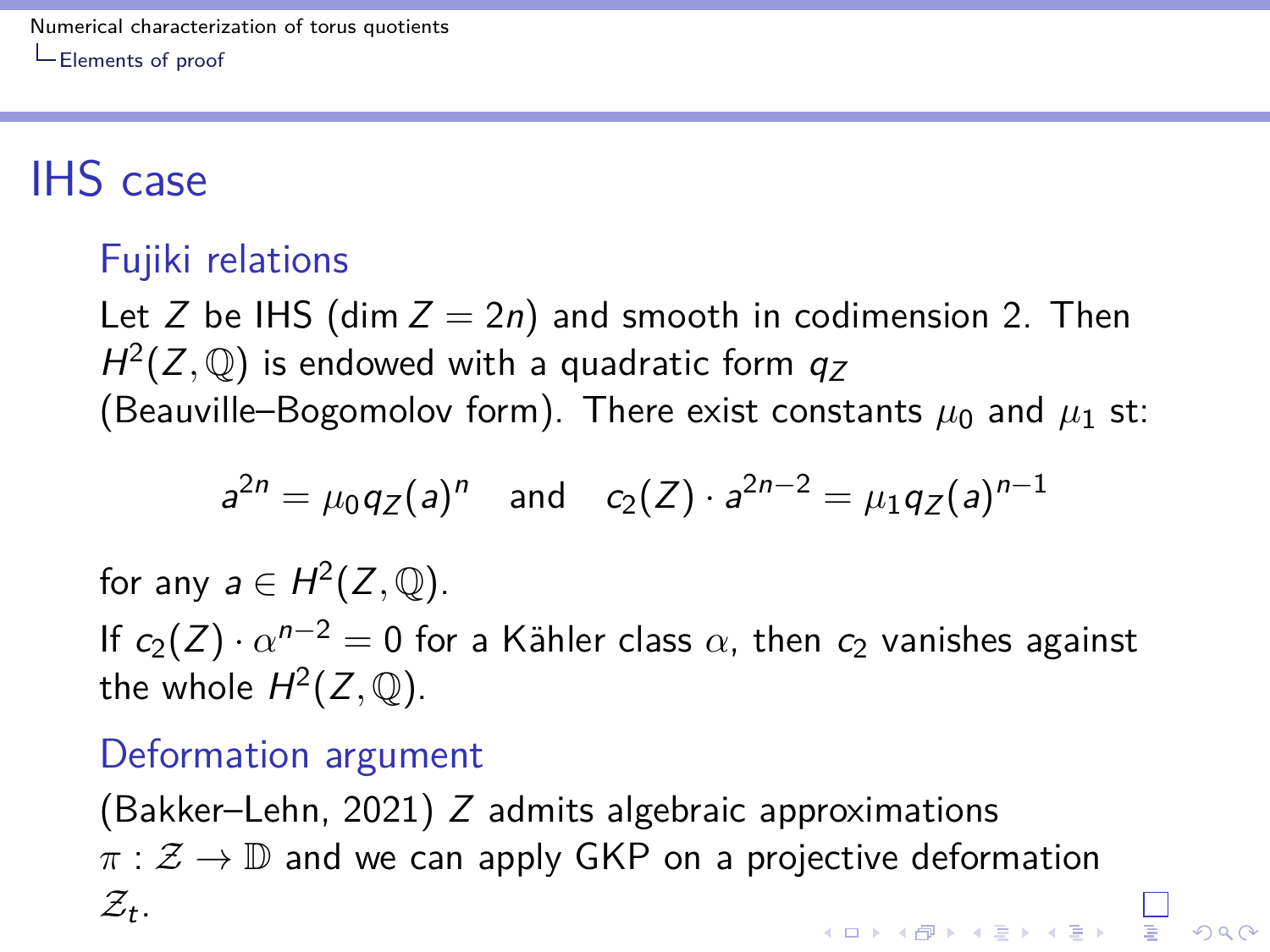It would be great to be able to deal with the *orbifold* second Chern class  $c_2^{\rm orb}(X)$  (Graf–Kirschner in the analytic setting).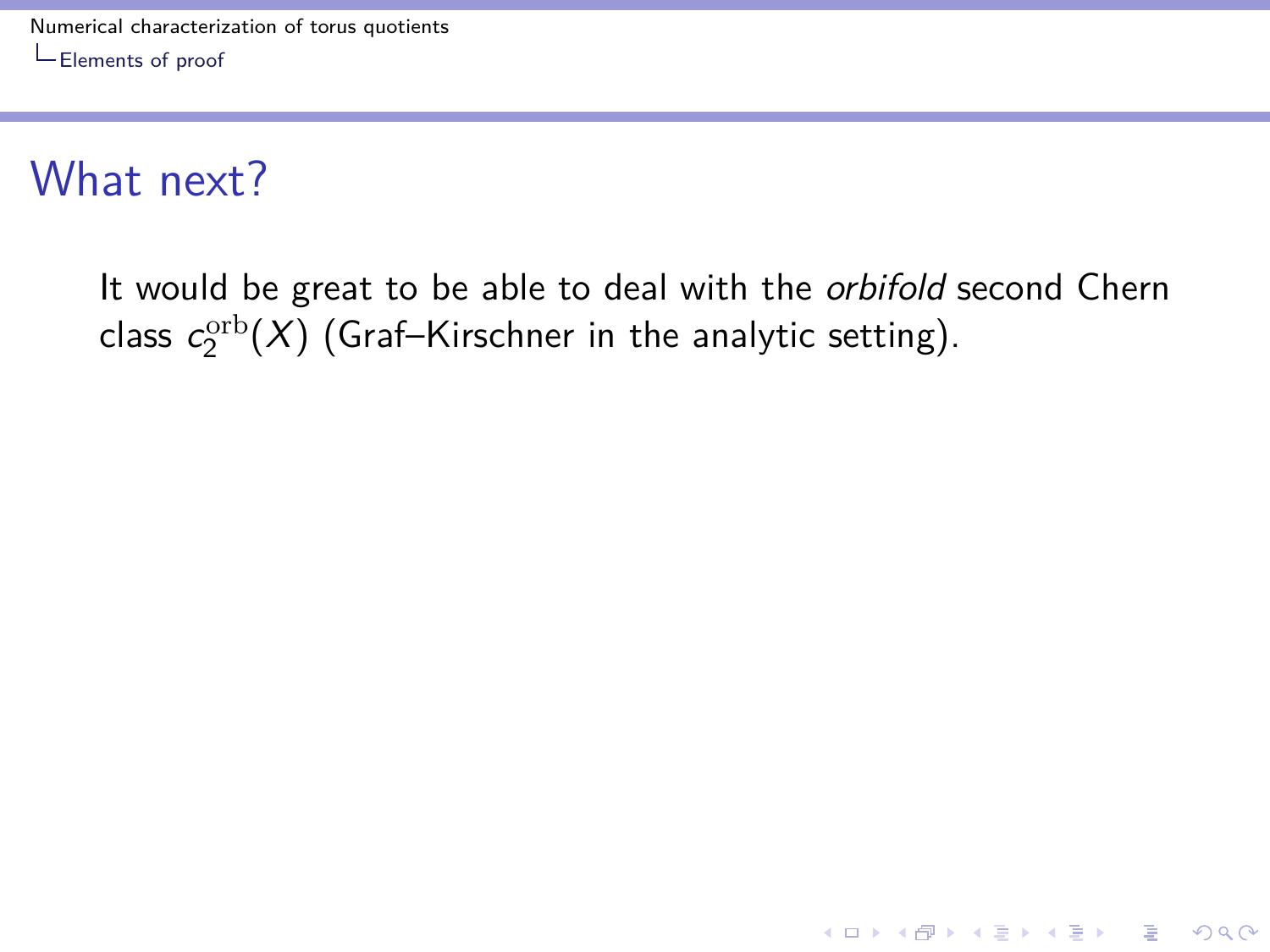It would be great to be able to deal with the *orbifold* second Chern class  $c_2^{\rm orb}(X)$  (Graf–Kirschner in the analytic setting).

#### Tentative statement

Let  $X$  be a compact Kähler space with klt singularities. If  $c_1(X) = 0$  and  $c_2^{\text{orb}}(X) \cdot \alpha^{n-2} = 0$  for some Kähler class  $\alpha$ , then X is a torus quotient (the group acting freely in codimension 1).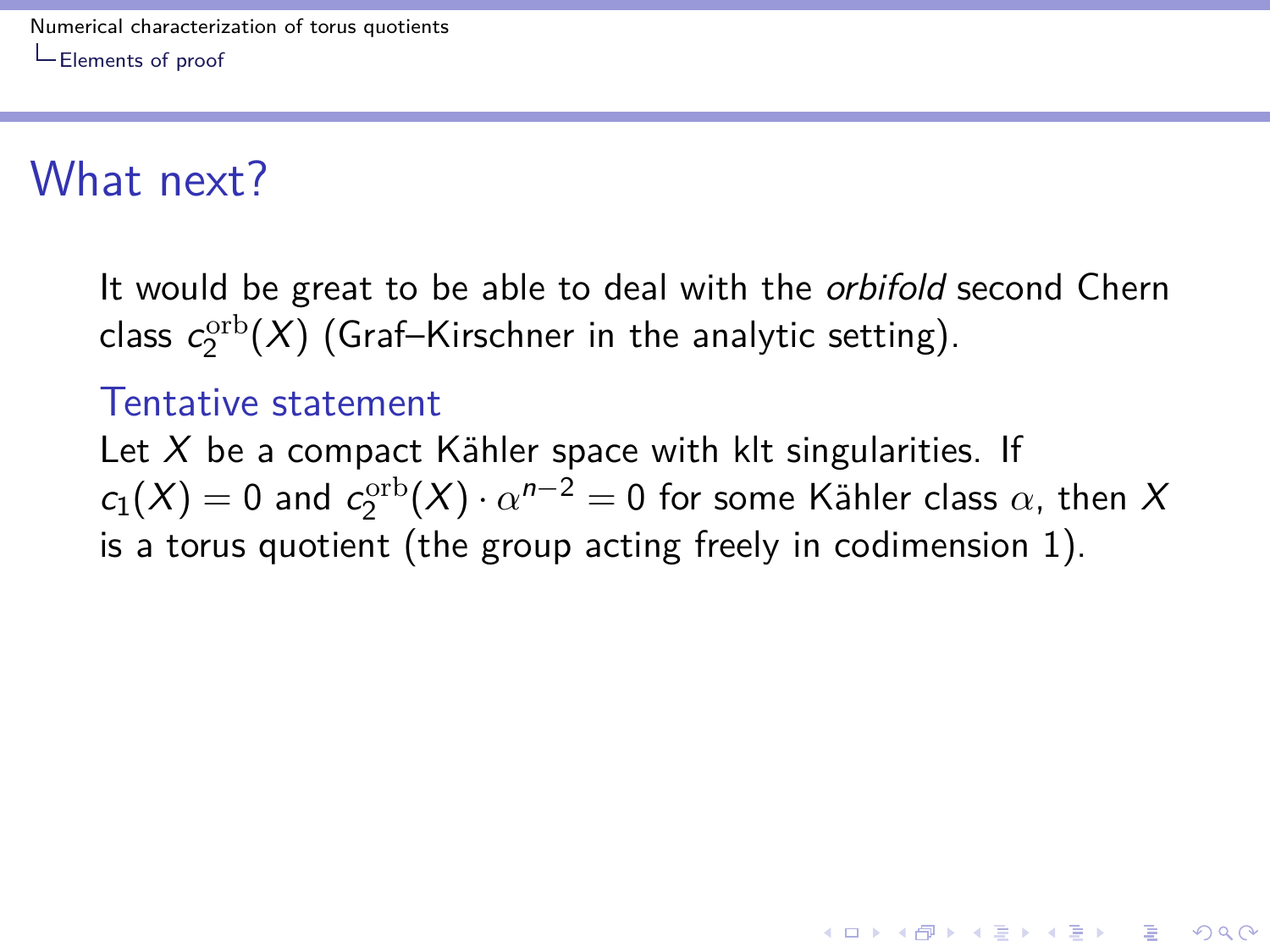It would be great to be able to deal with the *orbifold* second Chern class  $c_2^{\rm orb}(X)$  (Graf–Kirschner in the analytic setting).

#### Tentative statement

Let  $X$  be a compact Kähler space with klt singularities. If  $c_1(X) = 0$  and  $c_2^{\text{orb}}(X) \cdot \alpha^{n-2} = 0$  for some Kähler class  $\alpha$ , then X is a torus quotient (the group acting freely in codimension 1).

The algebraic analogue holds true with  $\alpha = [H]$  an ample class (Lu–Taji, 2016).

**KORKAR KERKER SAGA**